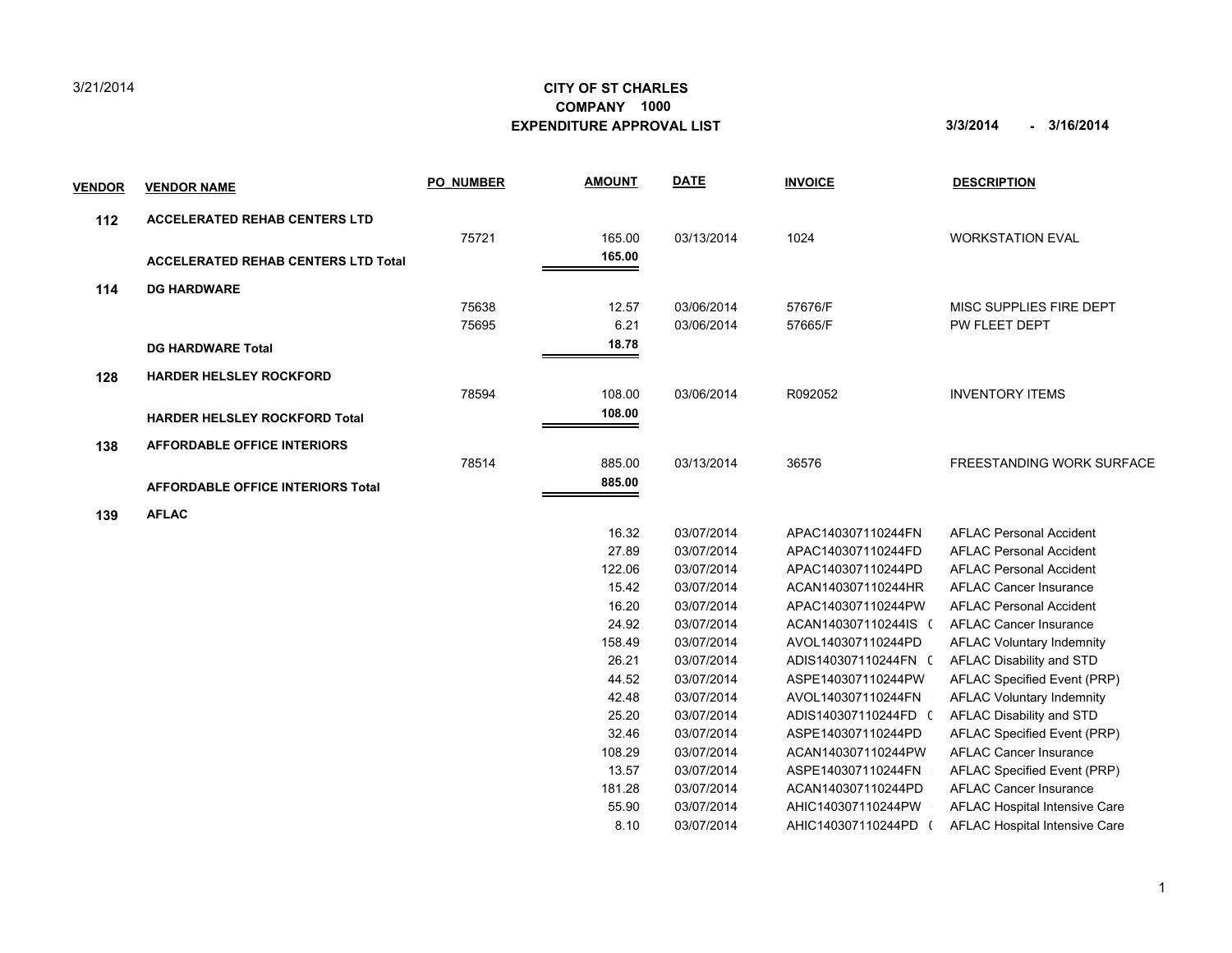| <b>VENDOR</b> | <b>VENDOR NAME</b>                       | <b>PO NUMBER</b> | <b>AMOUNT</b> | <b>DATE</b> | <b>INVOICE</b>       | <b>DESCRIPTION</b>               |
|---------------|------------------------------------------|------------------|---------------|-------------|----------------------|----------------------------------|
|               |                                          |                  | 8.10          | 03/07/2014  | AHIC140307110244FD ( | AFLAC Hospital Intensive Care    |
|               |                                          |                  | 20.08         | 03/07/2014  | ADIS140307110244PW   | AFLAC Disability and STD         |
|               |                                          |                  | 21.46         | 03/07/2014  | AVOL140307110244PW   | <b>AFLAC Voluntary Indemnity</b> |
|               |                                          |                  | 178.33        | 03/07/2014  | ADIS140307110244PD ( | AFLAC Disability and STD         |
|               | <b>AFLAC Total</b>                       |                  | 1,147.28      |             |                      |                                  |
| 140           | <b>CINTAS CORPORATION NO 2</b>           |                  |               |             |                      |                                  |
|               |                                          | 78734            | 45.38         | 03/06/2014  | F9400070282          | MISC POLICE DEPT INSPECTION      |
|               |                                          | 77514            | 559.56        | 03/13/2014  | F9400070826          | <b>INVENTORY ITEMS</b>           |
|               | <b>CINTAS CORPORATION NO 2 Total</b>     |                  | 604.94        |             |                      |                                  |
| 145           | AIR ONE EQUIPMENT INC                    |                  |               |             |                      |                                  |
|               |                                          | 78805            | 8,895.00      | 03/13/2014  | 93578                | COMBI TOOL PACKAGE               |
|               | AIR ONE EQUIPMENT INC Total              |                  | 8,895.00      |             |                      |                                  |
| 156           | A L EQUIPMENT COMPANY INC                |                  |               |             |                      |                                  |
|               |                                          | 78493            | 7,098.68      | 03/06/2014  | 160580               | TLC MODEL TRANSDUCER             |
|               | A L EQUIPMENT COMPANY INC Total          |                  | 7,098.68      |             |                      |                                  |
| 177           | AL PIEMONTE CADILLAC INC                 |                  |               |             |                      |                                  |
|               |                                          | 75527            | 189.45        | 03/06/2014  | 143219               | SVC V#1727 RO#49327              |
|               |                                          | 75527            | 156.00        | 03/13/2014  | 93671                | MISC FLEET DEPT PARTS            |
|               |                                          | 75527            | 177.81        | 03/13/2014  | CHCS143426           | FLEET DEPT VEH 1727              |
|               | AL PIEMONTE CADILLAC INC Total           |                  | 523.26        |             |                      |                                  |
| 186           | <b>AMALGAMATED BANK OF CHICAGO</b>       |                  |               |             |                      |                                  |
|               |                                          |                  | 515.00        | 03/06/2014  | 1855138001A          | <b>IGOCP BONDS SERIES 2013A</b>  |
|               | <b>AMALGAMATED BANK OF CHICAGO Total</b> |                  | 515.00        |             |                      |                                  |
| 215           | <b>AMERICAN HEART ASSOCIATION</b>        |                  |               |             |                      |                                  |
|               |                                          |                  | 248.00        | 03/13/2014  | 030714               | <b>GIVING FRIDAY</b>             |
|               | <b>AMERICAN HEART ASSOCIATION Total</b>  |                  | 248.00        |             |                      |                                  |
| 221           | <b>ANDERSON PEST CONTROL</b>             |                  |               |             |                      |                                  |
|               |                                          |                  | 518.70        | 03/03/2014  | 2836155              | <b>MONTHLY BILLING</b>           |
|               | <b>ANDERSON PEST CONTROL Total</b>       |                  | 518.70        |             |                      |                                  |
| 250           | <b>ARCHON CONSTRUCTION CO</b>            |                  |               |             |                      |                                  |
|               |                                          | 75698            | 3,082.28      | 03/06/2014  | 14-0360              | <b>DIRECTINAL BORING</b>         |
|               |                                          | 75698            | 3,093.35      | 03/06/2014  | 14-010               | <b>DIRECTIONAL BORING</b>        |
|               |                                          | 75698            | 3,115.49      | 03/06/2014  | 14-0370              | <b>DIRECTIONAL BORING</b>        |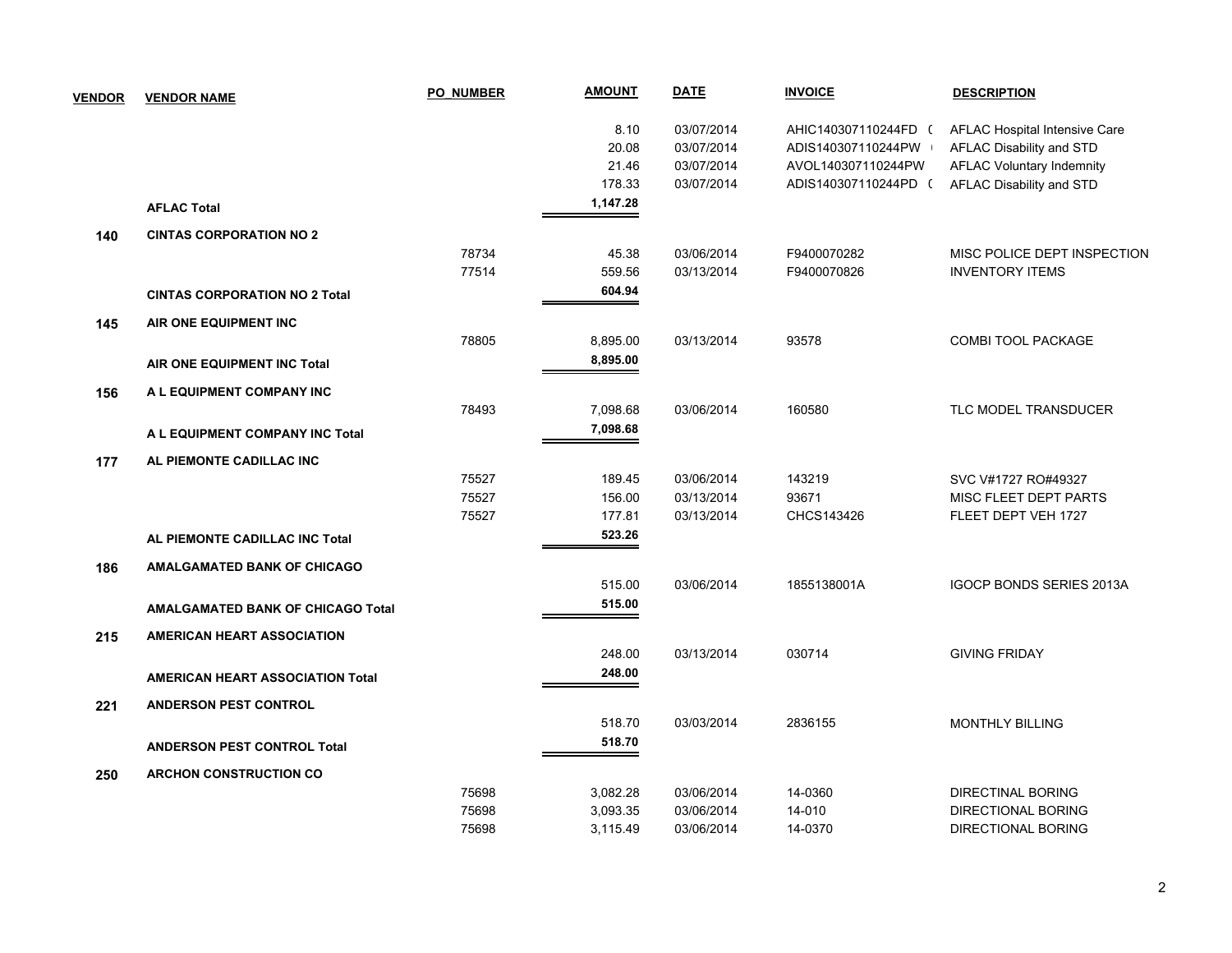| <b>VENDOR</b> | <b>VENDOR NAME</b>                         | <b>PO NUMBER</b> | <b>AMOUNT</b>        | <b>DATE</b>              | <b>INVOICE</b>   | <b>DESCRIPTION</b>                       |
|---------------|--------------------------------------------|------------------|----------------------|--------------------------|------------------|------------------------------------------|
|               | <b>ARCHON CONSTRUCTION CO Total</b>        |                  | 9,291.12             |                          |                  |                                          |
| 272           | ASK ENTERPRISES & SON INC                  |                  |                      |                          |                  |                                          |
|               |                                            | 78694            | 621.72               | 03/06/2014               | 22664            | <b>INVENTORY ITEMS</b>                   |
|               | ASK ENTERPRISES & SON INC Total            |                  | 621.72               |                          |                  |                                          |
| 279           | ATLAS CORP & NOTARY SUPPLY CO              |                  |                      |                          |                  |                                          |
|               |                                            |                  | 19.70                | 03/06/2014               | 436693           | J BURDEN                                 |
|               | ATLAS CORP & NOTARY SUPPLY CO Total        |                  | 19.70                |                          |                  |                                          |
| 282           | <b>ASSOCIATED TECHNICAL SERV LTD</b>       |                  |                      |                          |                  |                                          |
|               |                                            | 75528            | 770.00               | 03/06/2014               | 24649            | EMERGENCY CALLOUT 1405 DEAN              |
|               | <b>ASSOCIATED TECHNICAL SERV LTD Total</b> |                  | 770.00               |                          |                  |                                          |
| 285           | AT&T                                       |                  |                      |                          |                  |                                          |
|               |                                            |                  | 569.88               | 03/06/2014               | 9772852202       | SVCS 2-19 TO 3-18-14                     |
|               | <b>AT&amp;T Total</b>                      |                  | 569.88               |                          |                  |                                          |
| 289           | <b>AURORA AREA SPRINGS</b>                 |                  |                      |                          |                  |                                          |
|               |                                            | 78729            | 2,032.82             | 03/13/2014               | 021813           | SPRING REPAIR V#1797 RO#49369            |
|               | <b>AURORA AREA SPRINGS Total</b>           |                  | 2,032.82             |                          |                  |                                          |
| 320           | <b>CITY OF BATAVIA</b>                     |                  |                      |                          |                  |                                          |
|               |                                            |                  | 11,817.42            | 03/13/2014               | MISC000163       | ANNUAL RENEWAL MAR14-FEB15               |
|               | <b>CITY OF BATAVIA Total</b>               |                  | 11,817.42            |                          |                  |                                          |
| 323           | <b>BATTERIES PLUS</b>                      |                  |                      |                          |                  |                                          |
|               |                                            | 78781            | 54.73                | 03/13/2014               | 280-277089       | <b>BATTERIES</b>                         |
|               | <b>BATTERIES PLUS Total</b>                |                  | 54.73                |                          |                  |                                          |
| 338           | <b>AIRGAS NORTH CENTRAL</b>                |                  |                      |                          |                  |                                          |
|               |                                            | 75529            | 62.41<br>62.41       | 03/13/2014               | 9024726407       | SERVICE CARBON DIOXIDE TANK              |
|               | <b>AIRGAS NORTH CENTRAL Total</b>          |                  |                      |                          |                  |                                          |
| 383           | <b>BROOKS BOYCE</b>                        |                  |                      |                          |                  |                                          |
|               |                                            |                  | 400.00<br>400.00     | 03/13/2014               | 031014           | UNIFORM = WEAPON REIMB                   |
|               | <b>BROOKS BOYCE Total</b>                  |                  |                      |                          |                  |                                          |
| 393           | <b>BRICOR CONSULTING</b>                   |                  |                      |                          |                  |                                          |
|               |                                            |                  | 2,000.00<br>2,000.00 | 03/06/2014<br>03/06/2014 | FY2014<br>FY2014 | FY 13/14 AGREEMENT<br>FY 13/14 AGREEMENT |
|               |                                            |                  |                      |                          |                  |                                          |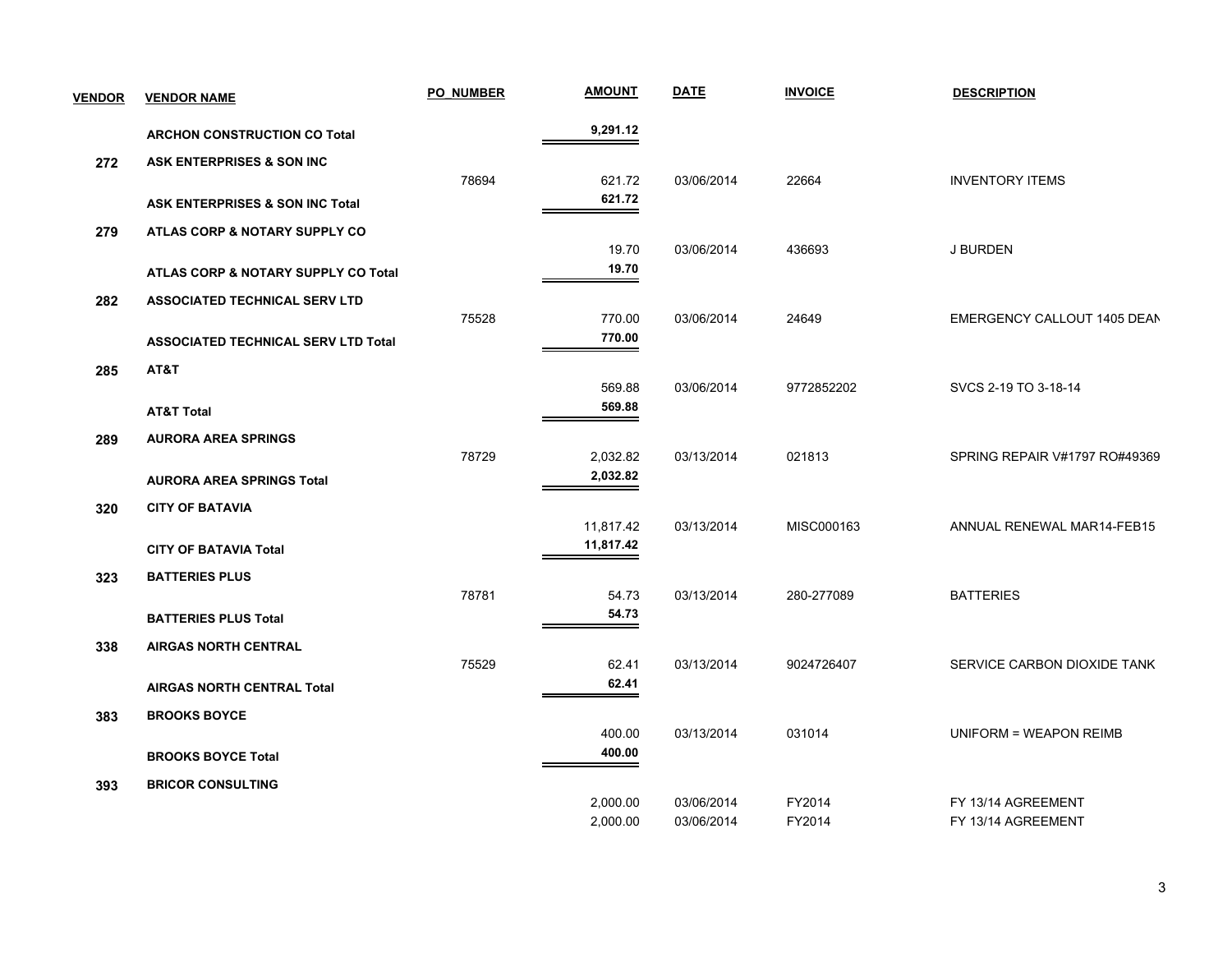| <b>VENDOR</b> | <b>VENDOR NAME</b>                     | <b>PO NUMBER</b> | <b>AMOUNT</b> | <b>DATE</b> | <b>INVOICE</b> | <b>DESCRIPTION</b>              |
|---------------|----------------------------------------|------------------|---------------|-------------|----------------|---------------------------------|
|               |                                        |                  | 2,000.00      | 03/06/2014  | FY2014         | FY 13/14 AGREEMENT              |
|               |                                        |                  | 2,000.00      | 03/06/2014  | FY2014         | FY 13/14 AGREEMENT              |
|               |                                        |                  | 2,000.00      | 03/06/2014  | FY2014         | FY 13/14 AGREEMENT              |
|               |                                        |                  | 2,000.00      | 03/06/2014  | FY2014         | FY 13/14 AGREEMENT              |
|               |                                        |                  | 2,000.00      | 03/06/2014  | FY2014         | FY 13/14 AGREEMENT              |
|               |                                        |                  | 2,000.00      | 03/06/2014  | FY2014         | FY 13/14 AGREEMENT              |
|               |                                        |                  | 2,000.00      | 03/06/2014  | FY2014         | FY 13/14 AGREEMENT              |
|               |                                        |                  | 2,000.00      | 03/06/2014  | FY2014         | FY 13/14 AGREEMENT              |
|               |                                        |                  | 2,000.00      | 03/06/2014  | FY2014         | FY 13/14 AGREEMENT              |
|               | <b>BRICOR CONSULTING Total</b>         |                  | 22,000.00     |             |                |                                 |
| 395           | <b>BRIDGEWELL RESOURCES LLC</b>        |                  |               |             |                |                                 |
|               |                                        | 78701            | 8,010.00      | 03/13/2014  | 0215002201     | <b>INVENTORY ITEMS</b>          |
|               | <b>BRIDGEWELL RESOURCES LLC Total</b>  |                  | 8,010.00      |             |                |                                 |
| 414           | <b>JAMES BURDEN</b>                    |                  |               |             |                |                                 |
|               |                                        |                  | 69.00         | 03/13/2014  | 032414         | PER DIEM 3-24 THRU 3-28-14      |
|               | <b>JAMES BURDEN Total</b>              |                  | 69.00         |             |                |                                 |
| 446           | <b>CARGILL INC SALT DIVISION</b>       |                  |               |             |                |                                 |
|               |                                        | 26               | 2,732.20      | 03/06/2014  | 2901580179     | <b>DEICER SALT</b>              |
|               |                                        | 26               | 2,863.77      | 03/06/2014  | 2901583173     | <b>DEICER SALT</b>              |
|               |                                        | 26               | 2,902.62      | 03/13/2014  | 2901593922     | <b>BULK SALT</b>                |
|               |                                        | 26               | 1,447.15      | 03/06/2014  | 2901585795     | <b>DEICER SALT</b>              |
|               | <b>CARGILL INC SALT DIVISION Total</b> |                  | 9,945.74      |             |                |                                 |
| 467           | <b>PAHCS II</b>                        |                  |               |             |                |                                 |
|               |                                        |                  | 1,239.73      | 03/13/2014  | 152945         | FEB 2014 POST OFFER TESTING     |
|               | <b>PAHCS II Total</b>                  |                  | 1,239.73      |             |                |                                 |
| 484           | <b>CG POWER SYSTEMS USA INC</b>        |                  |               |             |                |                                 |
|               |                                        | 75052            | 10,152.00     | 03/06/2014  | 2302799        | <b>INVENTORY ITEMS</b>          |
|               | <b>CG POWER SYSTEMS USA INC Total</b>  |                  | 10,152.00     |             |                |                                 |
| 512           | <b>NORTHWEST NEWS GROUP</b>            |                  |               |             |                |                                 |
|               |                                        | 75688            | 1,162.20      | 03/06/2014  | 130061-0214    | <b>CERT OF PUBLICATION 2-14</b> |
|               |                                        |                  | 171.60        | 03/13/2014  | 319205-15      | <b>RENEWAL 4-14 TO 4-15</b>     |
|               | <b>NORTHWEST NEWS GROUP Total</b>      |                  | 1,333.80      |             |                |                                 |
| 517           | <b>CINTAS CORPORATION</b>              |                  |               |             |                |                                 |
|               |                                        | 75535            | 50.50         | 03/06/2014  | 344741466      | WEEKLY UNIFORM SERVICE FLEE     |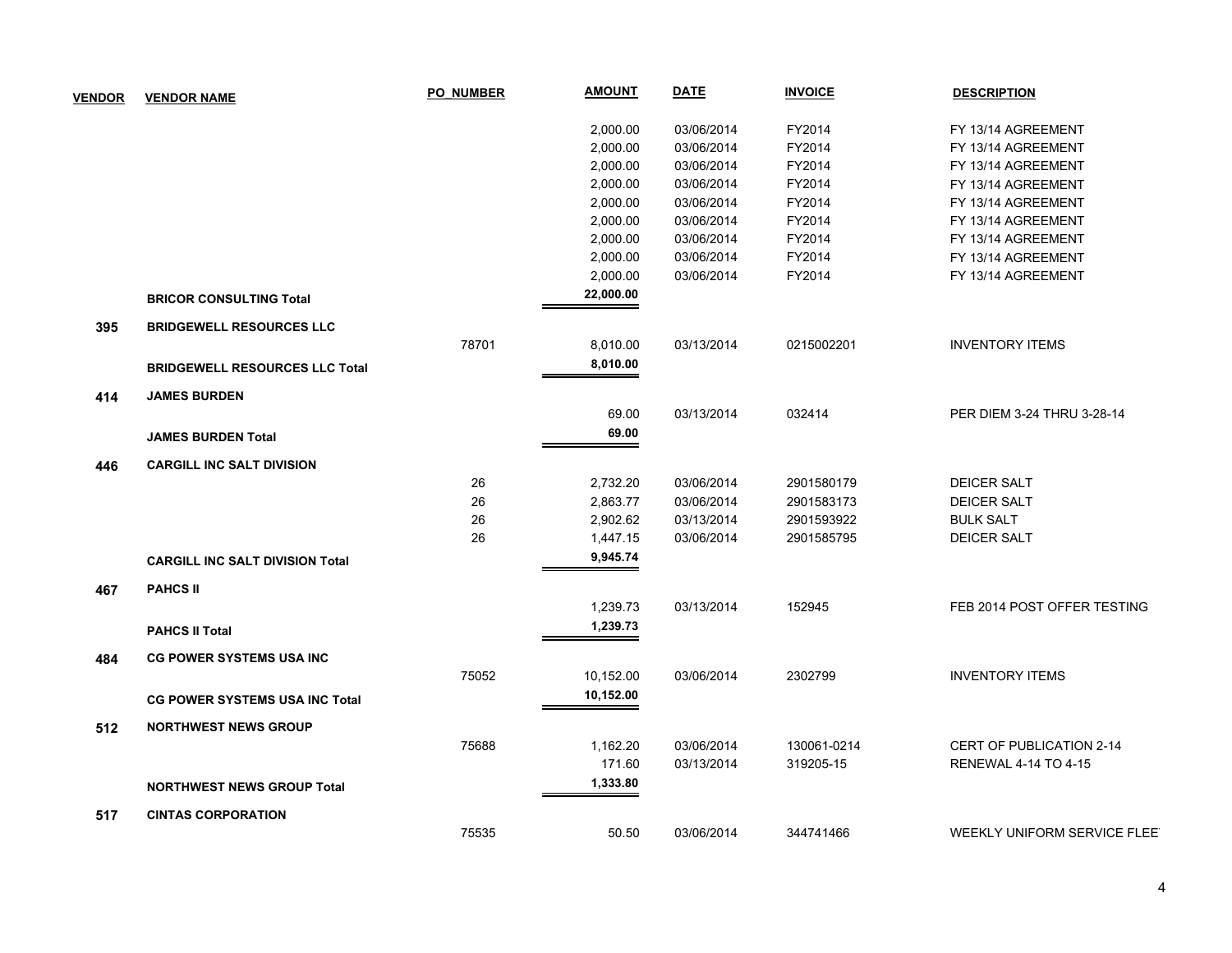| <b>VENDOR</b> | <b>VENDOR NAME</b>                          | <b>PO NUMBER</b> | <b>AMOUNT</b> | <b>DATE</b> | <b>INVOICE</b>     | <b>DESCRIPTION</b>                 |
|---------------|---------------------------------------------|------------------|---------------|-------------|--------------------|------------------------------------|
|               |                                             | 75535            | 50.50         | 03/13/2014  | 344744995          | WEEKLY FLEET DEPT UNIFORMS         |
|               | <b>CINTAS CORPORATION Total</b>             |                  | 101.00        |             |                    |                                    |
| 518           | <b>CLERK OF THE 18TH</b>                    |                  |               |             |                    |                                    |
|               |                                             |                  | 1,075.00      | 03/13/2014  | 185837             | <b>BAIL BOND J GOMEZ</b>           |
|               | <b>CLERK OF THE 18TH Total</b>              |                  | 1,075.00      |             |                    |                                    |
| 530           | <b>CLEAN SWEEP ENVIRONMENTAL INC</b>        |                  |               |             |                    |                                    |
|               |                                             | 77732            | 2,180.00      | 03/13/2014  | 12446              | SNOW REMOVAL 2/18/14               |
|               | <b>CLEAN SWEEP ENVIRONMENTAL INC Total</b>  |                  | 2,180.00      |             |                    |                                    |
| 550           | <b>COLE PARMER INSTRUMENT COMPANY</b>       |                  |               |             |                    |                                    |
|               |                                             | 78335            | 105.65        | 03/06/2014  | 8789933            | <b>TRACEABLE CALIBRATION</b>       |
|               | <b>COLE PARMER INSTRUMENT COMPANY Total</b> |                  | 105.65        |             |                    |                                    |
| 555           | <b>COM ED</b>                               |                  |               |             |                    |                                    |
|               |                                             |                  | 28.94         | 03/13/2014  | 7646169018-0314    | SVCS 2-3 TO 3-4-14                 |
|               | <b>COM ED Total</b>                         |                  | 28.94         |             |                    |                                    |
| 561           | <b>COMBINED CHARITIES CAMPAIGN</b>          |                  |               |             |                    |                                    |
|               |                                             |                  | 3.00          | 03/07/2014  | CCCA140307110244CD | <b>Combined Charities Campaign</b> |
|               |                                             |                  | 20.00         | 03/07/2014  | CCCA140307110244FD | <b>Combined Charities Campaign</b> |
|               |                                             |                  | 8.00          | 03/07/2014  | CCCA140307110244HR | <b>Combined Charities Campaign</b> |
|               |                                             |                  | 126.85        | 03/07/2014  | CCCA140307110244FN | <b>Combined Charities Campaign</b> |
|               |                                             |                  | 25.00         | 03/07/2014  | CCCA140307110244CA | <b>Combined Charities Campaign</b> |
|               |                                             |                  | 21.77         | 03/07/2014  | CCCA140307110244PW | <b>Combined Charities Campaign</b> |
|               |                                             |                  | 36.00         | 03/07/2014  | CCCA140307110244PD | <b>Combined Charities Campaign</b> |
|               | <b>COMBINED CHARITIES CAMPAIGN Total</b>    |                  | 240.62        |             |                    |                                    |
| 562           | <b>COMPLETE VENDING SERVICE INC</b>         |                  |               |             |                    |                                    |
|               |                                             | 76212            | 122.70        | 03/06/2014  | 12889              | <b>COFFEE SUPPLIES</b>             |
|               | <b>COMPLETE VENDING SERVICE INC Total</b>   |                  | 122.70        |             |                    |                                    |
| 563           | <b>CDW GOVERNMENT INC</b>                   |                  |               |             |                    |                                    |
|               |                                             | 78641            | 259.58        | 03/06/2014  | JW81094            | LIVESCRIBE 2GB SMARTPEN            |
|               |                                             | 78576            | 77.22         | 03/06/2014  | JX89790            | <b>TONER</b>                       |
|               |                                             | 78641            | 17.13         | 03/06/2014  | JV68713            | <b>INDUSTRIAL CARD</b>             |
|               |                                             | 78576            | 749.70        | 03/13/2014  | KC95115            | EPSON STYLUS PHOTO                 |
|               |                                             | 78576            | 25.74         | 03/13/2014  | KB68924            | EPSON LIGHT BLACK INK              |
|               |                                             | 78576            | 104.56        | 03/13/2014  | JZ47590            | <b>MISC INK CARTRIDGES</b>         |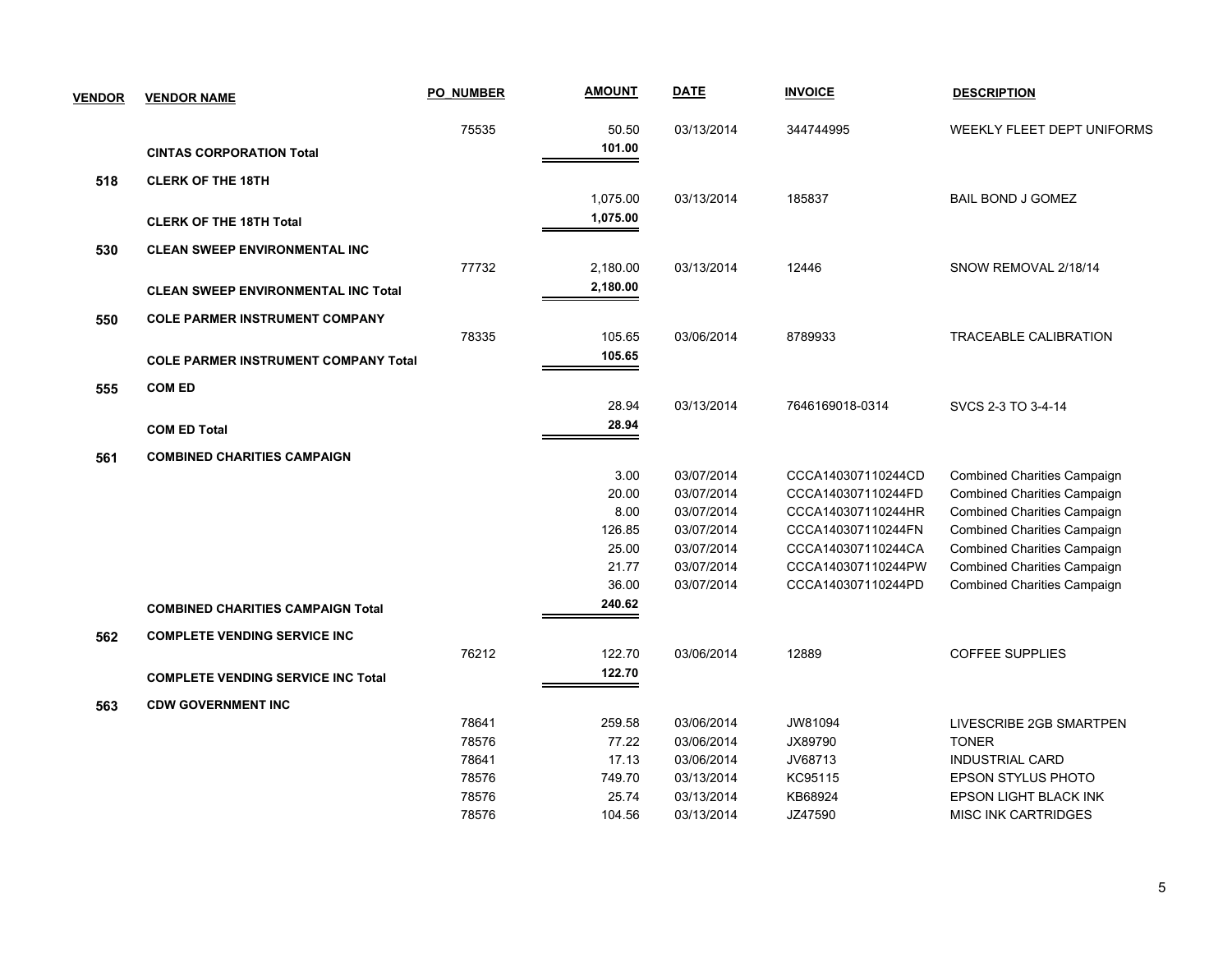| <b>VENDOR</b> | <b>VENDOR NAME</b>                        | <b>PO NUMBER</b> | <b>AMOUNT</b> | <b>DATE</b> | <b>INVOICE</b> | <b>DESCRIPTION</b>                   |
|---------------|-------------------------------------------|------------------|---------------|-------------|----------------|--------------------------------------|
|               | <b>CDW GOVERNMENT INC Total</b>           |                  | 1,233.93      |             |                |                                      |
| 564           | <b>COMCAST OF CHICAGO INC</b>             |                  |               |             |                |                                      |
|               |                                           |                  | 11.94         | 03/06/2014  | 022514CH       | SVCS 3-7 TO 4-6-14                   |
|               |                                           |                  | 19.08         | 03/13/2014  | 022514FD       | SVCS 3-7 TO 4-6-14                   |
|               |                                           |                  | 12.71         | 03/06/2014  | 022714PW       | SVCS 3-7 TO 4-6-14                   |
|               | <b>COMCAST OF CHICAGO INC Total</b>       |                  | 43.73         |             |                |                                      |
| 579           | <b>COMMUNICATIONS DIRECT INC</b>          |                  |               |             |                |                                      |
|               |                                           | 78627            | 311.00        | 03/06/2014  | SR103866       | MOBILE PWR CABLE                     |
|               | <b>COMMUNICATIONS DIRECT INC Total</b>    |                  | 311.00        |             |                |                                      |
| 613           | <b>COSTCO WHOLESALE CORPORATION</b>       |                  |               |             |                |                                      |
|               |                                           |                  | 165.00        | 03/11/2014  | 030414A        | <b>MEMBERSHIP CITY</b>               |
|               | <b>COSTCO WHOLESALE CORPORATION Total</b> |                  | 165.00        |             |                |                                      |
|               |                                           |                  |               |             |                |                                      |
| 630           | <b>CROSSBOW INDUSTRIAL WATER</b>          |                  |               |             |                |                                      |
|               |                                           | 75584            | 384.11        | 03/13/2014  | 2129569        | MISC SUPPLIES WW LAB                 |
|               | <b>CROSSBOW INDUSTRIAL WATER Total</b>    |                  | 384.11        |             |                |                                      |
| 642           | <b>CUSTOM WELDING &amp; FAB INC</b>       |                  |               |             |                |                                      |
|               |                                           | 78407            | 1,422.65      | 03/06/2014  | 140030         | <b>FABRICATE RAILINGS/STOKES BSI</b> |
|               |                                           | 75537            | 522.65        | 03/13/2014  | 140038         | SVC V#1920 RO#49368                  |
|               | <b>CUSTOM WELDING &amp; FAB INC Total</b> |                  | 1,945.30      |             |                |                                      |
| 646           | <b>PADDOCK PUBLICATIONS INC</b>           |                  |               |             |                |                                      |
|               |                                           | 78341            | 1,617.12      | 03/06/2014  | 016354-0214    | <b>RESTAURANT WEEK ADS</b>           |
|               | <b>PADDOCK PUBLICATIONS INC Total</b>     |                  | 1,617.12      |             |                |                                      |
| 709           | <b>DISCIPIO ENTERPRISES INC</b>           |                  |               |             |                |                                      |
|               |                                           | 77734            | 3,160.00      | 03/06/2014  | 6371           | SNOW REMOVAL 2/17/14                 |
|               |                                           | 77734            | 2,640.00      | 03/06/2014  | 6360           | SNOW REMOVAL 2/8/14                  |
|               |                                           | 77734            | 3,900.00      | 03/06/2014  | 6359           | SNOW EVENT 2/5/14                    |
|               | <b>DISCIPIO ENTERPRISES INC Total</b>     |                  | 9,700.00      |             |                |                                      |
| 713           | <b>DIVE RESCUE INTERNATIONAL</b>          |                  |               |             |                |                                      |
|               |                                           | 78346            | 360.00        | 03/06/2014  | 166928         | TUITION WOOD MAR 1-2 2014            |
|               | <b>DIVE RESCUE INTERNATIONAL Total</b>    |                  | 360.00        |             |                |                                      |
| 714           | DIVE RIGHT IN SCUBA INC                   |                  |               |             |                |                                      |
|               |                                           | 78476            | 230.39        | 03/06/2014  | 46481          | SERVICE FIRE DEPT                    |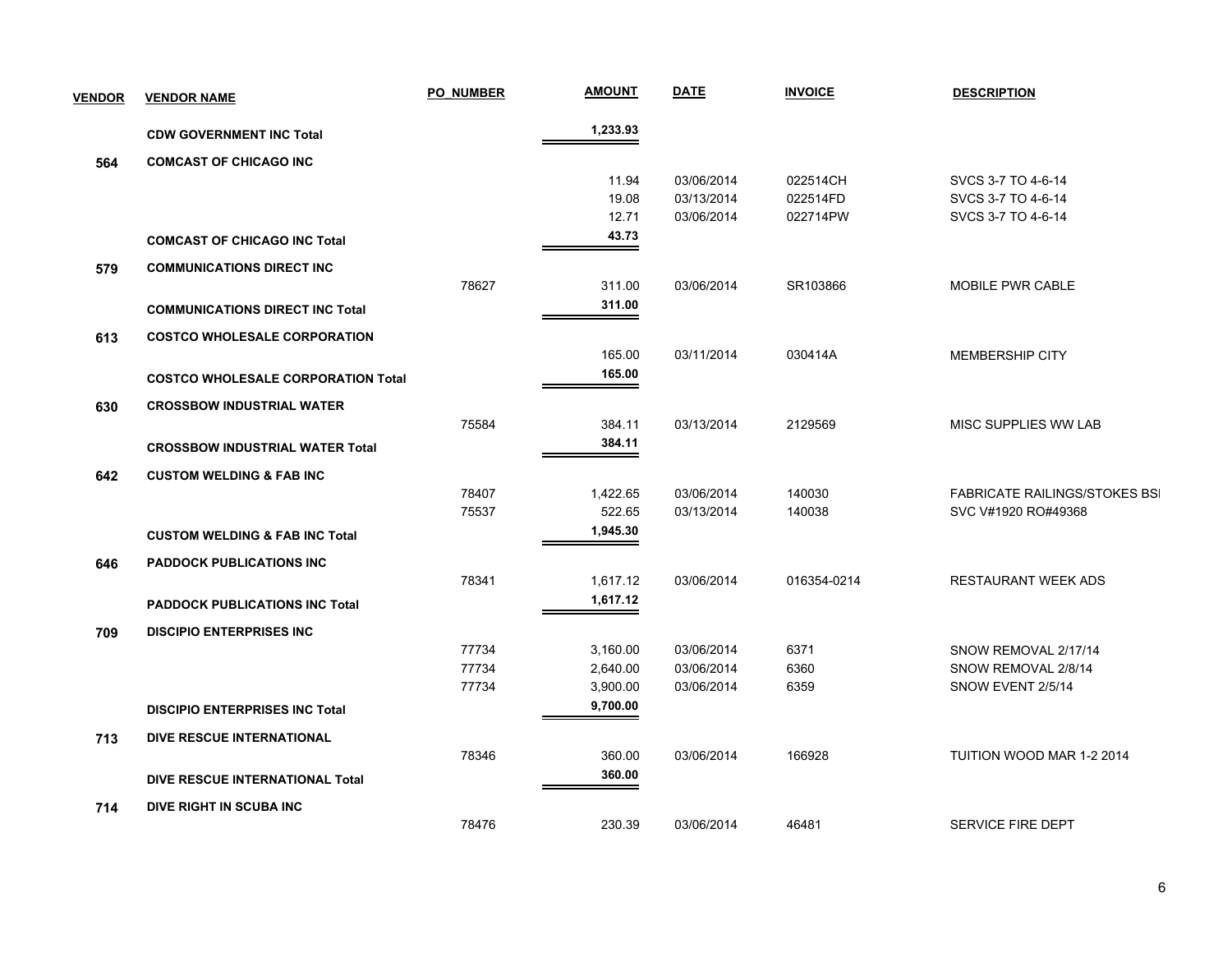| <b>VENDOR</b> | <b>VENDOR NAME</b>                   | PO NUMBER | <b>AMOUNT</b> | <b>DATE</b> | <b>INVOICE</b> | <b>DESCRIPTION</b>          |
|---------------|--------------------------------------|-----------|---------------|-------------|----------------|-----------------------------|
|               |                                      | 78477     | 85.64         | 03/06/2014  | 46536          | <b>ICE PICKS</b>            |
|               | <b>DIVE RIGHT IN SCUBA INC Total</b> |           | 316.03        |             |                |                             |
| 744           | <b>DRYDON EQUIPMENT INC</b>          |           |               |             |                |                             |
|               |                                      | 76373     | 594.26        | 03/06/2014  | 14714          | <b>EJECTOR PARTS</b>        |
|               | <b>DRYDON EQUIPMENT INC Total</b>    |           | 594.26        |             |                |                             |
| 767           | <b>EAGLE ENGRAVING INC</b>           |           |               |             |                |                             |
|               |                                      | 75642     | 8.00          | 03/06/2014  | 2014-393       | MISC FIRE DEPT ENGRAVING    |
|               | <b>EAGLE ENGRAVING INC Total</b>     |           | 8.00          |             |                |                             |
| 776           | <b>HD SUPPLY WATERWORKS</b>          |           |               |             |                |                             |
|               |                                      | 75570     | 134.16        | 03/06/2014  | 267184         | 316 STAINLESS STEEL PARTS   |
|               |                                      | 78376     | 349.00        | 03/06/2014  | C045214        | <b>INVENTORY ITEMS</b>      |
|               |                                      | 78596     | 95.50         | 03/06/2014  | C055764        | <b>INVENTORY ITEMS</b>      |
|               |                                      | 78689     | 238.80        | 03/13/2014  | C060796        | <b>INVENTORY ITEMS</b>      |
|               |                                      | 78772     | 320.00        | 03/06/2014  | C079962        | <b>INVENTORY ITEMS</b>      |
|               |                                      | 78550     | 1,480.00      | 03/06/2014  | C022111        | <b>INVENTORY ITEMS</b>      |
|               |                                      | 75570     | 223.76        | 03/06/2014  | 267850         | 316 STAINLESS STEEL PARTS   |
|               | <b>HD SUPPLY WATERWORKS Total</b>    |           | 2,841.22      |             |                |                             |
| 789           | HD SUPPLY POWER SOLUTIONS LTD        |           |               |             |                |                             |
|               |                                      | 78551     | 815.00        | 03/13/2014  | 2489813-00     | <b>INVENTORY ITEMS</b>      |
|               |                                      | 78757     | 1,057.50      | 03/13/2014  | 2491159-00     | <b>INVENTORY ITEMS</b>      |
|               | HD SUPPLY POWER SOLUTIONS LTD Total  |           | 1,872.50      |             |                |                             |
| 811           | <b>EM &amp; J AUTOMOTIVE</b>         |           |               |             |                |                             |
|               |                                      | 78738     | 225.00        | 03/13/2014  | 2926           | <b>SNOW PLOW BOSS MOTOR</b> |
|               |                                      | 78735     | 40.00         | 03/13/2014  | 2925           | <b>SNOW PLOW RELAY</b>      |
|               | <b>EM &amp; J AUTOMOTIVE Total</b>   |           | 265.00        |             |                |                             |
| 826           | <b>BORDER STATES</b>                 |           |               |             |                |                             |
|               |                                      | 78773     | 366.20        | 03/06/2014  | 906966888      | <b>INVENTORY ITEMS</b>      |
|               | <b>BORDER STATES Total</b>           |           | 366.20        |             |                |                             |
| 858           | <b>FEDERAL EXPRESS CORP</b>          |           |               |             |                |                             |
|               |                                      |           | 57.75         | 03/06/2014  | 2-571-74038    | <b>SHIPPING</b>             |
|               | <b>FEDERAL EXPRESS CORP Total</b>    |           | 57.75         |             |                |                             |
| 859           | <b>FEECE OIL CO</b>                  |           |               |             |                |                             |
|               |                                      | 78674     | 24,632.30     | 03/06/2014  | 3288521        | <b>HIGHWAY BIODIESEL</b>    |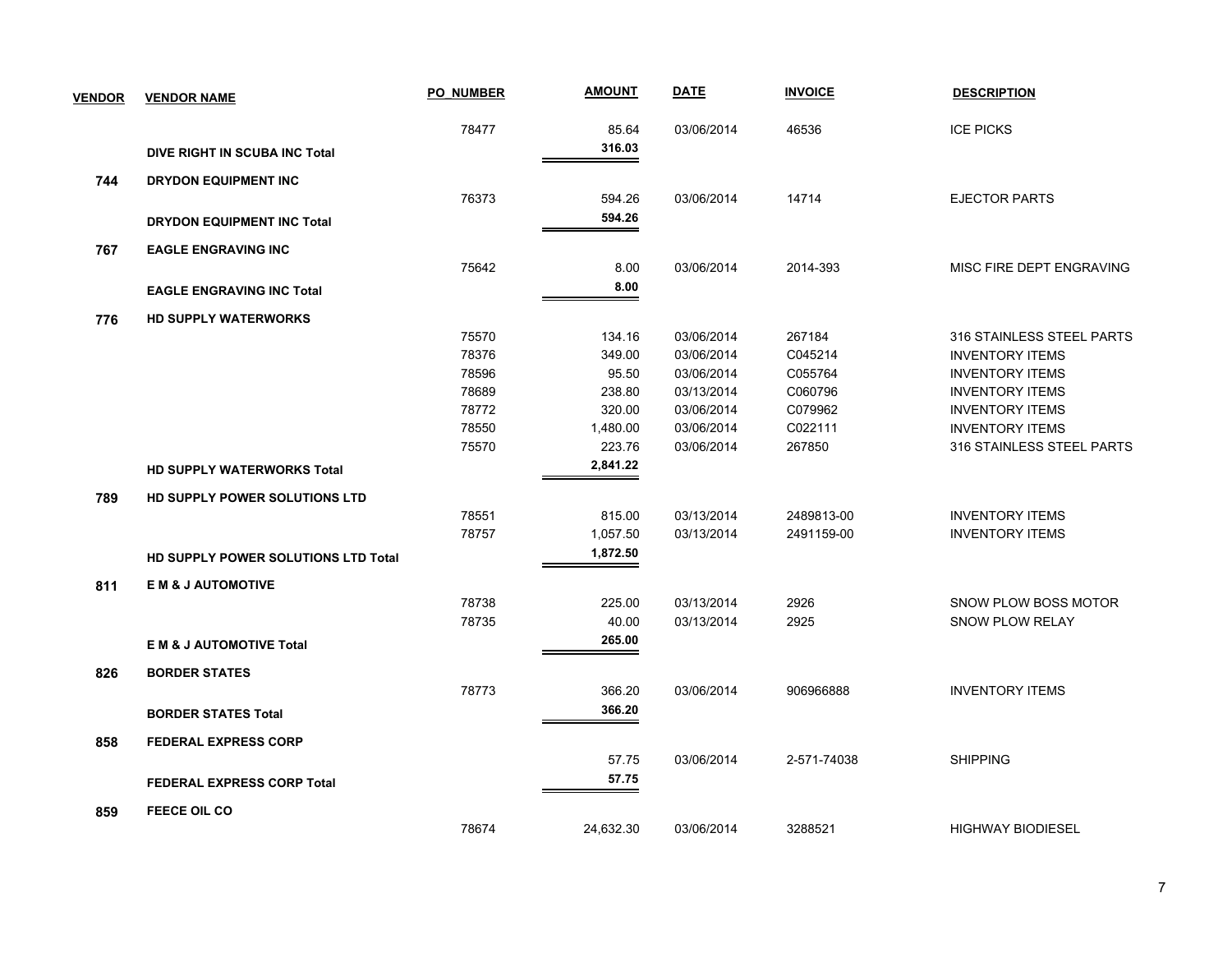| <b>VENDOR</b> | <b>VENDOR NAME</b>                   | <b>PO NUMBER</b> | <u>AMOUNT</u> | <b>DATE</b> | <b>INVOICE</b>     | <b>DESCRIPTION</b>                 |
|---------------|--------------------------------------|------------------|---------------|-------------|--------------------|------------------------------------|
|               |                                      | 78699            | 23,613.68     | 03/06/2014  | 3288655            | <b>INVENTORY ITEMS</b>             |
|               | <b>FEECE OIL CO Total</b>            |                  | 48,245.98     |             |                    |                                    |
| 866           | <b>JEFF FINLEY</b>                   |                  |               |             |                    |                                    |
|               |                                      |                  | 525.00        | 03/13/2014  | 030714             | UNIFORM/WEAPON REIMB               |
|               | <b>JEFF FINLEY Total</b>             |                  | 525.00        |             |                    |                                    |
| 868           | <b>FINE LINE CREATIVE ARTS</b>       |                  |               |             |                    |                                    |
|               |                                      |                  | 2,312.50      | 03/06/2014  | VCCFIN0114         | HTL TX DSBRSMNT=JAN 2014           |
|               | <b>FINE LINE CREATIVE ARTS Total</b> |                  | 2,312.50      |             |                    |                                    |
| 870           | <b>FIRE PENSION FUND</b>             |                  |               |             |                    |                                    |
|               |                                      |                  | 14,547.56     | 03/07/2014  | FRPN140307110244FD | Fire Pension                       |
|               |                                      |                  | 233.75        | 03/07/2014  | FP1%140307110244FD | Fire Pension 1% Fee                |
|               |                                      |                  | 498.85        | 03/07/2014  | FRP2140307110244FD | Fire Pension Tier 2                |
|               |                                      |                  | 321.84        | 03/07/2014  | FPND140307110244FD | Fire Pension - non deferred        |
|               | <b>FIRE PENSION FUND Total</b>       |                  | 15,602.00     |             |                    |                                    |
| 876           | FIRST ENVIRONMENTAL LAB INC          |                  |               |             |                    |                                    |
|               |                                      | 75585            | 243.00        | 03/06/2014  | 111494             |                                    |
|               |                                      | 75585            | 262.50        | 03/13/2014  | 111669             | <b>TESTING SVCS</b>                |
|               | FIRST ENVIRONMENTAL LAB INC Total    |                  | 505.50        |             |                    |                                    |
| 891           | <b>FLEET SAFETY SUPPLY</b>           |                  |               |             |                    |                                    |
|               |                                      | 78649            | 130.40        | 03/13/2014  | 59708              | V#1824 RO#49358                    |
|               |                                      | 78598            | 190.88        | 03/13/2014  | 59707              | <b>INVENTORY ITEMS</b>             |
|               |                                      | 78568            | 814.62        | 03/06/2014  | 59692              | SVC V#1824 RO#49331                |
|               | <b>FLEET SAFETY SUPPLY Total</b>     |                  | 1,135.90      |             |                    |                                    |
| 913           | <b>FOX VALLEY CONCERT BAND</b>       |                  |               |             |                    |                                    |
|               |                                      |                  | 1,787.50      | 03/06/2014  | VCCFOX0114         | HTL TX DSBRSMNT=JAN 2014           |
|               | FOX VALLEY CONCERT BAND Total        |                  | 1,787.50      |             |                    |                                    |
| 916           | FOX VALLEY FIRE & SAFETY INC         |                  |               |             |                    |                                    |
|               |                                      | 78780            | 496.00        | 03/06/2014  | 817456             | REPAIR POLICE DEPT                 |
|               | FOX VALLEY FIRE & SAFETY INC Total   |                  | 496.00        |             |                    |                                    |
|               |                                      |                  |               |             |                    |                                    |
| 928           | <b>FRANKS EMPLOYMENT INC</b>         | 77569            | 687.77        | 03/06/2014  | 83909              | <b>WEEKLY BILLING THRU 2-14-14</b> |
|               |                                      |                  | 687.77        |             |                    |                                    |
|               | <b>FRANKS EMPLOYMENT INC Total</b>   |                  |               |             |                    |                                    |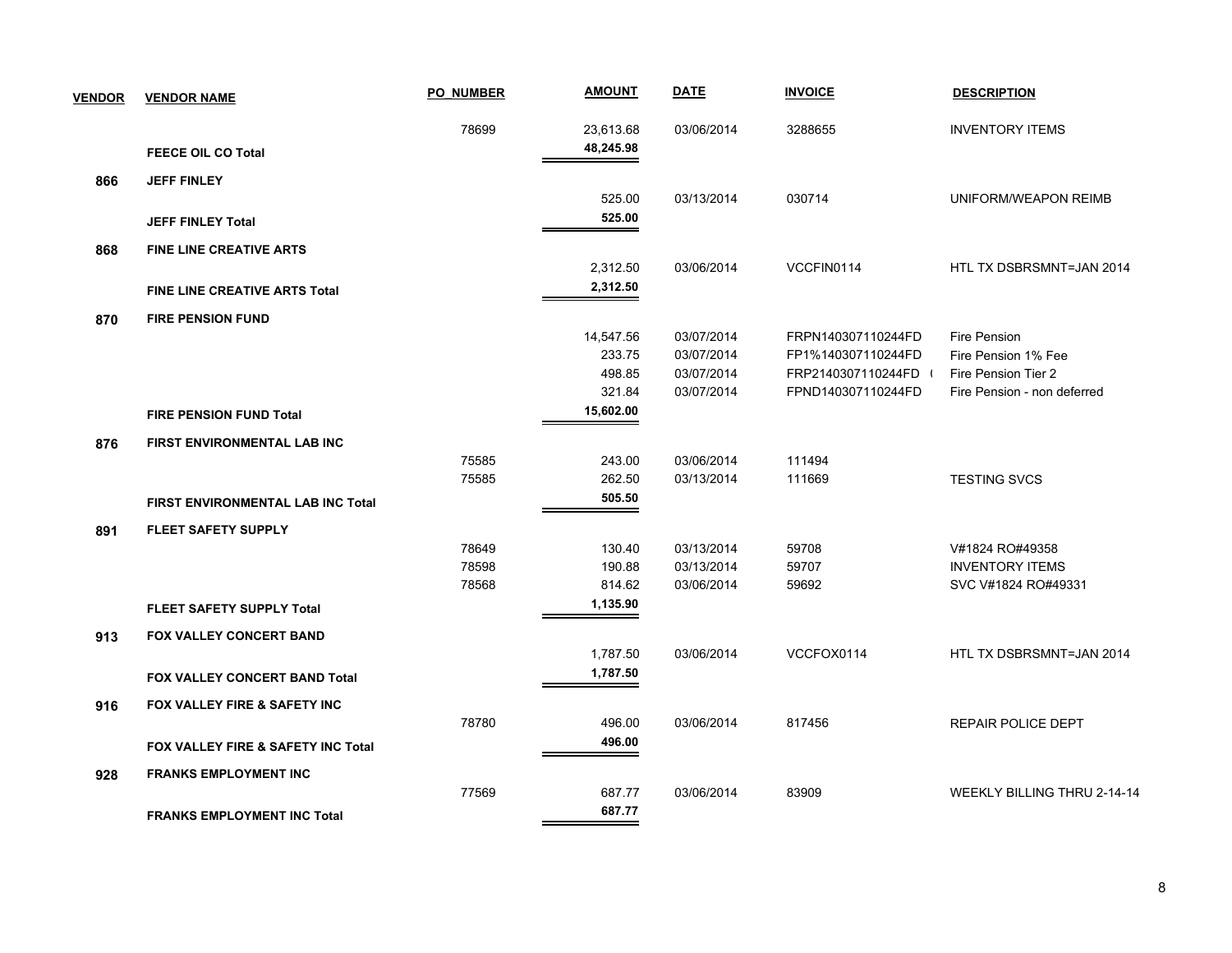| <b>VENDOR</b> | <b>VENDOR NAME</b>                          | <b>PO NUMBER</b> | <b>AMOUNT</b> | <b>DATE</b> | <b>INVOICE</b>      | <b>DESCRIPTION</b>                 |
|---------------|---------------------------------------------|------------------|---------------|-------------|---------------------|------------------------------------|
| 935           | <b>DOWNTOWN ST CHARLES</b>                  |                  |               |             |                     |                                    |
|               |                                             |                  | 26,350.00     | 03/06/2014  | FY-2014             | FY2014 AGREEMENT ON FILE           |
|               |                                             |                  | 26,350.00     | 03/06/2014  | FY-2014             | FY2014 AGREEMENT ON FILE           |
|               |                                             |                  | 26,350.00     | 03/06/2014  | FY-2014             | FY2014 AGREEMENT ON FILE           |
|               |                                             |                  | 26,350.00     | 03/06/2014  | FY-2014             | FY2014 AGREEMENT ON FILE           |
|               |                                             |                  | 26,350.00     | 03/06/2014  | FY-2014             | FY2014 AGREEMENT ON FILE           |
|               |                                             |                  | 26,350.00     | 03/06/2014  | FY-2014             | FY2014 AGREEMENT ON FILE           |
|               |                                             |                  | 26,350.00     | 03/06/2014  | FY-2014             | FY2014 AGREEMENT ON FILE           |
|               |                                             |                  | 26,350.00     | 03/06/2014  | FY-2014             | FY2014 AGREEMENT ON FILE           |
|               |                                             |                  | 26,350.00     | 03/06/2014  | FY-2014             | FY2014 AGREEMENT ON FILE           |
|               |                                             |                  | 26,350.00     | 03/06/2014  | FY-2014             | FY2014 AGREEMENT ON FILE           |
|               | <b>DOWNTOWN ST CHARLES Total</b>            |                  | 263,500.00    |             |                     |                                    |
| 944           | <b>GALLS AN ARAMARK COMPANY</b>             |                  |               |             |                     |                                    |
|               |                                             | 75543            | 145.10        | 03/06/2014  | 001563270           | MISC POLICE DEPT UNIFORMS          |
|               | <b>GALLS AN ARAMARK COMPANY Total</b>       |                  | 145.10        |             |                     |                                    |
| 985           | <b>XYLEM DEWATERING SOLUTIONS INC</b>       |                  |               |             |                     |                                    |
|               |                                             | 78632            | 585.00        | 03/06/2014  | 400379589           | SUB PRIME SUBMERSIBLE TRASH        |
|               | <b>XYLEM DEWATERING SOLUTIONS INC Total</b> |                  | 585.00        |             |                     |                                    |
| 986           | <b>GOODYS</b>                               |                  |               |             |                     |                                    |
|               |                                             |                  | 37.34         | 03/13/2014  | 0222814A            | CORRECTION TO ORIGINAL AMOU        |
|               |                                             |                  | 106.34        | 03/06/2014  | 022814              | SNOW/WATERMAIN BRK MEALS           |
|               | <b>GOODYS Total</b>                         |                  | 143.68        |             |                     |                                    |
| 989           | <b>GORDON FLESCH CO INC</b>                 |                  |               |             |                     |                                    |
|               |                                             | 78584            | 129.00        | 03/06/2014  | IN10681047          | STAPLES FIRE DEPT                  |
|               | <b>GORDON FLESCH CO INC Total</b>           |                  | 129.00        |             |                     |                                    |
| 991           | <b>ILLINOIS GFOA</b>                        |                  |               |             |                     |                                    |
|               |                                             |                  | 350.00        | 03/06/2014  | 030314              | IPPI 3-20/ HERR & GHIOTTO          |
|               |                                             |                  | 350.00        |             |                     |                                    |
|               | <b>ILLINOIS GFOA Total</b>                  |                  |               |             |                     |                                    |
| 1006          | <b>ST CHARLES CONVENTION</b>                |                  |               |             |                     |                                    |
|               |                                             |                  | 43,875.00     | 03/06/2014  | <b>VCCGRE013114</b> | HTL TX DSBRSMNT=JAN 2014           |
|               | <b>ST CHARLES CONVENTION Total</b>          |                  | 43,875.00     |             |                     |                                    |
| 1035          | <b>HANG &amp; SHINE ULTRASONICS</b>         |                  |               |             |                     |                                    |
|               |                                             | 78789            | 450.00        | 03/13/2014  | 6239                | <b>VERTICAL HEADRAIL REPLACEME</b> |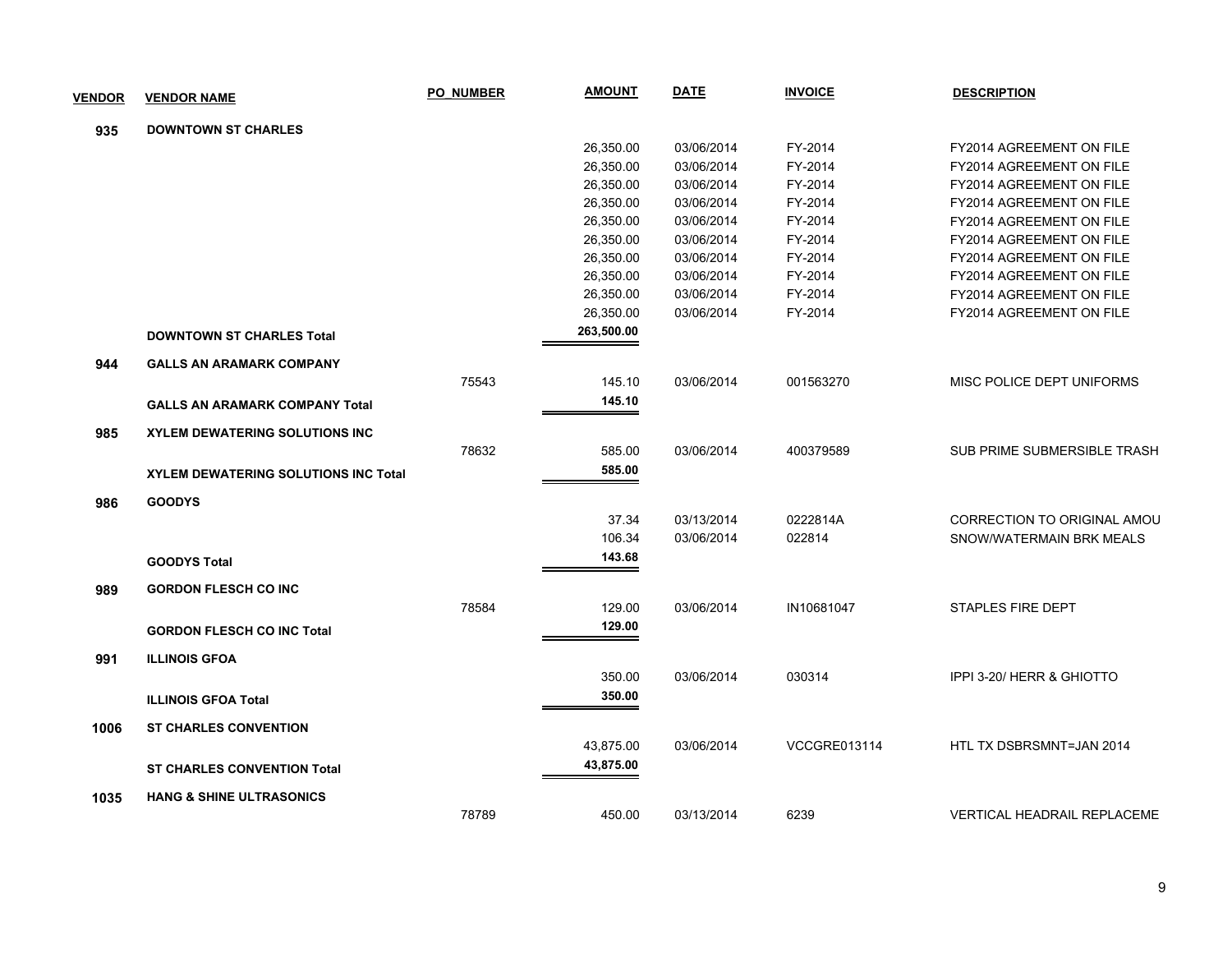| <b>VENDOR</b> | <b>VENDOR NAME</b>                        | PO NUMBER | <b>AMOUNT</b> | <b>DATE</b> | <b>INVOICE</b>       | <b>DESCRIPTION</b>            |
|---------------|-------------------------------------------|-----------|---------------|-------------|----------------------|-------------------------------|
|               | <b>HANG &amp; SHINE ULTRASONICS Total</b> |           | 450.00        |             |                      |                               |
| 1036          | <b>HARRIS BANK NA</b>                     |           |               |             |                      |                               |
|               |                                           |           | 1,360.00      | 03/07/2014  | UNF 140307110244FD ( | Union Dues - IAFF             |
|               | <b>HARRIS BANK NA Total</b>               |           | 1,360.00      |             |                      |                               |
| 1038          | <b>BMO HARRIS BANK NA</b>                 |           |               |             |                      |                               |
|               |                                           |           | 1,250.00      | 03/06/2014  | 4040567              | <b>QUARTERLY FEES</b>         |
|               | <b>BMO HARRIS BANK NA Total</b>           |           | 1,250.00      |             |                      |                               |
| 1066          | <b>STEVE HERRA</b>                        |           |               |             |                      |                               |
|               |                                           |           | 60.00         | 03/06/2014  | 022714               | <b>CDL RENEWAL REIMB</b>      |
|               |                                           |           | 102.50        | 03/13/2014  | 030614               | REIMB IL PLUMBING LICENSE FEE |
|               | <b>STEVE HERRA Total</b>                  |           | 162.50        |             |                      |                               |
| 1078          | <b>HI-LINE UTILITY SUPPLY CO</b>          |           |               |             |                      |                               |
|               |                                           | 78512     | 387.94        | 03/06/2014  | 1/D86700             | PHASING SET REPAIR            |
|               |                                           | 78681     | 311.20        | 03/13/2014  | 1/D99900             | <b>INVENTORY ITEMS</b>        |
|               |                                           | 78526     | 836.67        | 03/06/2014  | 1\D86090             | MISC MATERIALS ELECTRIC LINE  |
|               | <b>HI-LINE UTILITY SUPPLY CO Total</b>    |           | 1,535.81      |             |                      |                               |
| 1089          | ARENDS HOGAN WALKER LLC                   |           |               |             |                      |                               |
|               |                                           | 78541     | 29.38         | 03/13/2014  | 431590               | <b>INVENTORY ITEMS</b>        |
|               |                                           | 78547     | 455.03        | 03/06/2014  | 430728               | SVC V#1815 RO#49316           |
|               |                                           | 78721     | 37.40         | 03/13/2014  | 431836               | SHOCK VEH 1815                |
|               |                                           | 77306     | 86.64         | 03/13/2014  | 431720               | <b>ROLLER CHAIN</b>           |
|               |                                           |           | 377.47        | 03/06/2014  | 242657               | CRED TAKEN IN#428014 FOR RTRI |
|               | <b>ARENDS HOGAN WALKER LLC Total</b>      |           | 985.92        |             |                      |                               |
| 1097          | WM HORN STRUCTURAL STEEL CO               |           |               |             |                      |                               |
|               |                                           | 78748     | 108.00        | 03/13/2014  | 94594G               | <b>CHANNEL</b>                |
|               | WM HORN STRUCTURAL STEEL CO Total         |           | 108.00        |             |                      |                               |
| 1104          | <b>HOVING PIT STOP INC</b>                |           |               |             |                      |                               |
|               |                                           | 75545     | 154.00        | 03/13/2014  | 81100                | MONTHLY BILLING FEB 2014      |
|               | <b>HOVING PIT STOP INC Total</b>          |           | 154.00        |             |                      |                               |
| 1106          | <b>CAPITAL ONE NATIONAL ASSOC</b>         |           |               |             |                      |                               |
|               |                                           | 78801     | 132.65        | 03/06/2014  | 405615904000         | <b>WELLNESS FAIR FOOD</b>     |
|               |                                           | 78855     | 65.71         | 03/06/2014  | 406227575000         | MISC REFRESHMENTS/FD          |
|               |                                           | 78801     | 11.48         | 03/06/2014  | 405717461000         | <b>WELLNESS FAIR FOOD</b>     |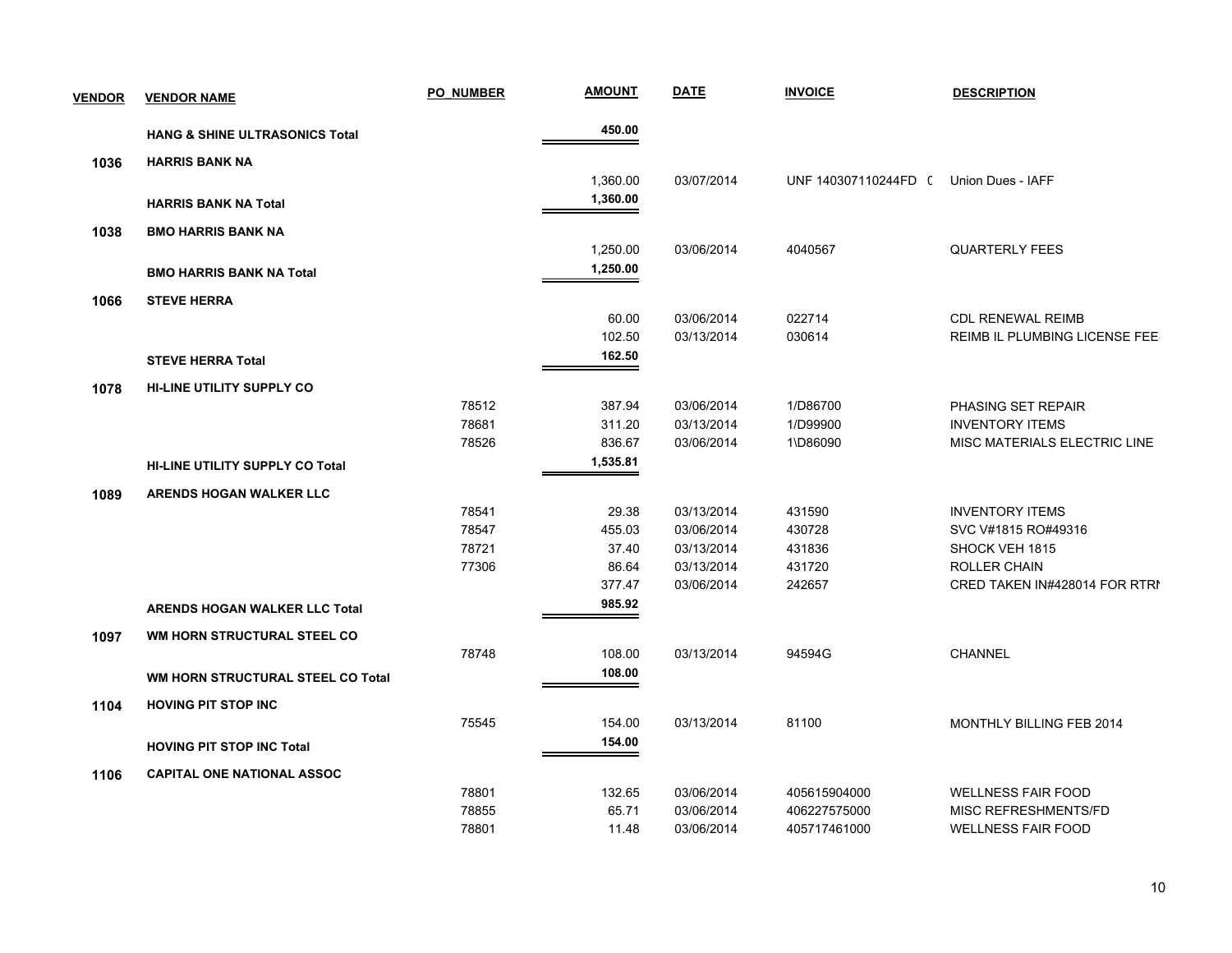| <b>VENDOR</b> | <b>VENDOR NAME</b>                        | <b>PO NUMBER</b> | <b>AMOUNT</b>      | <b>DATE</b>              | <b>INVOICE</b>                           | <b>DESCRIPTION</b>                                        |
|---------------|-------------------------------------------|------------------|--------------------|--------------------------|------------------------------------------|-----------------------------------------------------------|
|               | <b>CAPITAL ONE NATIONAL ASSOC Total</b>   |                  | 209.84             |                          |                                          |                                                           |
| 1127          | <b>INTERNATIONAL ASSOCIATION OF</b>       |                  |                    |                          |                                          |                                                           |
|               |                                           |                  | 234.00             | 03/06/2014               | 58323-14                                 | <b>ANNUAL DUES = CHRISTENSEN</b>                          |
|               | <b>INTERNATIONAL ASSOCIATION OF Total</b> |                  | 234.00             |                          |                                          |                                                           |
|               |                                           |                  |                    |                          |                                          |                                                           |
| 1129          | <b>ILLINOIS ASSOC OF HISTORIC</b>         |                  |                    |                          |                                          |                                                           |
|               |                                           |                  | 50.00              | 03/13/2014               | 031114-RC                                | <b>RENEWAL FOR 7 MEMBERS</b>                              |
|               | <b>ILLINOIS ASSOC OF HISTORIC Total</b>   |                  | 50.00              |                          |                                          |                                                           |
| 1133          | <b>IBEW LOCAL 196</b>                     |                  |                    |                          |                                          |                                                           |
|               |                                           |                  | 143.57             | 03/07/2014               | UNE 140307110244PW                       | Union Due - IBEW                                          |
|               |                                           |                  | 613.42             | 03/07/2014               | UNEW140307110244PW                       | Union Due - IBEW - percent                                |
|               | <b>IBEW LOCAL 196 Total</b>               |                  | 756.99             |                          |                                          |                                                           |
|               |                                           |                  |                    |                          |                                          |                                                           |
| 1135          | AT&T                                      |                  |                    |                          |                                          |                                                           |
|               |                                           |                  | 9,074.66           | 03/13/2014               | 3748213208                               | SVCS FEB - MAR 2014                                       |
|               | <b>AT&amp;T Total</b>                     |                  | 9,074.66           |                          |                                          |                                                           |
| 1136          | <b>ICMA RETIREMENT CORP</b>               |                  |                    |                          |                                          |                                                           |
|               |                                           |                  | 351.93             | 03/07/2014               | E401140307110244FD (                     | 401A Savings Plan Employee                                |
|               |                                           |                  | 8,292.37           | 03/07/2014               | ICMA140307110244PD                       | <b>ICMA Deductions - Dollar Amt</b>                       |
|               |                                           |                  | 551.67             | 03/07/2014               | ROTH140307110244PW                       | Roth IRA Deduction                                        |
|               |                                           |                  | 326.92             | 03/07/2014               | 030714                                   | <b>PLAN 109830 ICMA</b>                                   |
|               |                                           |                  | 488.42             | 03/07/2014               | E401140307110244FN (                     | 401A Savings Plan Employee                                |
|               |                                           |                  | 3,843.47           | 03/07/2014               | ICMA140307110244PW                       | ICMA Deductions - Dollar Amt                              |
|               |                                           |                  | 10.00              | 03/07/2014               | RTHA140307110244CD                       | Roth 457 - Dollar Amount                                  |
|               |                                           |                  | 416.42             | 03/07/2014               | E401140307110244CD (                     | 401A Savings Plan Employee                                |
|               |                                           |                  | 850.00             | 03/07/2014               | ICMA140307110244IS 0                     | <b>ICMA Deductions - Dollar Amt</b>                       |
|               |                                           |                  | 375.00             | 03/07/2014               | ROTH140307110244PD                       | Roth IRA Deduction                                        |
|               |                                           |                  | 135.09             | 03/07/2014               | E401140307110244CA (                     | 401A Savings Plan Employee                                |
|               |                                           |                  | 770.00             | 03/07/2014               | ICMA140307110244HR                       | <b>ICMA Deductions - Dollar Amt</b>                       |
|               |                                           |                  | 292.30             | 03/07/2014               | ROTH140307110244HR                       | Roth IRA Deduction                                        |
|               |                                           |                  | 423.20             | 03/07/2014               | C401140307110244IS 0                     | 401A Savings Plan Company                                 |
|               |                                           |                  | 1,535.00<br>908.88 | 03/07/2014<br>03/07/2014 | ICMA140307110244CD<br>ICMP140307110244PD | ICMA Deductions - Dollar Amt<br>ICMA Deductions - Percent |
|               |                                           |                  | 219.16             | 03/07/2014               | C401140307110244HR (                     | 401A Savings Plan Company                                 |
|               |                                           |                  | 1,346.15           | 03/07/2014               | ICMA140307110244CA                       | ICMA Deductions - Dollar Amt                              |
|               |                                           |                  | 1,446.48           | 03/07/2014               | ICMP140307110244IS 0                     | ICMA Deductions - Percent                                 |
|               |                                           |                  | 25.77              | 03/07/2014               | RTHP140307110244PW                       | Roth 457 - Percent                                        |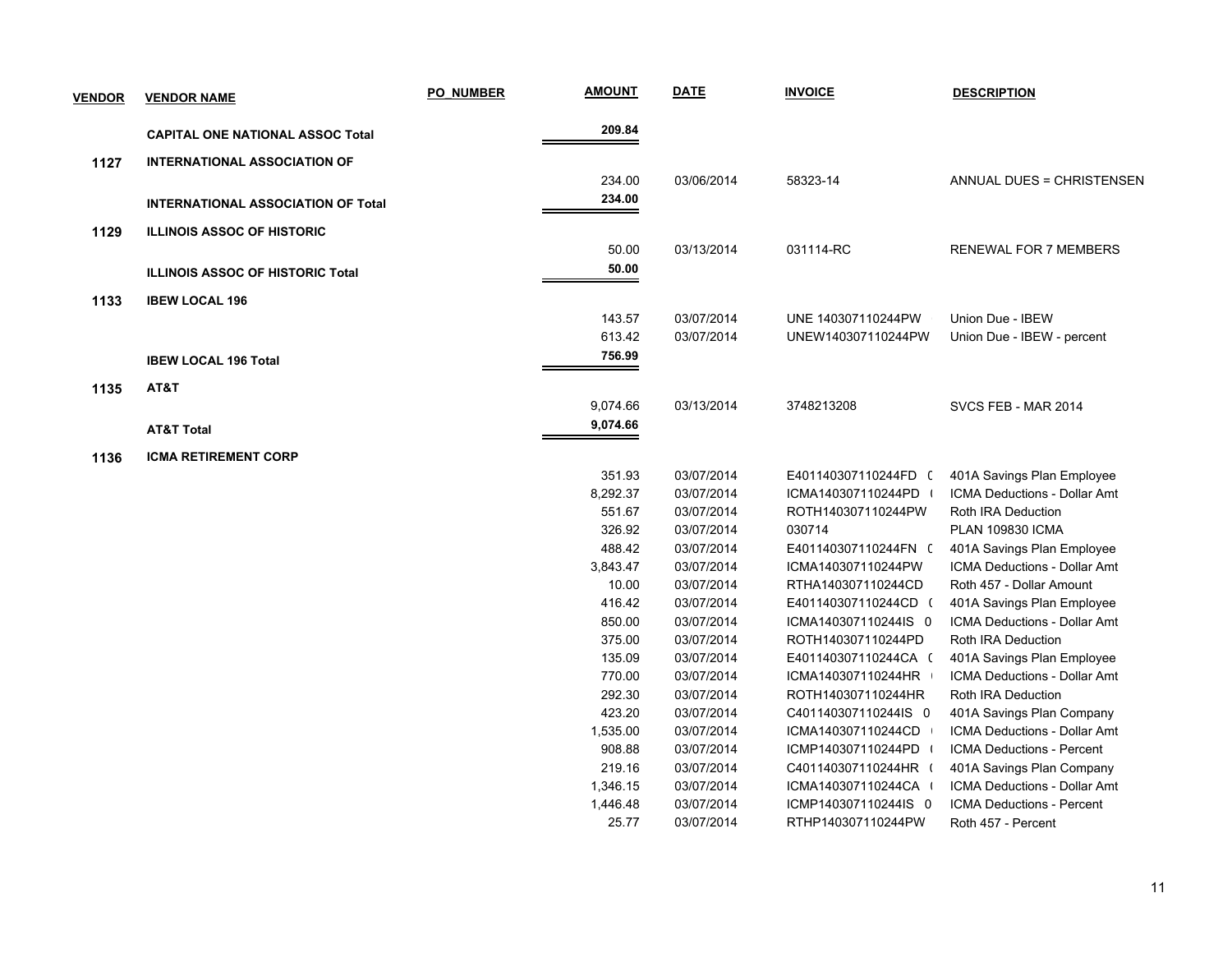| <b>VENDOR</b> | <b>VENDOR NAME</b>                        | <b>PO NUMBER</b> | <b>AMOUNT</b> | <b>DATE</b> | <b>INVOICE</b>       | <b>DESCRIPTION</b>               |
|---------------|-------------------------------------------|------------------|---------------|-------------|----------------------|----------------------------------|
|               |                                           |                  | 662.36        | 03/07/2014  | C401140307110244PW   | 401A Savings Plan Company        |
|               |                                           |                  | 1,273.08      | 03/07/2014  | ICMA140307110244FN ( | ICMA Deductions - Dollar Amt     |
|               |                                           |                  | 125.00        | 03/07/2014  | ROTH140307110244FD   | Roth IRA Deduction               |
|               |                                           |                  | 574.17        | 03/07/2014  | C401140307110244PD ( | 401A Savings Plan Company        |
|               |                                           |                  | 1,526.62      | 03/07/2014  | ICMA140307110244FD ( | ICMA Deductions - Dollar Amt     |
|               |                                           |                  | 1,418.50      | 03/07/2014  | ICMP140307110244PW   | ICMA Deductions - Percent        |
|               |                                           |                  | 351.93        | 03/07/2014  | C401140307110244FD ( | 401A Savings Plan Company        |
|               |                                           |                  | 574.17        | 03/07/2014  | E401140307110244PD ( | 401A Savings Plan Employee       |
|               |                                           |                  | 1,275.99      | 03/07/2014  | ICMP140307110244FD ( | ICMA Deductions - Percent        |
|               |                                           |                  | 1,325.94      | 03/07/2014  | RTHA140307110244IS ( | Roth 457 - Dollar Amount         |
|               |                                           |                  | 460.50        | 03/07/2014  | C401140307110244FN ( | 401A Savings Plan Company        |
|               |                                           |                  | 634.44        | 03/07/2014  | E401140307110244PW   | 401A Savings Plan Employee       |
|               |                                           |                  | 672.71        | 03/07/2014  | ICMP140307110244FN ( | <b>ICMA Deductions - Percent</b> |
|               |                                           |                  | 1,326.92      | 03/07/2014  | RTHA140307110244PW   | Roth 457 - Dollar Amount         |
|               |                                           |                  | 416.42        | 03/07/2014  | C401140307110244CD ( | 401A Savings Plan Company        |
|               |                                           |                  | 423.20        | 03/07/2014  | E401140307110244IS 0 | 401A Savings Plan Employee       |
|               |                                           |                  | 281.98        | 03/07/2014  | ICMP140307110244CD   | <b>ICMA Deductions - Percent</b> |
|               |                                           |                  | 60.00         | 03/07/2014  | RTHA140307110244HR   | Roth 457 - Dollar Amount         |
|               |                                           |                  | 135.09        | 03/07/2014  | C401140307110244CA ( | 401A Savings Plan Company        |
|               |                                           |                  | 219.16        | 03/07/2014  | E401140307110244HR ( | 401A Savings Plan Employee       |
|               |                                           |                  | 361.44        | 03/07/2014  | ICMP140307110244CA   | <b>ICMA Deductions - Percent</b> |
|               |                                           |                  | 50.00         | 03/07/2014  | RTHA140307110244FD   | Roth 457 - Dollar Amount         |
|               | <b>ICMA RETIREMENT CORP Total</b>         |                  | 36,757.85     |             |                      |                                  |
| 1166          | <b>ILLINOIS AWPCO</b>                     |                  |               |             |                      |                                  |
|               |                                           |                  | 180.00        | 03/06/2014  | 022514               | MBURNETT CONFERENCE              |
|               | <b>ILLINOIS AWPCO Total</b>               |                  | 180.00        |             |                      |                                  |
| 1170          | <b>ILLINOIS PAPER AND COPIER CO</b>       |                  |               |             |                      |                                  |
|               |                                           | 78553            | 1,100.00      | 03/06/2014  | IN91461              | <b>INVENTORY ITEMS</b>           |
|               | <b>ILLINOIS PAPER AND COPIER CO Total</b> |                  | 1,100.00      |             |                      |                                  |
| 1216          | <b>INDUSTRIAL SYSTEMS LTD</b>             |                  |               |             |                      |                                  |
|               |                                           | 78715            | 5,635.00      | 03/13/2014  | 18806                | <b>THERMAPOINT S</b>             |
|               | <b>INDUSTRIAL SYSTEMS LTD Total</b>       |                  | 5,635.00      |             |                      |                                  |
| 1240          | <b>INTERSTATE BATTERY SYSTEM OF</b>       |                  |               |             |                      |                                  |
|               |                                           | 78722            | 49.50         | 03/06/2014  | 127730               | <b>MISC SUPPLIES</b>             |
|               |                                           | 78778            | 342.85        | 03/13/2014  | 60302894             | <b>INVENTORY ITEMS</b>           |
|               |                                           | 78746            | 16.50         | 03/13/2014  | 60302895             | BATTERY CLEANER VEH 1701         |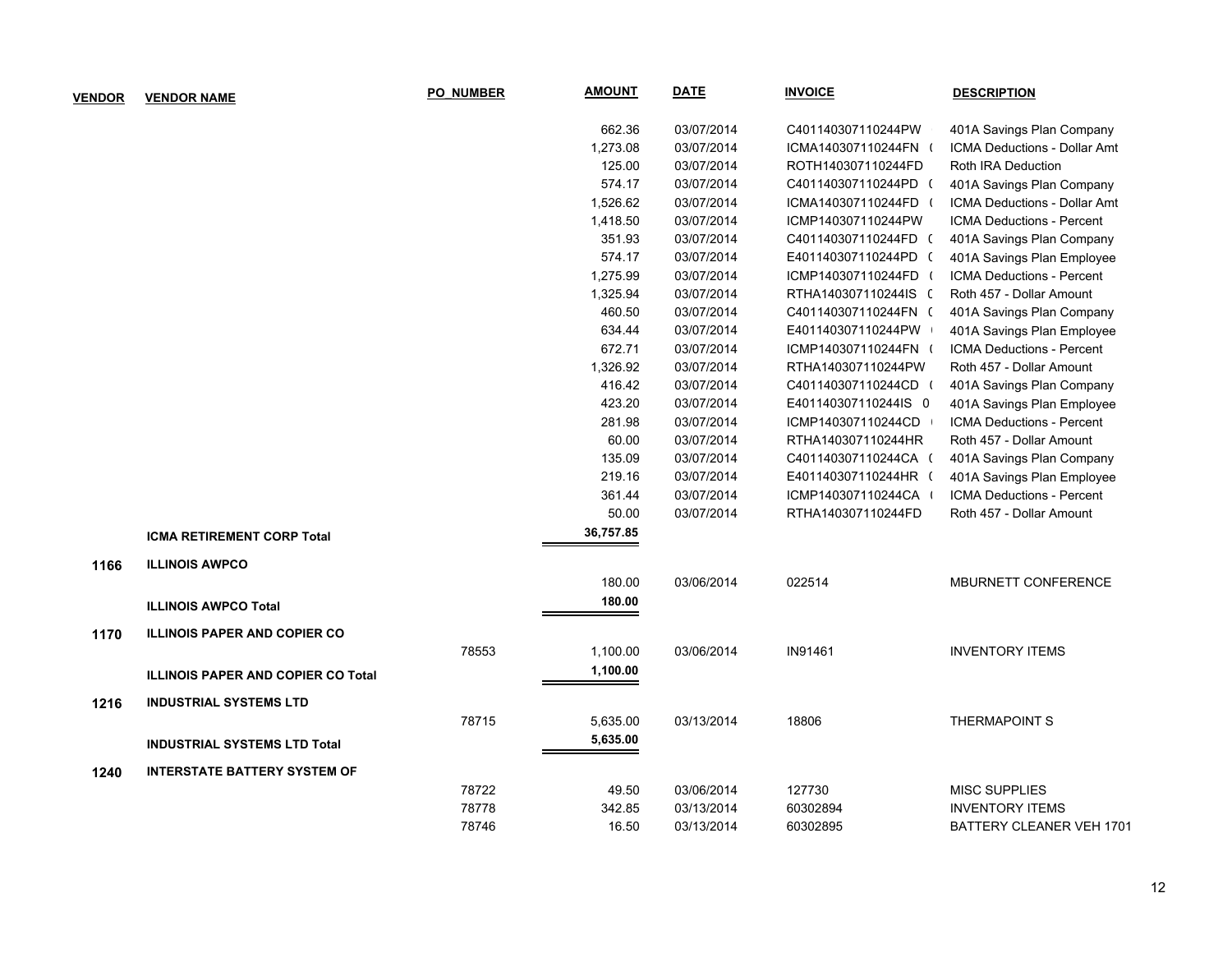| <b>VENDOR</b> | <b>VENDOR NAME</b>                        | <b>PO NUMBER</b> | <b>AMOUNT</b> | <b>DATE</b> | <b>INVOICE</b> | <b>DESCRIPTION</b>              |
|---------------|-------------------------------------------|------------------|---------------|-------------|----------------|---------------------------------|
|               | <b>INTERSTATE BATTERY SYSTEM OF Total</b> |                  | 408.85        |             |                |                                 |
| 1245          | <b>INTERNATIONAL COUNCIL</b>              |                  |               |             |                |                                 |
|               |                                           |                  | 50.00         | 03/13/2014  | 030714MO       | <b>MBRSHP M O'ROURKE</b>        |
|               | <b>INTERNATIONAL COUNCIL Total</b>        |                  | 50.00         |             |                |                                 |
| 1275          | <b>JAMES D SKAAR LAW OFFICES</b>          |                  |               |             |                |                                 |
|               |                                           |                  | 75.00         | 03/06/2014  | 020314         | SVCS DATED 2-3-14               |
|               |                                           |                  | 25.00         | 03/06/2014  | 120513         | <b>SVCS RE: WATROBKA</b>        |
|               | JAMES D SKAAR LAW OFFICES Total           |                  | 100.00        |             |                |                                 |
| 1313          | <b>KANE COUNTY RECORDERS OFFICE</b>       |                  |               |             |                |                                 |
|               |                                           |                  | 33.00         | 03/06/2014  | 99000          | 2014K008424/\$2.00 CREDIT       |
|               | <b>KANE COUNTY RECORDERS OFFICE Total</b> |                  | 33.00         |             |                |                                 |
| 1320          | <b>ALAN KANE</b>                          |                  |               |             |                |                                 |
|               |                                           |                  | 20.56         | 03/13/2014  | 030614         | OT MEALS 3-2-14                 |
|               | <b>ALAN KANE Total</b>                    |                  | 20.56         |             |                |                                 |
| 1326          | <b>KANE COUNTY WATER ASSOC</b>            |                  |               |             |                |                                 |
|               |                                           |                  | 100.00        | 03/06/2014  | 022714         | MBRSHP-LAMB, WILSON, MARTIN P.  |
|               | <b>KANE COUNTY WATER ASSOC Total</b>      |                  | 100.00        |             |                |                                 |
| 1365          | <b>KYLE KIM</b>                           |                  |               |             |                |                                 |
|               |                                           |                  | 145.00        | 03/13/2014  | 030914         | SAFETY SHOES                    |
|               | <b>KYLE KIM Total</b>                     |                  | 145.00        |             |                |                                 |
| 1387          | <b>KONICA MINOLTA BUS SOLUTIONS</b>       |                  |               |             |                |                                 |
|               |                                           | 75883            | 575.84        | 03/06/2014  | 227882168      | SVC 1-8 TO 2-7-14               |
|               |                                           | 78660            | 9,253.64      | 03/04/2014  | 227980448      | <b>COPIER PRINTER</b>           |
|               |                                           | 78661            | 9,845.18      | 03/04/2014  | 227980434      | <b>COPIER PRINTER</b>           |
|               |                                           | 78661            | 138.82        | 03/04/2014  | 227980451      | POWER FILTER                    |
|               |                                           | 78660            | 135.36        | 03/04/2014  | 227980450      | POWER FILTER                    |
|               | <b>KONICA MINOLTA BUS SOLUTIONS Total</b> |                  | 19,948.84     |             |                |                                 |
| 1399          | <b>JAMES KUNCHES</b>                      |                  |               |             |                |                                 |
|               |                                           |                  | 21.60         | 03/13/2014  | 030614         | OT MEALS 3-1 & 3-2-14           |
|               | <b>JAMES KUNCHES Total</b>                |                  | 21.60         |             |                |                                 |
| 1403          | <b>WEST VALLEY GRAPHICS &amp; PRINT</b>   |                  |               |             |                |                                 |
|               |                                           | 78652            | 74.50         | 03/06/2014  | 10086          | <b>BUSINESS CARDS S SWANSON</b> |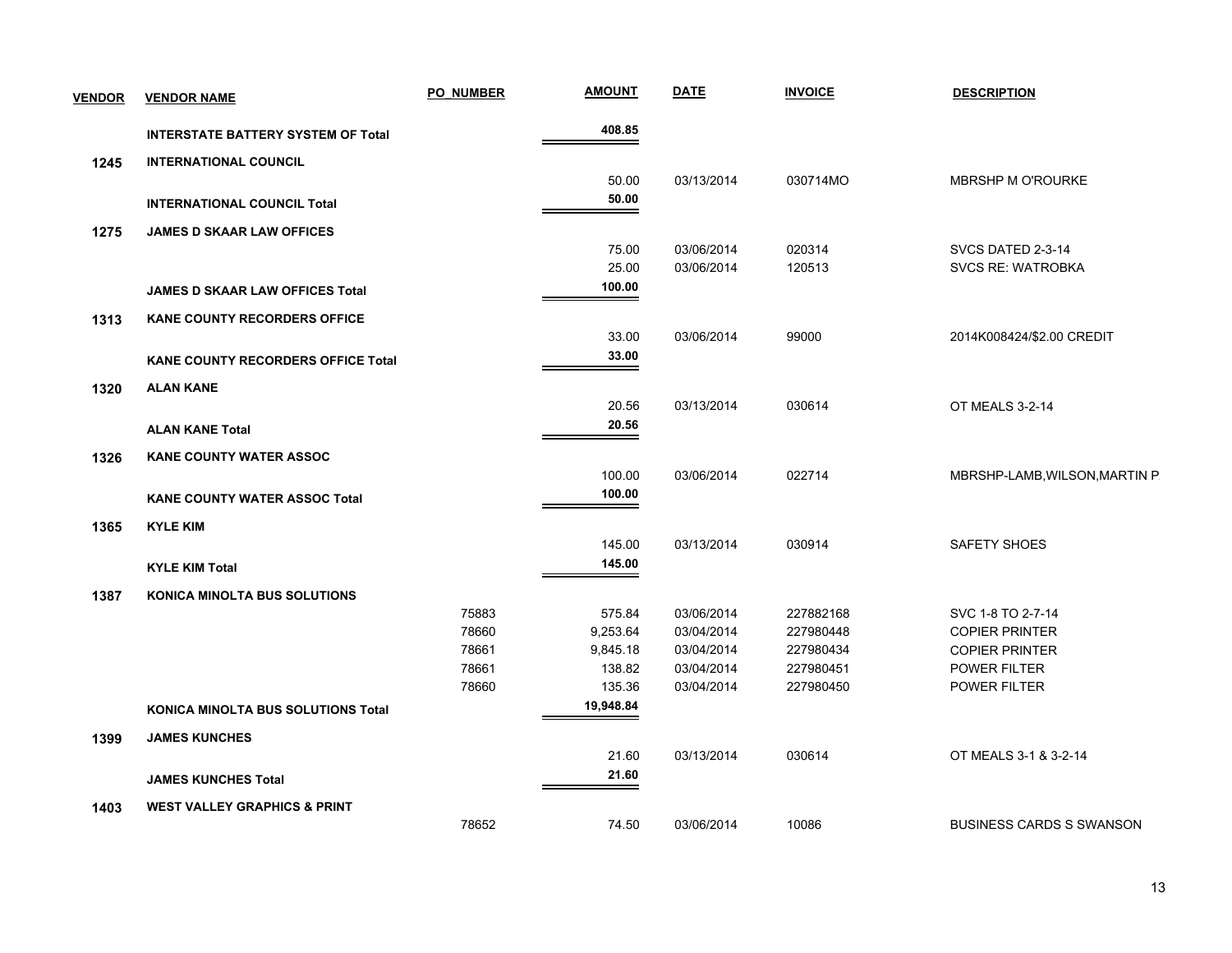| <b>VENDOR</b> | <b>VENDOR NAME</b>                            | <b>PO NUMBER</b> | <b>AMOUNT</b> | <b>DATE</b> | <b>INVOICE</b> | <b>DESCRIPTION</b>             |
|---------------|-----------------------------------------------|------------------|---------------|-------------|----------------|--------------------------------|
|               | <b>WEST VALLEY GRAPHICS &amp; PRINT Total</b> |                  | 74.50         |             |                |                                |
| 1432          | <b>LAW ENFORCEMENT RECORDS</b>                |                  |               |             |                |                                |
|               |                                               |                  | 70.00         | 03/13/2014  | 043014         | TRAINING=SCHULT & RUST 4-30-1- |
|               | <b>LAW ENFORCEMENT RECORDS Total</b>          |                  | 70.00         |             |                |                                |
|               |                                               |                  |               |             |                |                                |
| 1453          | <b>THOMAS LENNON</b>                          |                  |               |             |                |                                |
|               |                                               |                  | 285.00        | 03/13/2014  | 030814         | SAFETY FOOTWEAR                |
|               | <b>THOMAS LENNON Total</b>                    |                  | 285.00        |             |                |                                |
| 1461          | <b>J C LICHT CO</b>                           |                  |               |             |                |                                |
|               |                                               | 77928            | 132.12        | 03/13/2014  | 1205-12023766  | <b>INVENTORY ITEMS</b>         |
|               |                                               | 76528            | 24.21         | 03/06/2014  | 1205-12062954  | <b>INVENTORY ITEMS</b>         |
|               | <b>J C LICHT CO Total</b>                     |                  | 156.33        |             |                |                                |
|               |                                               |                  |               |             |                |                                |
| 1486          | <b>LORMAN EDUCATION SERVICES</b>              |                  |               |             |                |                                |
|               |                                               | 78677            | 319.00        | 03/13/2014  | 2764125-1      | <b>SEMINAR NANDERSON</b>       |
|               | <b>LORMAN EDUCATION SERVICES Total</b>        |                  | 319.00        |             |                |                                |
| 1489          | <b>LOWES</b>                                  |                  |               |             |                |                                |
|               |                                               | 75945            | 104.55        | 03/13/2014  | 902761         | MISC HARDWARE/SUPPLIES         |
|               |                                               | 78857            | 12.32         | 03/06/2014  | 902762         | MISC HARDWARE/SUPPLIES         |
|               |                                               |                  | 30.36         | 03/13/2014  | 02207A         | <b>INCORRECT ITEMS</b>         |
|               |                                               | 75945            | 18.97         | 03/13/2014  | 902506         | <b>MISC HARDWARE</b>           |
|               |                                               | 78857            | 165.98        | 03/06/2014  | 902384         | <b>MISC HARDWARE/SUPPLIES</b>  |
|               |                                               | 75945            | 22.69         | 03/13/2014  | 902016         | MISC HARDWARE/SUPPLIES         |
|               |                                               | 78759            | 387.86        | 03/13/2014  | 94063          | <b>INVENTORY ITEMS</b>         |
|               |                                               | 78857            | 16.74         | 03/06/2014  | 902148         | <b>MISC HARDWARE/SUPPLIES</b>  |
|               |                                               |                  | $-30.36$      | 03/13/2014  | 03783          | CREDIT INV#02207A              |
|               |                                               | 78574            | 105.39        | 03/13/2014  | 94050          | <b>INVENTORY ITEMS</b>         |
|               |                                               |                  | $-75.90$      | 03/13/2014  | 03757          | <b>CRED INV#91831</b>          |
|               |                                               | 78683            | 174.67        | 03/13/2014  | 92465A         | <b>INVENTORY ITEMS</b>         |
|               |                                               | 75518            | 64.11         | 03/13/2014  | 02530A         | <b>WATER DEPT SUPPLIES</b>     |
|               |                                               | 78724            | 37.44         | 03/13/2014  | 92462          | <b>INVENTORY ITEMS</b>         |
|               |                                               | 75518            | 67.69         | 03/06/2014  | 02526          | MISC SUPPLIES WATER DEPT       |
|               |                                               | 78624            | 91.08         | 03/06/2014  | 91831          | <b>INVENTORY ITEMS</b>         |
|               |                                               | 75945            | 12.31         | 03/13/2014  | 902822         | MISC HARDWARE                  |
|               |                                               | 75518            | 18.64         | 03/13/2014  | 02516          | <b>WATER DEPT SUPPLIES</b>     |
|               |                                               | 78857            | 147.41        | 03/06/2014  | 909045         | MISC HARDWARE/SUPPLIES         |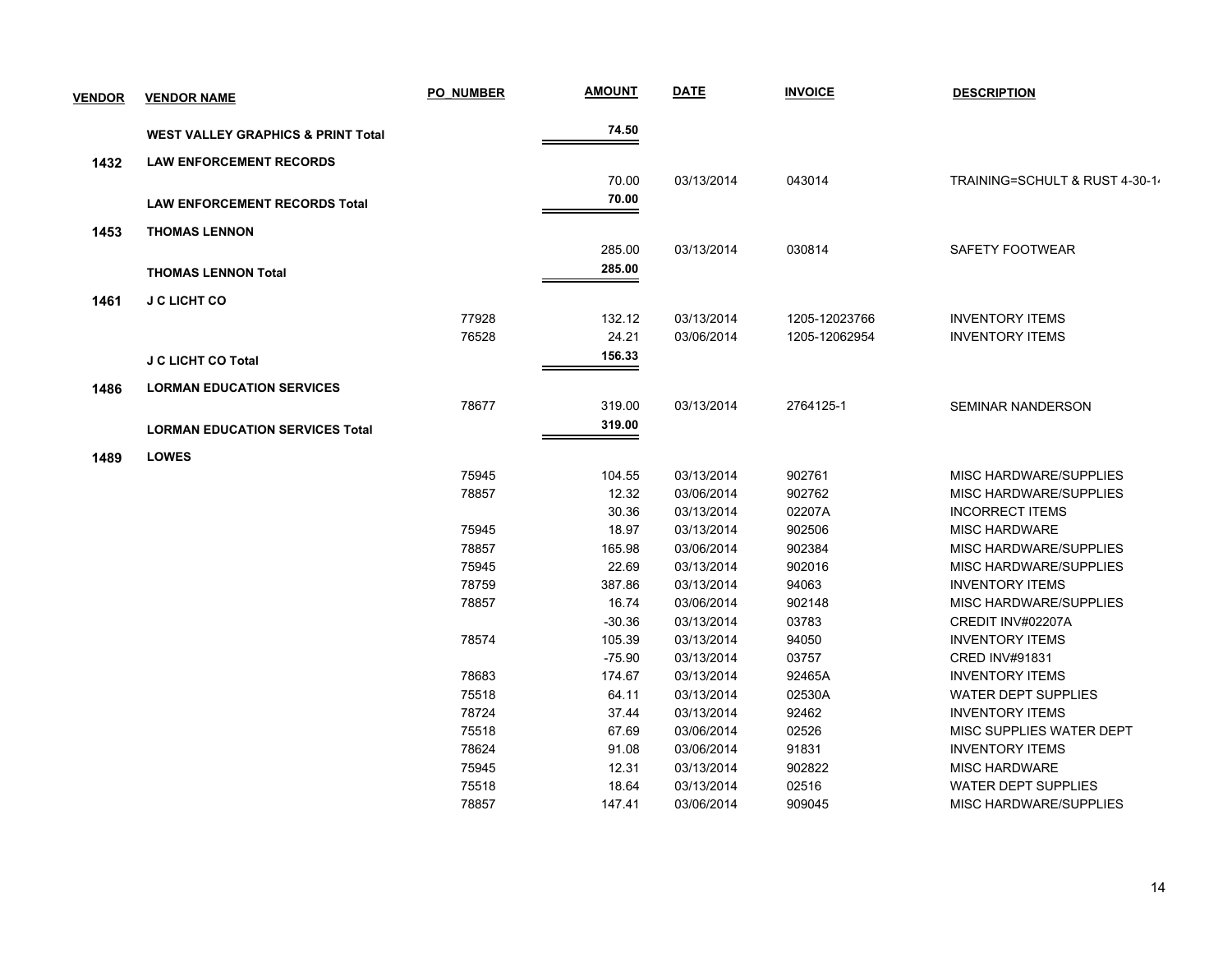| <b>VENDOR</b> | <b>VENDOR NAME</b>                   | <b>PO NUMBER</b> | <b>AMOUNT</b>  | <b>DATE</b> | <b>INVOICE</b> | <b>DESCRIPTION</b>             |
|---------------|--------------------------------------|------------------|----------------|-------------|----------------|--------------------------------|
|               | <b>LOWES Total</b>                   |                  | 1,371.95       |             |                |                                |
| 1491          | <b>SCOTT LUDKE</b>                   |                  |                |             |                |                                |
|               |                                      |                  | 21.60          | 03/13/2014  | 030614         | OT MEALS 3-1 & 3-2-14          |
|               | <b>SCOTT LUDKE Total</b>             |                  | 21.60          |             |                |                                |
| 1524          | <b>DAVE MARTIN</b>                   |                  |                |             |                |                                |
|               |                                      |                  | 60.45          | 03/13/2014  | 031114         | PANTS ALLOWANCE                |
|               | <b>DAVE MARTIN Total</b>             |                  | 60.45          |             |                |                                |
| 1525          | <b>JIM MARTIN</b>                    |                  |                |             |                |                                |
|               |                                      |                  | 35.00<br>35.00 | 03/13/2014  | 031214         | REIMB INTERNET FEB 2014        |
|               | <b>JIM MARTIN Total</b>              |                  |                |             |                |                                |
| 1559          | <b>MAURINE PATTEN ED D</b>           | 75723            | 350.00         | 03/06/2014  | 022814         | SVCS FEBRUARY 2014             |
|               | <b>MAURINE PATTEN ED D Total</b>     |                  | 350.00         |             |                |                                |
| 1564          | <b>MICHAEL MCCOWAN</b>               |                  |                |             |                |                                |
|               |                                      |                  | 50.00          | 03/13/2014  | 030414         | FUEL / TRAINING IN SPRINGFIELD |
|               | <b>MICHAEL MCCOWAN Total</b>         |                  | 50.00          |             |                |                                |
| 1566          | <b>TIM MCCARTHY</b>                  |                  |                |             |                |                                |
|               |                                      |                  | 325.00         | 03/13/2014  | 030414         | <b>CLASS REIMBURSEMENT</b>     |
|               | <b>TIM MCCARTHY Total</b>            |                  | 325.00         |             |                |                                |
| 1569          | <b>KARLA MCCLEARY</b>                |                  |                |             |                |                                |
|               |                                      |                  | 21.99          | 03/06/2014  | 030514         | K CUPS = CUSTOMERS IN ED       |
|               |                                      |                  | 19.96<br>41.95 | 03/06/2014  | 030514A        | COFFEE CUPS = CUSTOMERS IN E   |
|               | <b>KARLA MCCLEARY Total</b>          |                  |                |             |                |                                |
| 1571          | <b>MCCANN INDUSTRIES INC</b>         | 78711            | 2,426.89       | 03/13/2014  | 07171472       | <b>DOOR ASSEMBLY</b>           |
|               | <b>MCCANN INDUSTRIES INC Total</b>   |                  | 2,426.89       |             |                |                                |
|               | <b>MCMASTER CARR SUPPLY CO</b>       |                  |                |             |                |                                |
| 1582          |                                      | 78760            | 25.88          | 03/13/2014  | 74858564       | <b>INVENTORY ITEMS</b>         |
|               | <b>MCMASTER CARR SUPPLY CO Total</b> |                  | 25.88          |             |                |                                |
| 1588          | <b>THOMAS M MEDERNACH</b>            |                  |                |             |                |                                |
|               |                                      |                  | 145.00         | 03/13/2014  | 031114         | <b>BOOTS - TWO</b>             |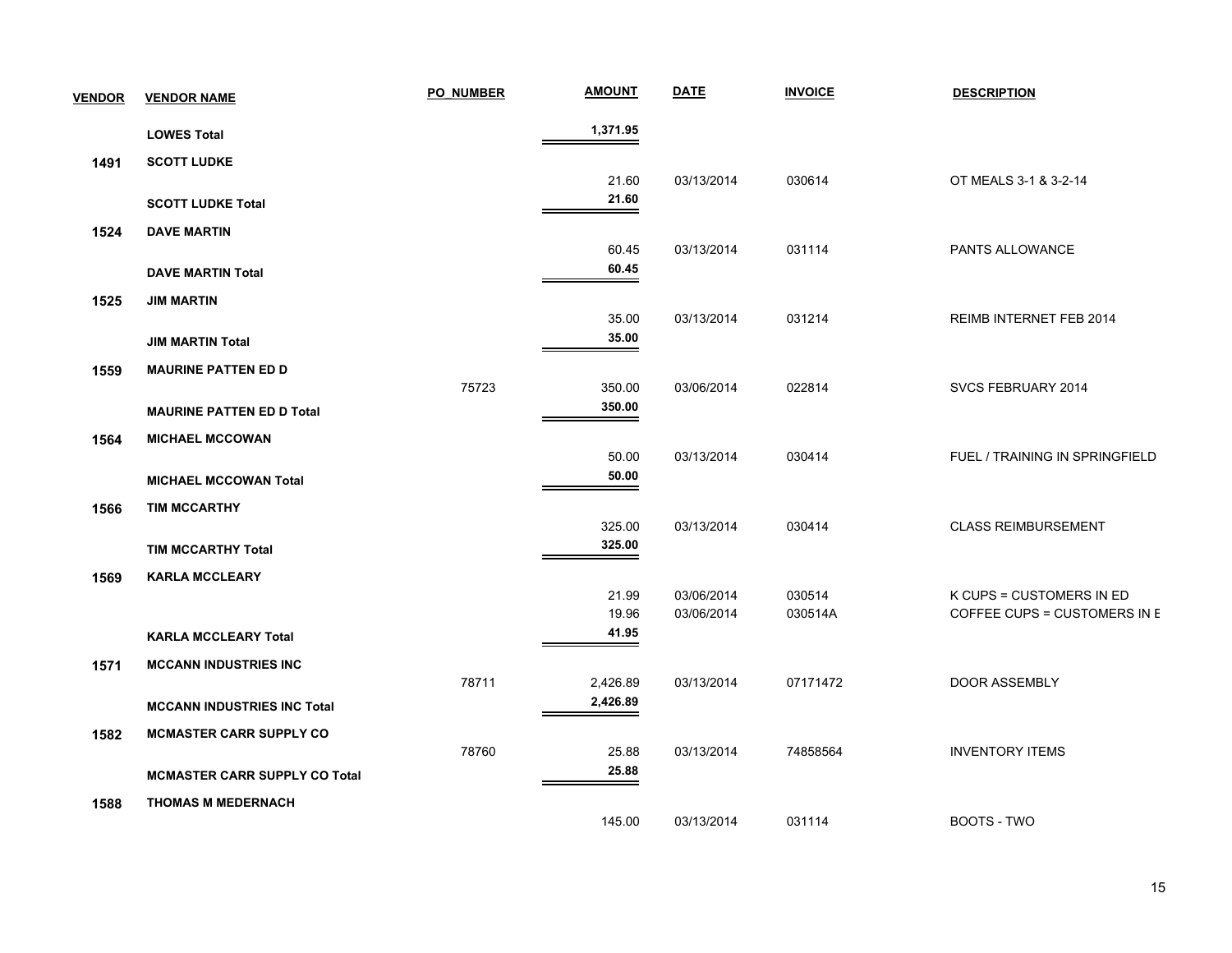| <b>VENDOR</b> | <b>VENDOR NAME</b>                             | <b>PO NUMBER</b> | <b>AMOUNT</b> | <b>DATE</b> | <b>INVOICE</b>       | <b>DESCRIPTION</b>            |
|---------------|------------------------------------------------|------------------|---------------|-------------|----------------------|-------------------------------|
|               | <b>THOMAS M MEDERNACH Total</b>                |                  | 145.00        |             |                      |                               |
| 1600          | <b>MENDEL PLUMBING &amp; HEATING INC</b>       |                  |               |             |                      |                               |
|               |                                                | 78847            | 337.50        | 03/13/2014  | W99390               | <b>TELEVISING</b>             |
|               | <b>MENDEL PLUMBING &amp; HEATING INC Total</b> |                  | 337.50        |             |                      |                               |
| 1604          | <b>METRO TANK AND PUMP COMPANY</b>             |                  |               |             |                      |                               |
|               |                                                | 78678            | 512.65        | 03/06/2014  | 11600                | <b>LABOR PW BUILDING PUMP</b> |
|               | <b>METRO TANK AND PUMP COMPANY Total</b>       |                  | 512.65        |             |                      |                               |
| 1613          | <b>METROPOLITAN ALLIANCE OF POL</b>            |                  |               |             |                      |                               |
|               |                                                |                  | 880.00        | 03/07/2014  | UNP 140307110244PD ( | Union Dues - IMAP             |
|               |                                                |                  | 99.00         | 03/07/2014  | UNPS140307110244PD   | Union Dues-Police Sergeants   |
|               | <b>METROPOLITAN ALLIANCE OF POL Total</b>      |                  | 979.00        |             |                      |                               |
| 1626          | <b>MIDWEST AIR PRO</b>                         |                  |               |             |                      |                               |
|               |                                                | 77479            | 567.15        | 03/13/2014  | 12326                | NEDERMAN MAINTENANCE/ REPA    |
|               |                                                | 77479            | 567.15        | 03/13/2014  | 12326                | NEDERMAN MAINTENANCE/ REPA    |
|               |                                                | 77479            | $-567.15$     | 03/13/2014  | 12326                | NEDERMAN MAINTENANCE/ REPA    |
|               |                                                | 77479            | $-567.15$     | 03/13/2014  | 12326                | NEDERMAN MAINTENANCE/ REPA    |
|               | <b>MIDWEST AIR PRO Total</b>                   |                  | 0.00          |             |                      |                               |
| 1651          | <b>MNJ TECHNOLOGIES DIRECT INC</b>             |                  |               |             |                      |                               |
|               |                                                | 78638            | 193.91        | 03/06/2014  | 0003301972           | MISC COMPUTER SUPPLIES        |
|               |                                                | 78638            | 110.00        | 03/06/2014  | 0003301973           | HP 90 WATT CAR ADAPTER NOTEL  |
|               |                                                | 78638            | 22.95         | 03/13/2014  | 0003303990           | CANNON CASE FOR CAMERA        |
|               |                                                | 78675            | 273.64        | 03/06/2014  | 0003302978           | <b>TONER</b>                  |
|               | <b>MNJ TECHNOLOGIES DIRECT INC Total</b>       |                  | 600.50        |             |                      |                               |
| 1655          | <b>MONROE TRUCK EQUIPMENT</b>                  |                  |               |             |                      |                               |
|               |                                                | 78665            | 76.55         | 03/06/2014  | 5262631              | MISC FLEET DEPT SUPPLIES      |
|               |                                                | 78739            | 279.00        | 03/13/2014  | 5262461              | MISC FLEET DEPT PARTS         |
|               |                                                | 78494            | 5,343.93      | 03/06/2014  | 5261567              | FLEET DEPT UNIT 50-99         |
|               | <b>MONROE TRUCK EQUIPMENT Total</b>            |                  | 5,699.48      |             |                      |                               |
| 1664          | <b>TIM MORAN</b>                               |                  |               |             |                      |                               |
|               |                                                |                  | 145.00        | 03/13/2014  | 031014               | <b>WORKBOOT ALLOWANCE</b>     |
|               | <b>TIM MORAN Total</b>                         |                  | 145.00        |             |                      |                               |
| 1666          | <b>ST CHARLES SINGERS</b>                      |                  |               |             |                      |                               |
|               |                                                |                  | 3,562.50      | 03/06/2014  | VCCMOS0114           | HTL TX DSBRSMNT=JAN 2014      |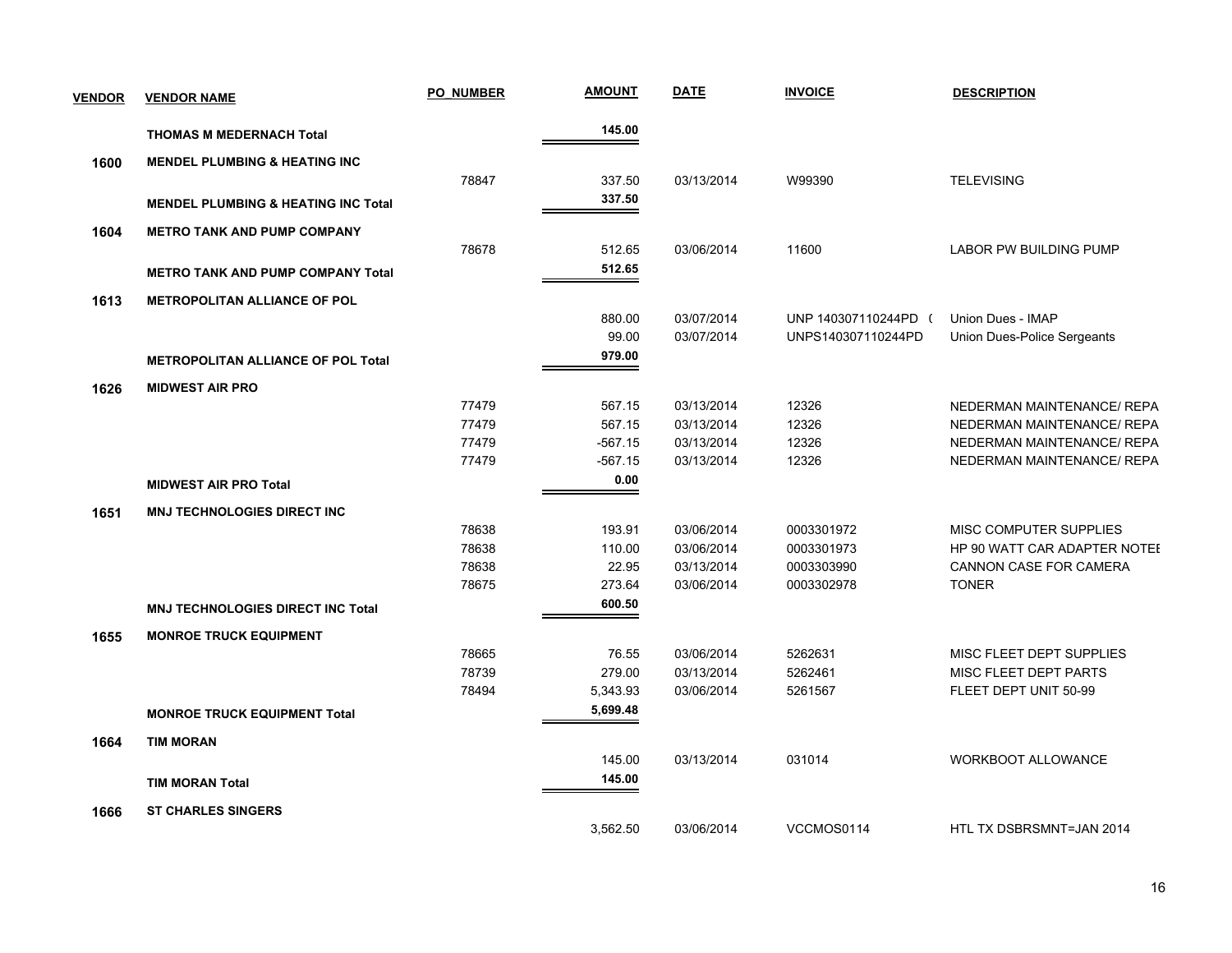| <b>VENDOR</b> | <b>VENDOR NAME</b>                       | <b>PO NUMBER</b> | <b>AMOUNT</b> | <b>DATE</b> | <b>INVOICE</b>     | <b>DESCRIPTION</b>       |
|---------------|------------------------------------------|------------------|---------------|-------------|--------------------|--------------------------|
|               | <b>ST CHARLES SINGERS Total</b>          |                  | 3,562.50      |             |                    |                          |
| 1668          | <b>FERGUSON ENTERPRISES INC</b>          |                  |               |             |                    |                          |
|               |                                          | 78695            | 145.08        | 03/06/2014  | 1875705            | <b>INVENTORY ITEMS</b>   |
|               |                                          | 78774            | 39.87         | 03/06/2014  | 1876350            | <b>INVENTORY ITEMS</b>   |
|               | <b>FERGUSON ENTERPRISES INC Total</b>    |                  | 184.95        |             |                    |                          |
| 1669          | <b>MOTOROLA INC</b>                      |                  |               |             |                    |                          |
|               |                                          | 78820            | 3,555.50      | 03/13/2014  | 14003069           | ASTRO DIGITAL/SOFTWARE   |
|               | <b>MOTOROLA INC Total</b>                |                  | 3,555.50      |             |                    |                          |
| 1686          | <b>NAPA AUTO PARTS</b>                   |                  |               |             |                    |                          |
|               |                                          | 75554            | 41.67         | 03/06/2014  | 425079             | <b>FLEET DEPT PARTS</b>  |
|               | <b>NAPA AUTO PARTS Total</b>             |                  | 41.67         |             |                    |                          |
| 1704          | <b>NCPERS IL IMRF</b>                    |                  |               |             |                    |                          |
|               |                                          |                  | 8.00          | 03/07/2014  | NCP2140307110244PD | <b>NCPERS 2</b>          |
|               |                                          |                  | 24.00         | 03/07/2014  | NCP2140307110244PW | <b>NCPERS 2</b>          |
|               | <b>NCPERS IL IMRF Total</b>              |                  | 32.00         |             |                    |                          |
| 1711          | <b>NESTLE WATERS NORTH AMERICA</b>       |                  |               |             |                    |                          |
|               |                                          |                  | $-2.78$       | 03/06/2014  | 04B0122078769      | <b>CREDIT ON INVOICE</b> |
|               |                                          | 75582            | 68.68         | 03/06/2014  | 04B0123426934      | MONTHLY WATER DELIVERY   |
|               |                                          | 75582            | 2.98          | 03/06/2014  | 04B0122078694      | <b>WATER DELIVERY</b>    |
|               |                                          | 75582            | 2.98          | 03/06/2014  | 04B0122078553      | <b>WATER DELIVERY</b>    |
|               |                                          | 75582            | 83.76         | 03/06/2014  | 04B0122067713      | MONTHLY WATER DELIVERY   |
|               |                                          | 75730            | 23.92         | 03/06/2014  | 04B0122067622      | <b>WATER DELIVERY</b>    |
|               |                                          | 77437            | 10.90         | 03/06/2014  | 04B0124675604      | MONTHLY WATER DELIVERY   |
|               |                                          | 75885            | 99.17         | 03/06/2014  | 04B0122067317      | <b>WATER DELIVERY</b>    |
|               |                                          | 75582            | 34.90         | 03/06/2014  | 04B0122069412      | <b>WATER DELIVERY</b>    |
|               |                                          | 75582            | 10.47         | 03/06/2014  | 04B0122078116      | <b>WATER DELIVERY</b>    |
|               |                                          | 77437            | 44.34         | 03/06/2014  | 04B0122069388      | <b>WATER DELIVERY</b>    |
|               |                                          | 75599            | 34.39         | 03/06/2014  | 04B0122067879      | <b>WATER DELIVERY</b>    |
|               | <b>NESTLE WATERS NORTH AMERICA Total</b> |                  | 413.71        |             |                    |                          |
| 1731          | <b>CHICAGOLAND THEATER CO INC</b>        |                  |               |             |                    |                          |
|               |                                          |                  | 2,312.50      | 03/06/2014  | VCCREP0114         | HTL TX DSBRSMNT=JAN 2014 |
|               | <b>CHICAGOLAND THEATER CO INC Total</b>  |                  | 2,312.50      |             |                    |                          |
| 1737          | <b>NORTH EAST MULTI REGIONAL TRNG</b>    |                  |               |             |                    |                          |
|               |                                          |                  | 100.00        | 03/13/2014  | 177468             | BOYCE 1-6 THRU 1-7-14    |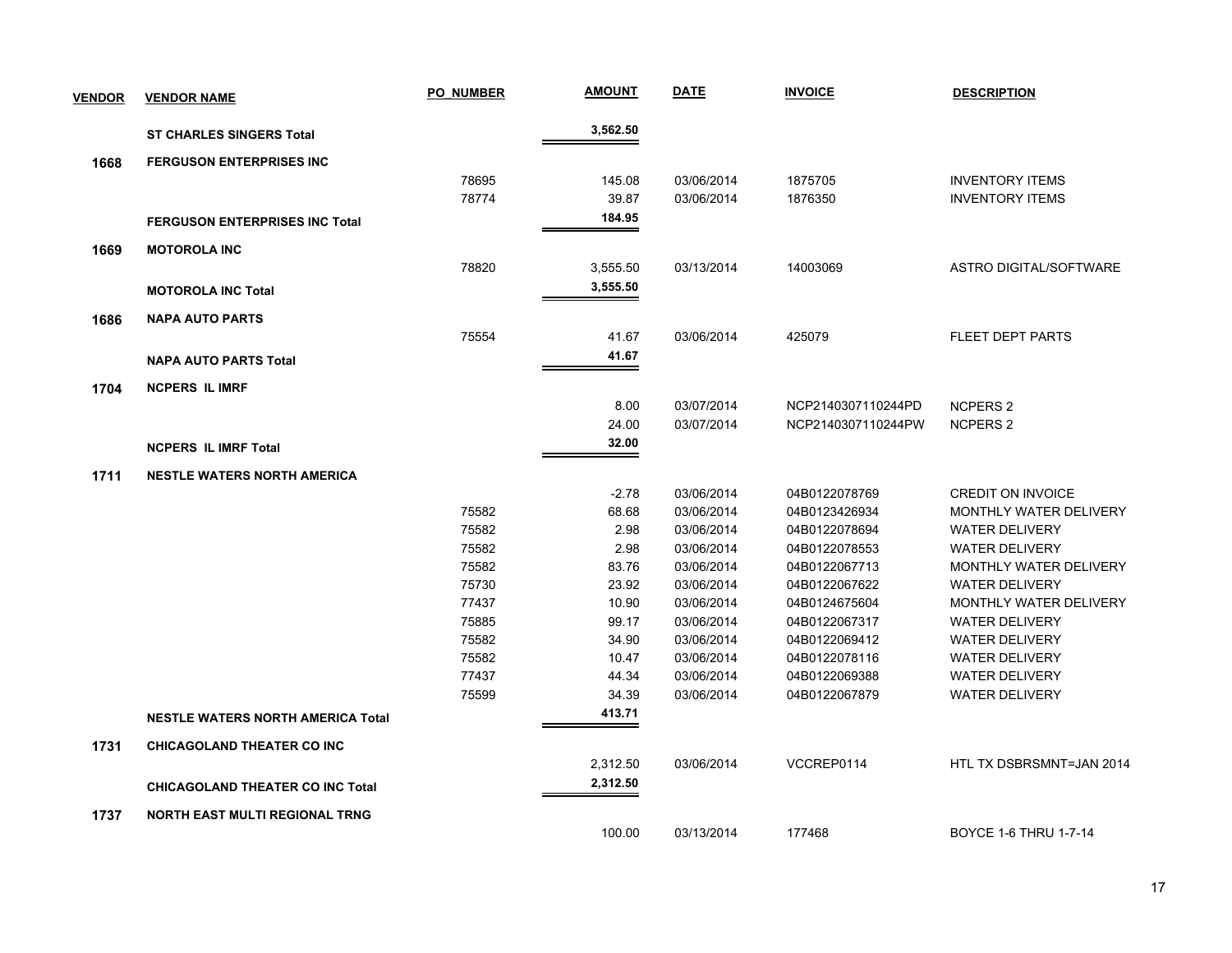| <b>VENDOR</b> | <b>VENDOR NAME</b>                          | <b>PO NUMBER</b> | <u>AMOUNT</u> | <b>DATE</b> | <b>INVOICE</b>     | <b>DESCRIPTION</b>             |
|---------------|---------------------------------------------|------------------|---------------|-------------|--------------------|--------------------------------|
|               | <b>NORTH EAST MULTI REGIONAL TRNG Total</b> |                  | 100.00        |             |                    |                                |
| 1745          | <b>NICOR</b>                                |                  |               |             |                    |                                |
|               |                                             |                  | 197.77        | 03/06/2014  | 1000 8 JAN 17 14   | BILLING THRU 1/10/14           |
|               |                                             |                  | 69.27         | 03/10/2014  | 7497 2 JAN 21 2014 | BILLING THRU 1/20/14           |
|               |                                             |                  | 2,649.14      | 03/10/2014  | 7652 0 JAN 21 14   | BILLING THRU 1/20/14           |
|               |                                             |                  | 456.68        | 03/10/2014  | 1829 0 JAN 21 2014 | BILLING THRU 1/20/14           |
|               |                                             |                  | 98.60         | 03/10/2014  | 9676 7 JAN 21 2014 | BILLING THRU 1/20/14           |
|               |                                             |                  | 250.41        | 03/10/2014  | 1000 4 JAN 21 2014 | BILLING THRU 1/20/14           |
|               |                                             |                  | 25.59         | 03/10/2014  | 4606 2 JAN 21 2014 | BILLING THRU 3/10/14           |
|               |                                             |                  | 167.31        | 03/03/2014  | 1000 0 JAN 1 2014  | BILLING THRU 1/11/14           |
|               |                                             |                  | 3,819.51      | 03/07/2014  | 0929 6 FEB 20 2014 | BILLING THRU 2/19/14           |
|               | <b>NICOR Total</b>                          |                  | 7,734.28      |             |                    |                                |
| 1747          | <b>NORTH AMERICAN SALT</b>                  |                  |               |             |                    |                                |
|               |                                             | 78648            | 2,898.80      | 03/06/2014  | 71130981           | <b>BULK MEDUIM COARSE SALT</b> |
|               | <b>NORTH AMERICAN SALT Total</b>            |                  | 2,898.80      |             |                    |                                |
| 1769          | <b>OEI PRODUCTS INC</b>                     |                  |               |             |                    |                                |
|               |                                             | 78604            | 36.25         | 03/06/2014  | 3406               | <b>INVENTORY ITEMS</b>         |
|               | OEI PRODUCTS INC Total                      |                  | 36.25         |             |                    |                                |
| 1772          | <b>OHALLORAN KOSOFF GEITNER &amp;</b>       |                  |               |             |                    |                                |
|               |                                             |                  | 580.50        | 03/06/2014  | 1302130007-0001/A  | MUENZ LEGAL NOV-JAN 2014       |
|               |                                             |                  | 580.50        |             |                    |                                |
|               | <b>OHALLORAN KOSOFF GEITNER &amp; Total</b> |                  |               |             |                    |                                |
| 1775          | <b>RAY O'HERRON CO</b>                      |                  |               |             |                    |                                |
|               |                                             | 77764            | 83.78         | 03/13/2014  | 1408389-IN         | UNIFORMS/BADGES                |
|               |                                             | 77764            | 115.00        | 03/06/2014  | 13402646-IN        | UNIFORMS/FD                    |
|               |                                             | 77764            | 95.98         | 03/13/2014  | 1409713-IN         | POLICE DEPT UNIFORMS           |
|               | <b>RAY O'HERRON CO Total</b>                |                  | 294.76        |             |                    |                                |
| 1797          | <b>PACE SUBURBAN BUS</b>                    |                  |               |             |                    |                                |
|               |                                             | 75862            | 5,201.13      | 03/06/2014  | 308943             | DEC 2013 BILLING               |
|               | <b>PACE SUBURBAN BUS Total</b>              |                  | 5,201.13      |             |                    |                                |
| 1861          | <b>POLICE PENSION FUND</b>                  |                  |               |             |                    |                                |
|               |                                             |                  | 16,725.99     | 03/07/2014  | PLPN140307110244PD | Police Pension                 |
|               |                                             |                  | 1,145.48      | 03/07/2014  | PLP2140307110244PD | Police Pension Tier 2          |
|               | <b>POLICE PENSION FUND Total</b>            |                  | 17,871.47     |             |                    |                                |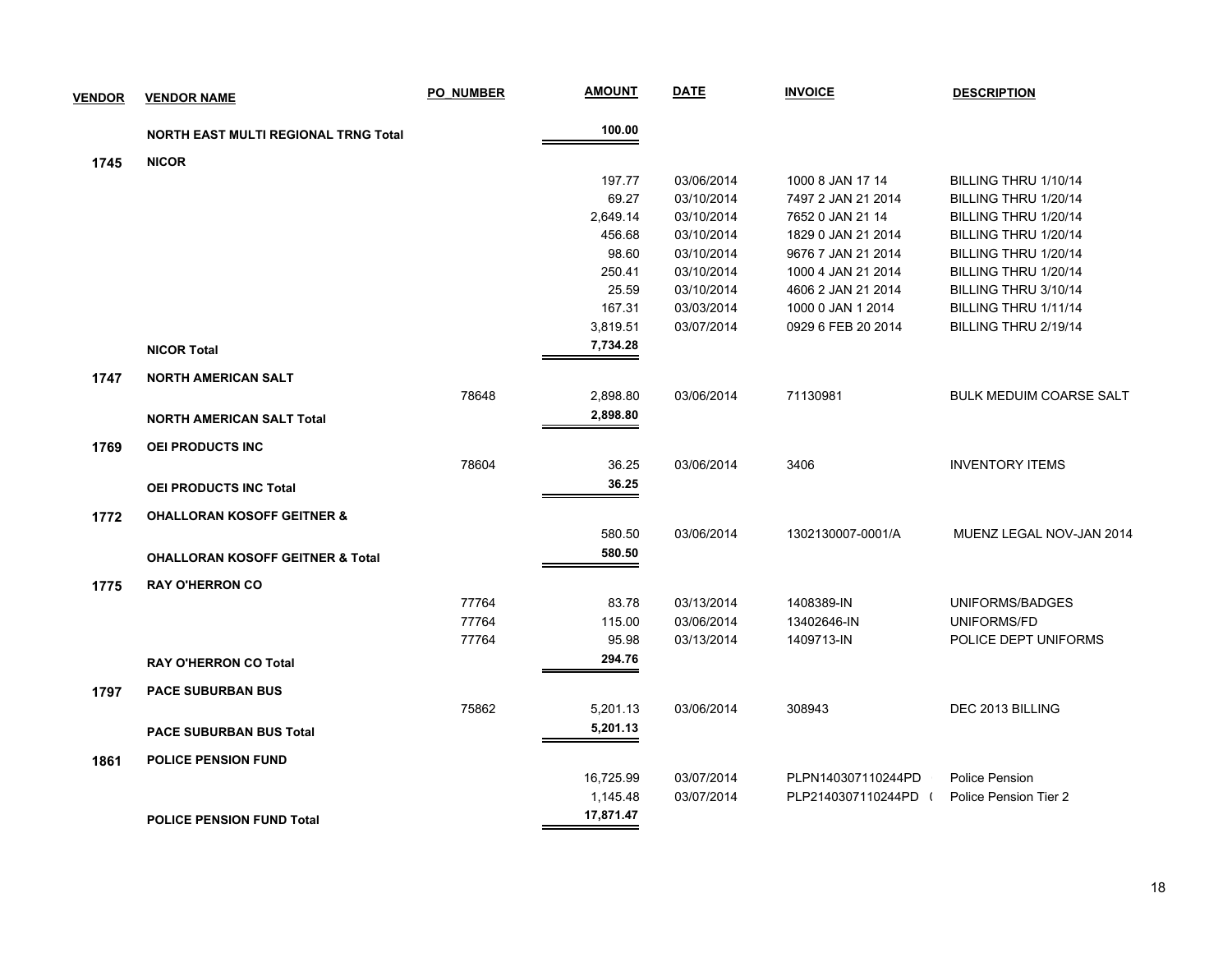| <b>VENDOR</b> | <b>VENDOR NAME</b>                         | <b>PO NUMBER</b> | <b>AMOUNT</b> | <b>DATE</b> | <b>INVOICE</b>     | <b>DESCRIPTION</b>       |
|---------------|--------------------------------------------|------------------|---------------|-------------|--------------------|--------------------------|
| 1864          | <b>POLYDYNE INC</b>                        |                  |               |             |                    |                          |
|               |                                            | 78591            | 2,645.00      | 03/06/2014  | 862340             | <b>CLARIFLOC NW-193</b>  |
|               | <b>POLYDYNE INC Total</b>                  |                  | 2,645.00      |             |                    |                          |
| 1890          | <b>LEGAL SHIELD</b>                        |                  |               |             |                    |                          |
|               |                                            |                  | 36.34         | 03/07/2014  | PPLS140307110244FD | Pre-Paid Legal Services  |
|               |                                            |                  | 211.04        | 03/07/2014  | PPLS140307110244PD | Pre-Paid Legal Services  |
|               |                                            |                  | 7.36          | 03/07/2014  | PPLS140307110244CD | Pre-Paid Legal Services  |
|               | <b>LEGAL SHIELD Total</b>                  |                  | 254.74        |             |                    |                          |
| 1898          | <b>PRIORITY PRODUCTS INC</b>               |                  |               |             |                    |                          |
|               |                                            | 75556            | 149.68        | 03/06/2014  | 838648             | MISC FLEET DEPT SUPPLIES |
|               |                                            | 78502            | 133.22        | 03/06/2014  | 838655             | MISC FLEET DEPT SUPPLIES |
|               |                                            | 75556            | 15.38         | 03/13/2014  | 838896             | MISC FLEET DEPT SUPPLIES |
|               | <b>PRIORITY PRODUCTS INC Total</b>         |                  | 298.28        |             |                    |                          |
| 1900          | <b>PROVIDENT LIFE &amp; ACCIDENT</b>       |                  |               |             |                    |                          |
|               |                                            |                  | 26.76         | 03/07/2014  | POPT140307110244FD | Provident Optional Life  |
|               | <b>PROVIDENT LIFE &amp; ACCIDENT Total</b> |                  | 26.76         |             |                    |                          |
| 1925          | <b>QUALITY FASTENERS INC</b>               |                  |               |             |                    |                          |
|               |                                            | 78684            | 831.38        | 03/13/2014  | 16945              | <b>INVENTORY ITEMS</b>   |
|               | <b>QUALITY FASTENERS INC Total</b>         |                  | 831.38        |             |                    |                          |
| 1940          | <b>RADCO COMMUNICATIONS INC</b>            |                  |               |             |                    |                          |
|               |                                            | 75557            | 6,709.88      | 03/13/2014  | 79681              | SVC UNIT#'S 30,28,40     |
|               | <b>RADCO COMMUNICATIONS INC Total</b>      |                  | 6,709.88      |             |                    |                          |
| 1953          | <b>RBS PACKAGING INC</b>                   |                  |               |             |                    |                          |
|               |                                            | 78309            | 88.40         | 03/13/2014  | 2026952            | <b>INVENTORY ITEMS</b>   |
|               |                                            | 78685            | 188.72        | 03/13/2014  | 2026938            | <b>INVENTORY ITEMS</b>   |
|               | <b>RBS PACKAGING INC Total</b>             |                  | 277.12        |             |                    |                          |
| 2000          | <b>PRESERVATION PARTNERS OF</b>            |                  |               |             |                    |                          |
|               |                                            |                  | 2,687.50      | 03/06/2014  | VCCPRE0114         | HTL TX DSBRSMNT=JAN 2014 |
|               | PRESERVATION PARTNERS OF Total             |                  | 2,687.50      |             |                    |                          |
| 2032          | <b>POMPS TIRE SERVICE INC</b>              |                  |               |             |                    |                          |
|               |                                            | 78605            | 954.64        | 03/13/2014  | 640017953          | MISC FLEET DEPT SUPPLIES |
|               |                                            | 78637            | 960.92        | 03/13/2014  | 640017863          | <b>INVENTORY ITEMS</b>   |
|               |                                            | 75560            | 88.50         | 03/13/2014  | 640017953A         | MISC FLEET DEPT SUPPLIES |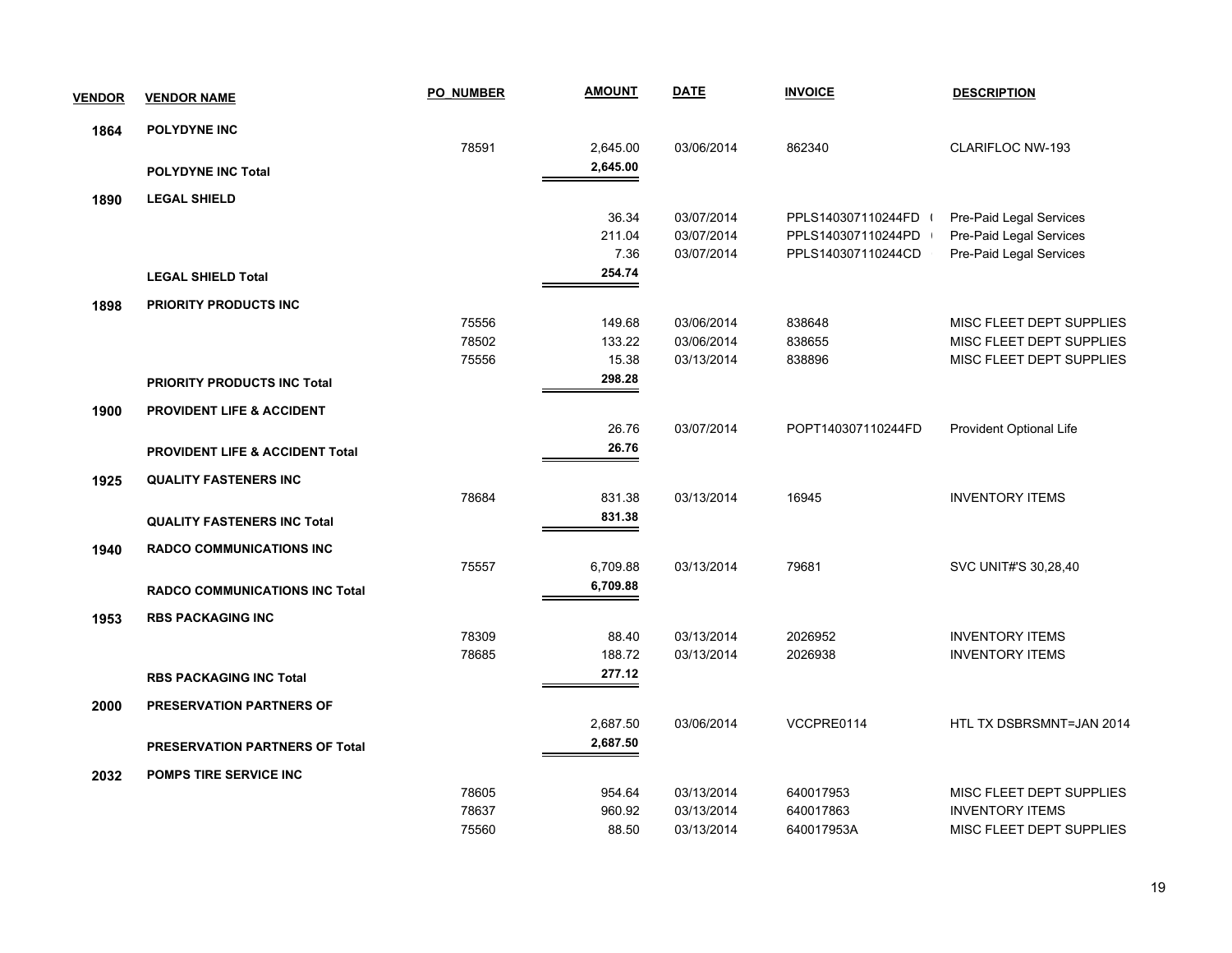| <b>VENDOR</b> | <b>VENDOR NAME</b>                       | <b>PO NUMBER</b> | <b>AMOUNT</b>   | <b>DATE</b> | <b>INVOICE</b> | <b>DESCRIPTION</b>       |
|---------------|------------------------------------------|------------------|-----------------|-------------|----------------|--------------------------|
|               | <b>POMPS TIRE SERVICE INC Total</b>      |                  | 2,004.06        |             |                |                          |
| 2039          | <b>DAN ROWE</b>                          |                  |                 |             |                |                          |
|               |                                          |                  | 65.01           | 03/06/2014  | 22513          | PANTS ALLOWANCE          |
|               | <b>DAN ROWE Total</b>                    |                  | 65.01           |             |                |                          |
| 2043          | <b>BRETT RUNKLE</b>                      |                  |                 |             |                |                          |
|               |                                          |                  | 500.92          | 03/13/2014  | 031114         | UNIFORM/WEAPON REIMB     |
|               |                                          |                  | 21.30<br>522.22 | 03/06/2014  | 032514         | PER DIEM 3-25-14         |
|               | <b>BRETT RUNKLE Total</b>                |                  |                 |             |                |                          |
| 2057          | SALERNO AND SONS INC                     |                  |                 |             |                |                          |
|               |                                          |                  | 20.00<br>20.00  | 03/13/2014  | 030214         | SNOW OT MEALS            |
|               | <b>SALERNO AND SONS INC Total</b>        |                  |                 |             |                |                          |
| 2059          | <b>SCOTT R SANDERS</b>                   |                  | 252.19          | 03/13/2014  | 031014         | PETTY CASH               |
|               | <b>SCOTT R SANDERS Total</b>             |                  | 252.19          |             |                |                          |
|               |                                          |                  |                 |             |                |                          |
| 2064          | <b>SANTANNA NATURAL GAS CORP</b>         |                  | 7,256.25        | 03/06/2014  | 030114         | SVCS JAN-FEB 2014        |
|               | SANTANNA NATURAL GAS CORP Total          |                  | 7,256.25        |             |                |                          |
|               | <b>ST CHARLES HERITAGE CENTER</b>        |                  |                 |             |                |                          |
| 2076          |                                          |                  | 2,916.67        | 03/06/2014  | VCCSCH0114     | HTL TX DSBRSMNT=JAN 2014 |
|               | <b>ST CHARLES HERITAGE CENTER Total</b>  |                  | 2,916.67        |             |                |                          |
| 2091          | <b>SCHOLLMEYER LANDSCAPING INC</b>       |                  |                 |             |                |                          |
|               |                                          | 77737            | 3,000.00        | 03/13/2014  | 2637           | SNOW REMOVAL 2-18-14     |
|               |                                          | 77737            | 2,760.00        | 03/06/2014  | 2526           | SNOW REMOVAL 2-5-14      |
|               | <b>SCHOLLMEYER LANDSCAPING INC Total</b> |                  | 5,760.00        |             |                |                          |
| 2101          | <b>SCULPTURE IN THE PARK</b>             |                  |                 |             |                |                          |
|               |                                          |                  | 1,562.50        | 03/06/2014  | VCCSCU0114     | HTL TX DSBRSMNT=JAN 2014 |
|               | <b>SCULPTURE IN THE PARK Total</b>       |                  | 1,562.50        |             |                |                          |
| 2102          | <b>SEAGRAVE FIRE APPARATUS LLC</b>       |                  |                 |             |                |                          |
|               |                                          | 75562            | 332.88          | 03/06/2014  | 0084085        | SVC V#1962/E103          |
|               | <b>SEAGRAVE FIRE APPARATUS LLC Total</b> |                  | 332.88          |             |                |                          |
|               |                                          |                  |                 |             |                |                          |

 **2123 SERVICE MECHANICAL INDUSTRIES**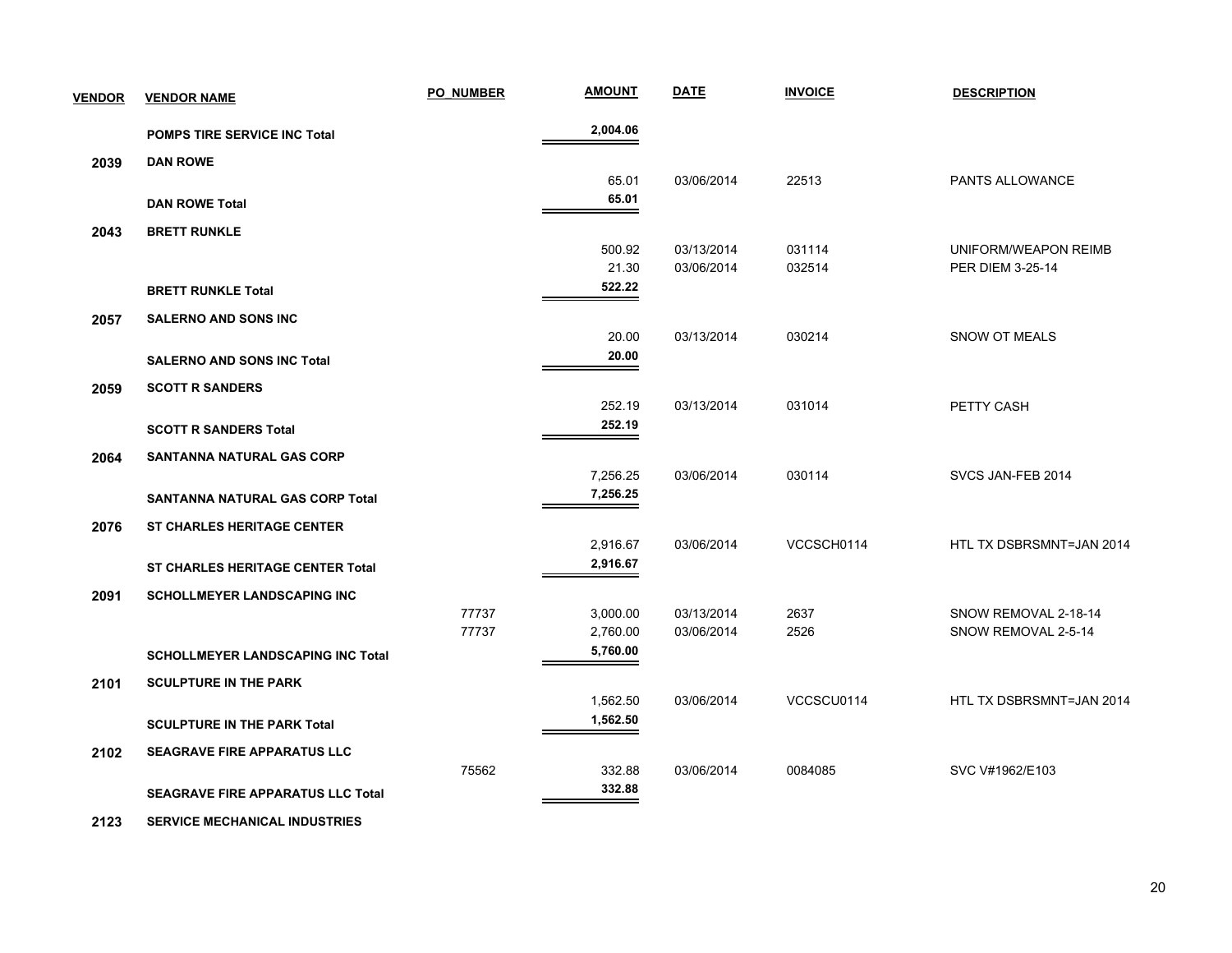| <b>VENDOR</b> | <b>VENDOR NAME</b>                             | <b>PO NUMBER</b> | <b>AMOUNT</b> | <b>DATE</b> | <b>INVOICE</b>       | <b>DESCRIPTION</b>                |
|---------------|------------------------------------------------|------------------|---------------|-------------|----------------------|-----------------------------------|
|               |                                                | 78790            | 488.88        | 03/13/2014  | 48973                | SVC/REPAIR SUB 3                  |
|               |                                                | 78752            | 726.50        | 03/13/2014  | S49071               | <b>INDUCER MOTOR SUB 6</b>        |
|               | <b>SERVICE MECHANICAL INDUSTRIES Total</b>     |                  | 1,215.38      |             |                      |                                   |
| 2137          | <b>SHERWIN WILLIAMS</b>                        |                  |               |             |                      |                                   |
|               |                                                |                  | 8.40          | 03/06/2014  | $3015 - 3$           | PAINT BRUSH                       |
|               | <b>SHERWIN WILLIAMS Total</b>                  |                  | 8.40          |             |                      |                                   |
| 2151          | <b>RON SILKAITIS</b>                           |                  |               |             |                      |                                   |
|               |                                                |                  | 35.00         | 03/13/2014  | 031214               | REIMB INTERNET FEB 2014           |
|               | <b>RON SILKAITIS Total</b>                     |                  | 35.00         |             |                      |                                   |
|               |                                                |                  |               |             |                      |                                   |
| 2157          | <b>SISLERS ICE &amp; DAIRY LTD</b>             | 75612            | 99.00         | 03/06/2014  | 119949               | <b>ICE DELIVERY</b>               |
|               |                                                |                  | 99.00         |             |                      |                                   |
|               | <b>SISLERS ICE &amp; DAIRY LTD Total</b>       |                  |               |             |                      |                                   |
| 2163          | <b>SKYLINE TREE SERVICE &amp;</b>              |                  |               |             |                      |                                   |
|               |                                                | 76063            | 602.00        | 03/06/2014  | 1148                 | <b>EMERGENCY TREE REMOVAL WTI</b> |
|               | <b>SKYLINE TREE SERVICE &amp; Total</b>        |                  | 602.00        |             |                      |                                   |
| 2171          | <b>SHURTS TOOL SERVICE</b>                     |                  |               |             |                      |                                   |
|               |                                                | 78736            | 82.75         | 03/13/2014  | 0220149392           | MISC FLEET DEPT SUPPLIES          |
|               | <b>SHURTS TOOL SERVICE Total</b>               |                  | 82.75         |             |                      |                                   |
| 2175          | <b>ISABEL SODERLIND</b>                        |                  |               |             |                      |                                   |
|               |                                                |                  | 184.03        | 03/06/2014  | 030314               | PETTY CASH OT MEALS               |
|               |                                                |                  | 170.51        | 03/13/2014  | 031014               | PETTY CASH OT MEALS               |
|               | <b>ISABEL SODERLIND Total</b>                  |                  | 354.54        |             |                      |                                   |
| 2206          | <b>STAPLES CONTRACT &amp; COMMERCIAL</b>       |                  |               |             |                      |                                   |
|               |                                                | 78747            | 57.45         | 03/13/2014  | 32235/6574           | <b>MISC OFFICE SUPPLIES</b>       |
|               | <b>STAPLES CONTRACT &amp; COMMERCIAL Total</b> |                  | 57.45         |             |                      |                                   |
| 2212          | <b>CITY OF ST CHARLES</b>                      |                  |               |             |                      |                                   |
|               |                                                |                  | 95.05         | 03/07/2014  | ESLE140307110244FD   | Dep Life Spouse - EE Paid         |
|               |                                                |                  | 48.95         | 03/07/2014  | ESLR140307110244IS 0 | Supplemental Life - EE Pd         |
|               |                                                |                  | 234.87        | 03/07/2014  | COR5140307110244FN   | CityMed PreTax BuyUp 500 EE       |
|               |                                                |                  | 42.18         | 03/07/2014  | ESLE140307110244FN \ | Dep Life Spouse - EE Paid         |
|               |                                                |                  | 536.84        | 03/07/2014  | ESLR140307110244PD   | Supplemental Life - EE Pd         |
|               |                                                |                  | 345.02        | 03/07/2014  | COR5140307110244IS ( | CityMed PreTax BuyUp 500 EE       |
|               |                                                |                  | 7.91          | 03/07/2014  | DELE140307110244CA   | City Dental Plan Pre - Tax EE     |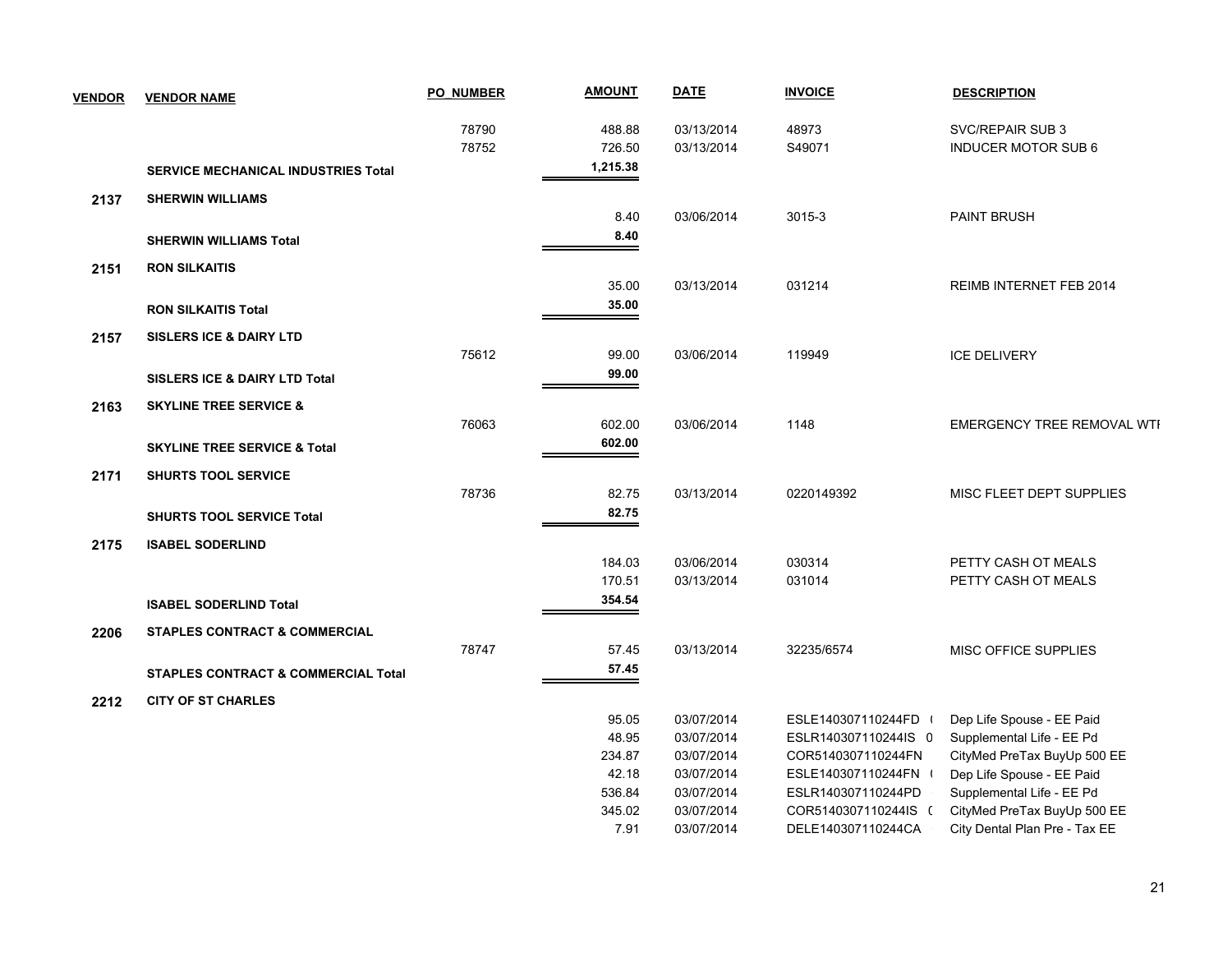| <b>VENDOR</b> | <b>VENDOR NAME</b> | <b>PO NUMBER</b> | <b>AMOUNT</b> | <u>DATE</u> | <b>INVOICE</b>       | <b>DESCRIPTION</b>            |
|---------------|--------------------|------------------|---------------|-------------|----------------------|-------------------------------|
|               |                    |                  | 10.53         | 03/07/2014  | ESLE140307110244IS 0 | Dep Life Spouse - EE Paid     |
|               |                    |                  | 263.61        | 03/07/2014  | DELE140307110244FD   | City Dental Plan Pre - Tax EE |
|               |                    |                  | 4,853.32      | 03/07/2014  | COR5140307110244PW   | CityMed PreTax BuyUp 500 EE   |
|               |                    |                  | 19.73         | 03/07/2014  | ESLE140307110244HR   | Dep Life Spouse - EE Paid     |
|               |                    |                  | 646.79        | 03/07/2014  | ESLR140307110244PW   | Supplemental Life - EE Pd     |
|               |                    |                  | 1,592.37      | 03/07/2014  | COR5140307110244PD   | CityMed PreTax BuyUp 500 EE   |
|               |                    |                  | 56.66         | 03/07/2014  | DELE140307110244CD   | City Dental Plan Pre - Tax EE |
|               |                    |                  | 597.19        | 03/07/2014  | CORE140307110244FN   | Medical BuyUp 750 EE          |
|               |                    |                  | 285.32        | 03/07/2014  | DELE140307110244PD   | City Dental Plan Pre - Tax EE |
|               |                    |                  | 70.50         | 03/07/2014  | COR1140307110244HR   | CORE 1500 Medical EE          |
|               |                    |                  | 0.92          | 03/07/2014  | DLCH140307110244HR   | Dependent Life - Child        |
|               |                    |                  | 349.50        | 03/07/2014  | COR1140307110244FN   | CORE 1500 Medical EE          |
|               |                    |                  | 64.57         | 03/07/2014  | DELE140307110244IS 0 | City Dental Plan Pre - Tax EE |
|               |                    |                  | 2,881.32      | 03/07/2014  | CORE140307110244FD   | Medical BuyUp 750 EE          |
|               |                    |                  | 2.65          | 03/07/2014  | DLCH140307110244FN   | Dependent Life - Child        |
|               |                    |                  | 1,083.36      | 03/07/2014  | CORE140307110244CD   | Medical BuyUp 750 EE          |
|               |                    |                  | 20.42         | 03/07/2014  | DELE140307110244HR   | City Dental Plan Pre - Tax EE |
|               |                    |                  | 146.50        | 03/07/2014  | COR1140307110244FD   | CORE 1500 Medical EE          |
|               |                    |                  | 11.86         | 03/07/2014  | DLCH140307110244FD   | Dependent Life - Child        |
|               |                    |                  | 161.59        | 03/07/2014  | ESLE140307110244PW   | Dep Life Spouse - EE Paid     |
|               |                    |                  | 63.84         | 03/07/2014  | DELE140307110244FN   | City Dental Plan Pre - Tax EE |
|               |                    |                  | 3.22          | 03/07/2014  | DLCH140307110244CD   | Dependent Life - Child        |
|               |                    |                  | 94.32         | 03/07/2014  | ESLE140307110244PD   | Dep Life Spouse - EE Paid     |
|               |                    |                  | 17.83         | 03/07/2014  | CORE140307110244CA   | Medical BuyUp 750 EE          |
|               |                    |                  | 56.10         | 03/07/2014  | ESLE140307110244CD   | Dep Life Spouse - EE Paid     |
|               |                    |                  | 1,502.08      | 03/07/2014  | COR5140307110244FD   | CityMed PreTax BuyUp 500 EE   |
|               |                    |                  | 3,711.73      | 03/07/2014  | CORE140307110244PW   | Medical BuyUp 750 EE          |
|               |                    |                  | 24.19         | 03/07/2014  | ESLR140307110244HR   | Supplemental Life - EE Pd     |
|               |                    |                  | 101.52        | 03/07/2014  | ESLR140307110244FN   | Supplemental Life - EE Pd     |
|               |                    |                  | 151.43        | 03/07/2014  | COR5140307110244CD   | CityMed PreTax BuyUp 500 EE   |
|               |                    |                  | 3,350.89      | 03/07/2014  | CORE140307110244PD   | Medical BuyUp 750 EE          |
|               |                    |                  | 215.50        | 03/07/2014  | COR1140307110244PW   | CORE 1500 Medical EE          |
|               |                    |                  | 10.93         | 03/07/2014  | DLCH140307110244PW   | Dependent Life - Child        |
|               |                    |                  | 643.59        | 03/07/2014  | ESLR140307110244FD   | Supplemental Life - EE Pd     |
|               |                    |                  | 188.51        | 03/07/2014  | COR5140307110244CA   | CityMed PreTax BuyUp 500 EE   |
|               |                    |                  | 661.16        | 03/07/2014  | CORE140307110244IS ( | Medical BuyUp 750 EE          |
|               |                    |                  | 297.50        | 03/07/2014  | COR1140307110244PD   | CORE 1500 Medical EE          |
|               |                    |                  | 9.55          | 03/07/2014  | DLCH140307110244PD   | Dependent Life - Child        |
|               |                    |                  | 81.83         | 03/07/2014  | ESLR140307110244CD   | Supplemental Life - EE Pd     |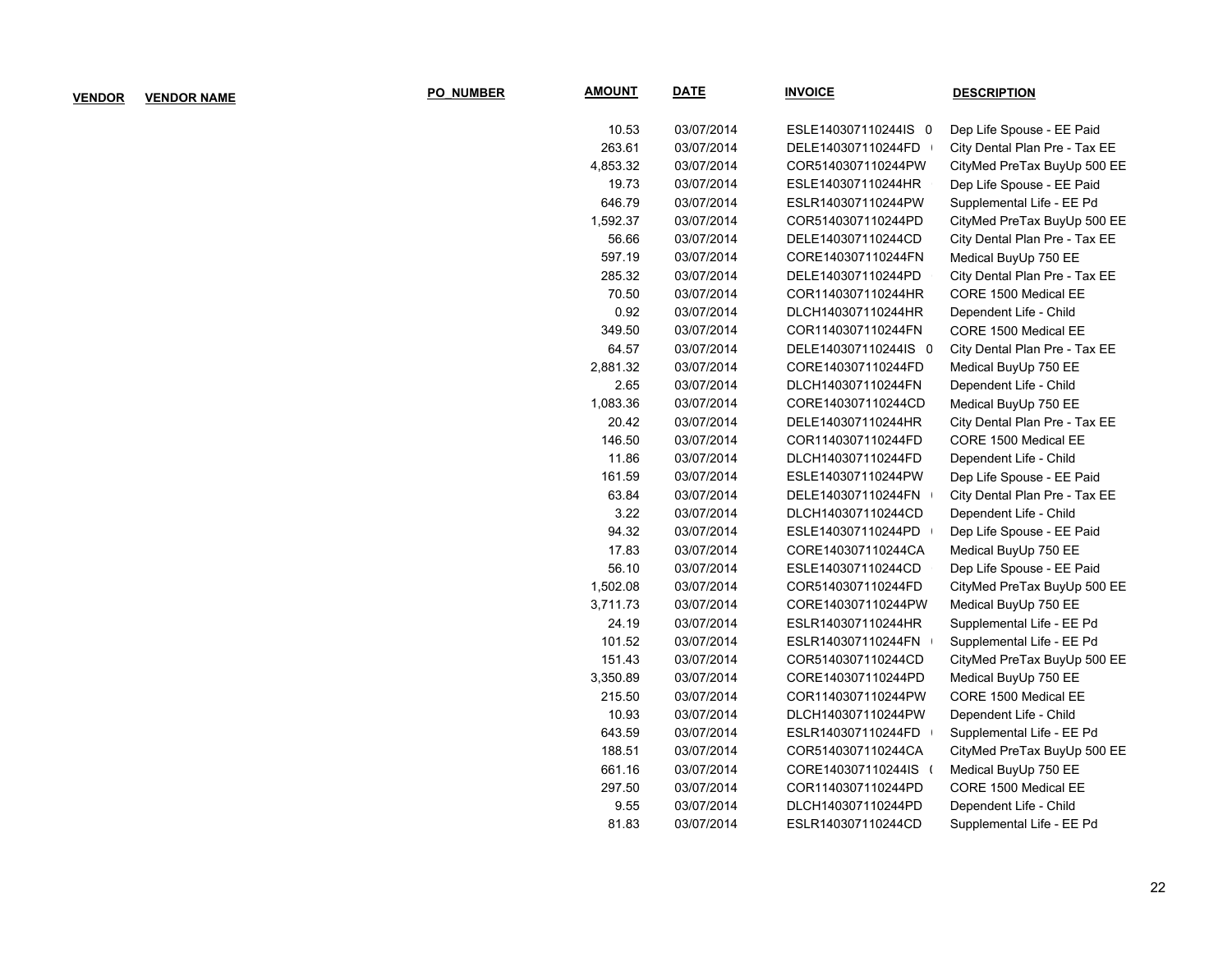| <b>VENDOR</b> | <b>VENDOR NAME</b>                        | <b>PO NUMBER</b> | <b>AMOUNT</b> | <b>DATE</b> | <b>INVOICE</b>       | <b>DESCRIPTION</b>            |
|---------------|-------------------------------------------|------------------|---------------|-------------|----------------------|-------------------------------|
|               |                                           |                  | 226.48        | 03/07/2014  | CORE140307110244HR   | Medical BuyUp 750 EE          |
|               |                                           |                  | 424.95        | 03/07/2014  | DELE140307110244PW   | City Dental Plan Pre - Tax EE |
|               |                                           |                  | 1.61          | 03/07/2014  | DLCH140307110244IS ( | Dependent Life - Child        |
|               |                                           |                  | 115.50        | 03/07/2014  | COR1140307110244IS ( | CORE 1500 Medical EE          |
|               | <b>CITY OF ST CHARLES Total</b>           |                  | 26,383.79     |             |                      |                               |
| 2229          | <b>SOURCE ONE</b>                         |                  |               |             |                      |                               |
|               |                                           | 75522            | 68.74         | 03/13/2014  | 377032               | MISC OFFICE SUPPLIES POLICE   |
|               |                                           |                  | $-16.73$      | 03/06/2014  | CM376487-01          | CREDIT RTRN IN#376487-01      |
|               |                                           | 76211            | 108.25        | 03/06/2014  | 376858               | MISC OFFICE SUPPLIES BC&E     |
|               |                                           | 75522            | 146.99        | 03/06/2014  | 376866               | MISC OFFICE SUPPLIES POLICE   |
|               |                                           | 75947            | 20.78         | 03/06/2014  | 376895               | MISC OFFICE SUPPLIES COMM DE  |
|               |                                           | 75579            | 291.13        | 03/13/2014  | 376979               | MISC OFFICE SUPPLIES PW       |
|               |                                           | 75947            | 340.00        | 03/06/2014  | 376770               | NAME PLATES COMM DEV          |
|               |                                           | 75522            | 115.96        | 03/06/2014  | 376830               | MISC OFFICE SUPPLIES POLICE   |
|               |                                           | 78646            | 4.63          | 03/06/2014  | 376752               | MISC OFFICE SUPPLIES          |
|               | <b>SOURCE ONE Total</b>                   |                  | 1,079.75      |             |                      |                               |
| 2234          | <b>STEEL BEAM THEATRE</b>                 |                  |               |             |                      |                               |
|               |                                           |                  | 3,062.50      | 03/06/2014  | VCCSTE0114           | HTL TX DSBRSMNT=JAN 2014      |
|               | <b>STEEL BEAM THEATRE Total</b>           |                  | 3,062.50      |             |                      |                               |
|               |                                           |                  |               |             |                      |                               |
| 2235          | <b>STEINER ELECTRIC COMPANY</b>           |                  |               |             |                      |                               |
|               |                                           | 78155            | 7,411.74      | 03/13/2014  | 004572459002         | <b>INVENTORY ITEMS</b>        |
|               |                                           | 78686            | 1,139.64      | 03/06/2014  | 004603677001         | <b>INVENTORY ITEMS</b>        |
|               |                                           | 78589            | 199.24        | 03/13/2014  | 004595824001         | <b>INVENTORY ITEMS</b>        |
|               |                                           | 78765            | 2,127.67      | 03/13/2014  | 004606930002         | <b>INVENTORY ITEMS</b>        |
|               |                                           | 78765            | 778.47        | 03/13/2014  | 004606930001         | <b>INVENTORY ITEMS</b>        |
|               | <b>STEINER ELECTRIC COMPANY Total</b>     |                  | 11,656.76     |             |                      |                               |
| 2248          | <b>STORINO RAMELLO &amp; DURKIN</b>       |                  |               |             |                      |                               |
|               |                                           |                  | 1,700.00      | 03/13/2014  | 63703                | <b>SVCS RE: ARCADA</b>        |
|               | <b>STORINO RAMELLO &amp; DURKIN Total</b> |                  | 1,700.00      |             |                      |                               |
| 2249          | <b>STEVE STREICH</b>                      |                  |               |             |                      |                               |
|               |                                           |                  | 129.98        | 03/13/2014  | 022814               | <b>WORKBOOT ALLOWANCE</b>     |
|               | <b>STEVE STREICH Total</b>                |                  | 129.98        |             |                      |                               |
| 2250          | <b>STREICHERS</b>                         |                  |               |             |                      |                               |
|               |                                           | 75565            | 193.36        | 03/06/2014  | 11074617             | MISC POLICE DEPT UNIFORMS     |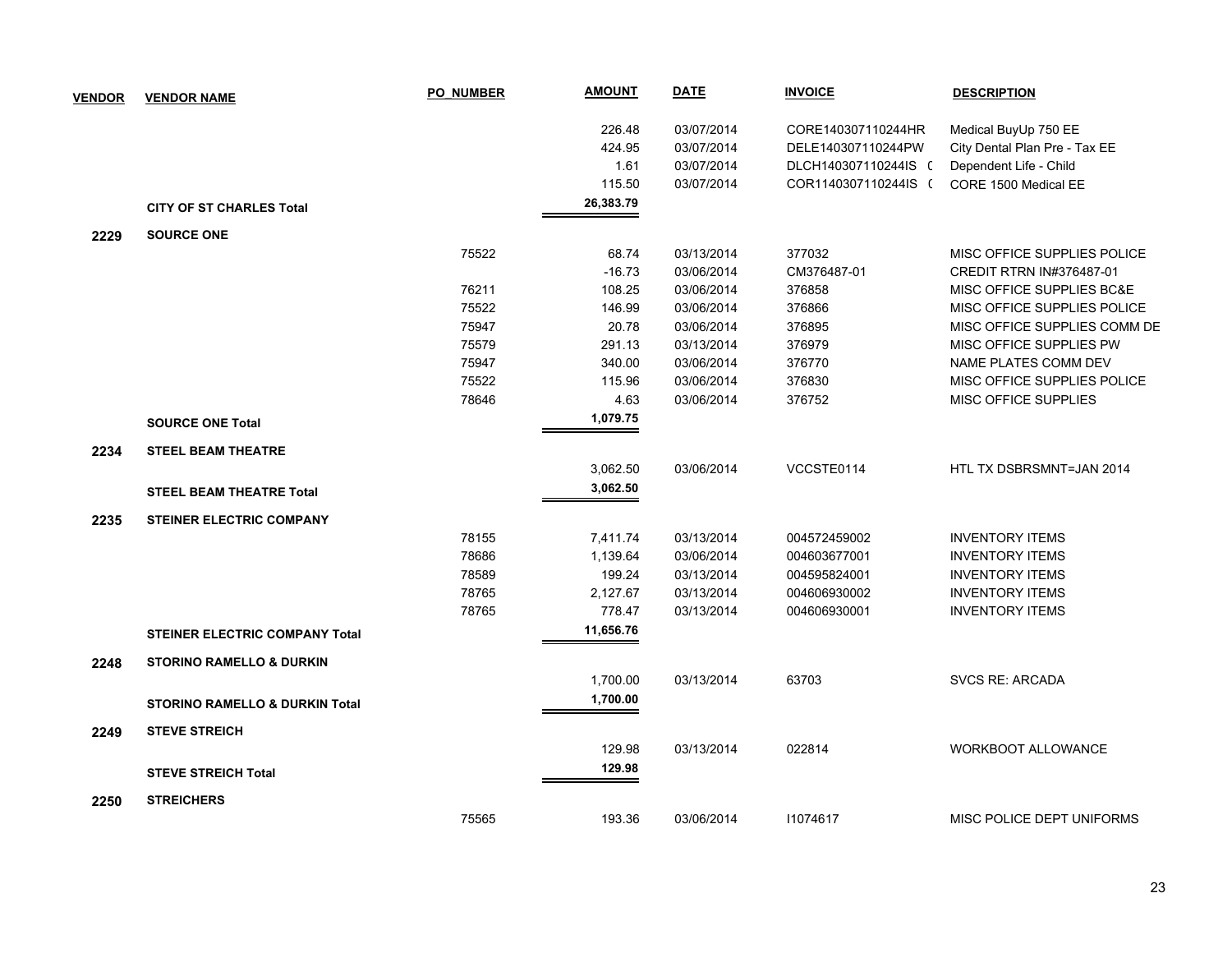| <b>VENDOR</b> | <b>VENDOR NAME</b>                          | <b>PO NUMBER</b> | <b>AMOUNT</b> | <b>DATE</b> | <b>INVOICE</b>       | <b>DESCRIPTION</b>               |
|---------------|---------------------------------------------|------------------|---------------|-------------|----------------------|----------------------------------|
|               |                                             | 75565            | 108.67        | 03/06/2014  | 11074614             | MISC UNIFORMS POLICE DEPT        |
|               | <b>STREICHERS Total</b>                     |                  | 302.03        |             |                      |                                  |
| 2255          | <b>SUBURBAN LABORATORIES INC</b>            |                  |               |             |                      |                                  |
|               |                                             | 75566            | 4,298.00      | 03/06/2014  | 35257                | <b>LABOR SERVICE WATER DEPT</b>  |
|               | <b>SUBURBAN LABORATORIES INC Total</b>      |                  | 4,298.00      |             |                      |                                  |
| 2259          | <b>SUBURBAN ACCENTS INC</b>                 |                  |               |             |                      |                                  |
|               |                                             | 78399            | 750.00        | 03/06/2014  | 20761                | <b>GRAPHICS/LETTER TAHOE 112</b> |
|               |                                             | 78400            | 750.00        | 03/06/2014  | 20762                | <b>GRAPHICS/LETTER TAHOE 113</b> |
|               | <b>SUBURBAN ACCENTS INC Total</b>           |                  | 1,500.00      |             |                      |                                  |
| 2273          | <b>SUPERIOR ASPHALT MATERIALS LLC</b>       |                  |               |             |                      |                                  |
|               |                                             | 77829            | 1,245.50      | 03/13/2014  | 20140068             | <b>BLACK DIRT</b>                |
|               | <b>SUPERIOR ASPHALT MATERIALS LLC Total</b> |                  | 1,245.50      |             |                      |                                  |
| 2295          | <b>MICHAEL TANNENBAUM</b>                   |                  |               |             |                      |                                  |
|               |                                             |                  | 32.40         | 03/13/2014  | 030614               | OT MEALS 3-1 & 3-2-14            |
|               | <b>MICHAEL TANNENBAUM Total</b>             |                  | 32.40         |             |                      |                                  |
| 2300          | <b>TEMCO MACHINERY INC</b>                  |                  |               |             |                      |                                  |
|               |                                             | 75567            | 117.60        | 03/06/2014  | AG37603              | MISC FLEET DEPT SUPPLIES         |
|               |                                             | 78607            | 366.88        | 03/13/2014  | AG37906              | <b>INVENTORY ITEMS</b>           |
|               |                                             | 78766            | 98.68         | 03/13/2014  | AG38013              | <b>INVENTORY ITEMS</b>           |
|               | <b>TEMCO MACHINERY INC Total</b>            |                  | 583.16        |             |                      |                                  |
| 2301          | <b>GENERAL CHAUFFERS SALES DRIVER</b>       |                  |               |             |                      |                                  |
|               |                                             |                  | 2,194.50      | 03/07/2014  | UNT 140307110244PW   | Union Dues - Teamsters           |
|               |                                             |                  | 111.50        | 03/07/2014  | UNT 140307110244FN ( | Union Dues - Teamsters           |
|               |                                             |                  | 145.50        | 03/07/2014  | UNT 140307110244CD ( | <b>Union Dues - Teamsters</b>    |
|               | <b>GENERAL CHAUFFERS SALES DRIVER Total</b> |                  | 2,451.50      |             |                      |                                  |
| 2310          | <b>TERMINAL SUPPLY CO</b>                   |                  |               |             |                      |                                  |
|               |                                             | 78516            | 884.70        | 03/13/2014  | 92980-00             | <b>INVENTORY ITEMS</b>           |
|               | <b>TERMINAL SUPPLY CO Total</b>             |                  | 884.70        |             |                      |                                  |
| 2314          | <b>VHS0733</b><br>3M                        |                  |               |             |                      |                                  |
|               |                                             | 78561            | 837.00        | 03/06/2014  | SS51880              | <b>INVENTTORY ITEMS</b>          |
|               | VHS0733 Total<br>3M                         |                  | 837.00        |             |                      |                                  |

 **2316 THOMPSON AUTO SUPPLY INC**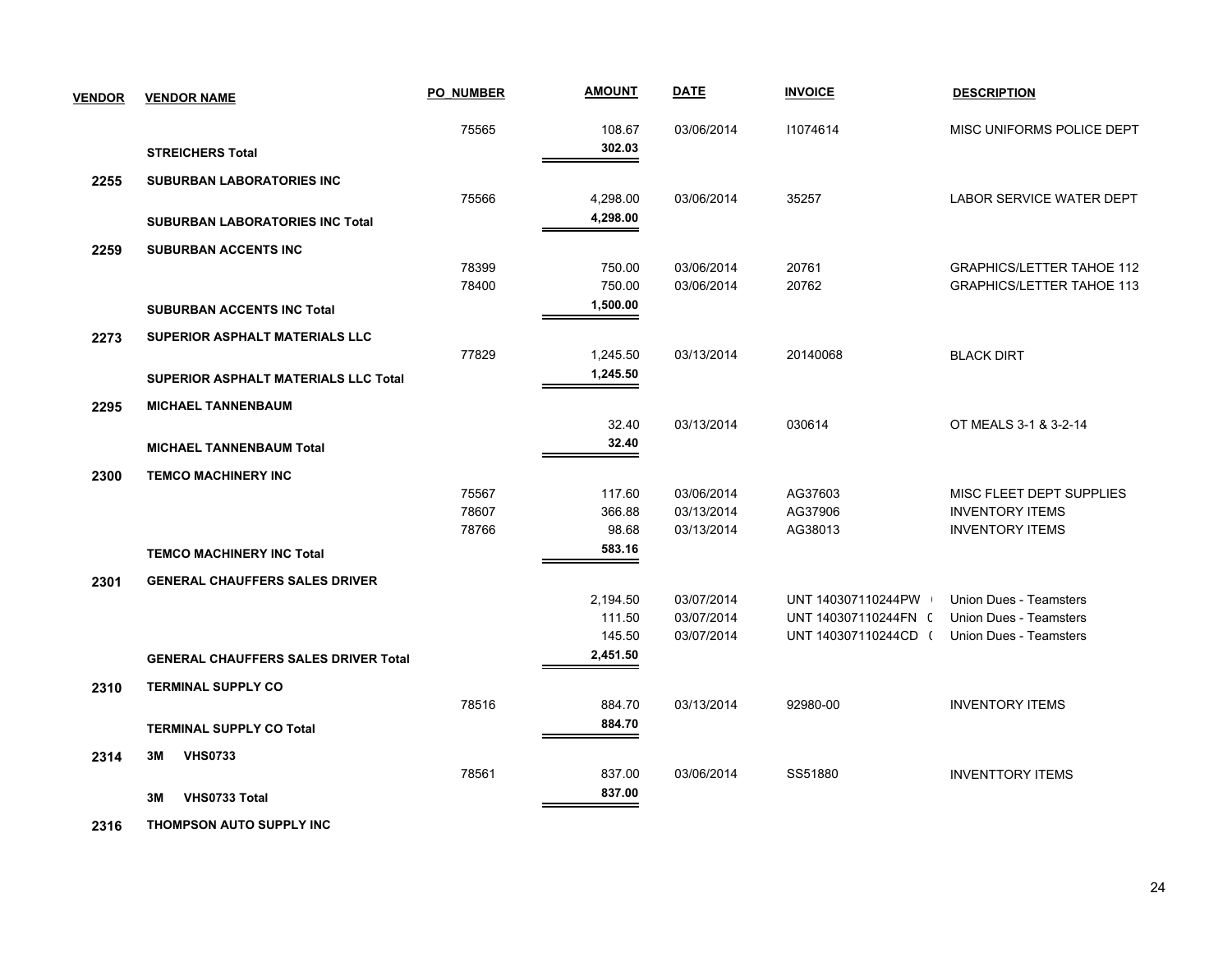| <b>VENDOR</b> | <b>VENDOR NAME</b>                    | <b>PO NUMBER</b> | <b>AMOUNT</b> | <b>DATE</b> | <b>INVOICE</b>        | <b>DESCRIPTION</b>           |
|---------------|---------------------------------------|------------------|---------------|-------------|-----------------------|------------------------------|
|               |                                       | 78767            | 237.40        | 03/06/2014  | 2-259184              | <b>INVENTORY ITEMS</b>       |
|               |                                       | 75568            | 1,129.18      | 03/06/2014  | 4177-0214             | SVC/SUPPLIES FLEET FEB 2014  |
|               | <b>THOMPSON AUTO SUPPLY INC Total</b> |                  | 1,366.58      |             |                       |                              |
| 2327          | TK SEALCOATING INC                    |                  |               |             |                       |                              |
|               |                                       | 77739            | 2,164.20      | 03/06/2014  | 2014-020              | SNOW PLOWING 2/17/14 EVENT   |
|               | TK SEALCOATING INC Total              |                  | 2,164.20      |             |                       |                              |
| 2351          | <b>TREASURER OF VIRGINIA</b>          |                  |               |             |                       |                              |
|               |                                       |                  | 125.38        | 03/07/2014  | 000000585140307110244 | VA Child Support Amount 1    |
|               | <b>TREASURER OF VIRGINIA Total</b>    |                  | 125.38        |             |                       |                              |
| 2370          | <b>WILLIAM TURNER</b>                 |                  |               |             |                       |                              |
|               |                                       |                  | 35.00         | 03/13/2014  | 031214                | REIMB INTERNET MARCH 2014    |
|               | <b>WILLIAM TURNER Total</b>           |                  | 35.00         |             |                       |                              |
| 2373          | <b>TYLER MEDICAL SERVICES</b>         |                  |               |             |                       |                              |
|               |                                       | 75678            | 45.00         | 03/13/2014  | 343123                | SVCS 12-9-13                 |
|               | <b>TYLER MEDICAL SERVICES Total</b>   |                  | 45.00         |             |                       |                              |
| 2403          | <b>UNITED PARCEL SERVICE</b>          |                  |               |             |                       |                              |
|               |                                       |                  | 123.04        | 03/06/2014  | 0000650961084         | <b>SHIPPING</b>              |
|               |                                       |                  | 75.21         | 03/13/2014  | 0000650961094         | <b>SHIPPING</b>              |
|               | <b>UNITED PARCEL SERVICE Total</b>    |                  | 198.25        |             |                       |                              |
| 2404          | <b>HD SUPPLY FACILITIES MAINT LTD</b> |                  |               |             |                       |                              |
|               |                                       | 78666            | 251.55        | 03/06/2014  | 269273                | <b>HAZARD WARNING TAPE</b>   |
|               |                                       | 78666            | 105.77        | 03/06/2014  | 269829                | <b>HAZARD WARING TAPE</b>    |
|               | HD SUPPLY FACILITIES MAINT LTD Total  |                  | 357.32        |             |                       |                              |
| 2406          | US IDENTIFICATION MANUAL              |                  |               |             |                       |                              |
|               |                                       |                  | 82.50         | 03/13/2014  | 182748                | ANNUAL SUBSCRIPTION          |
|               | <b>US IDENTIFICATION MANUAL Total</b> |                  | 82.50         |             |                       |                              |
| 2410          | <b>VALLEY LOCK CO</b>                 |                  |               |             |                       |                              |
|               |                                       | 75571            | 65.00         | 03/13/2014  | 55758                 | MISC KEYS FOR POLICE DEPT    |
|               |                                       | 78779            | 76.80         | 03/13/2014  | 55711                 | <b>HES STRIKE PLATES</b>     |
|               | <b>VALLEY LOCK CO Total</b>           |                  | 141.80        |             |                       |                              |
| 2411          | <b>VALLEY INDUSTRIAL ASSOC</b>        |                  |               |             |                       |                              |
|               |                                       |                  | 750.00        | 03/13/2014  | 1006                  | <b>MBRSHP RENEWAL - CITY</b> |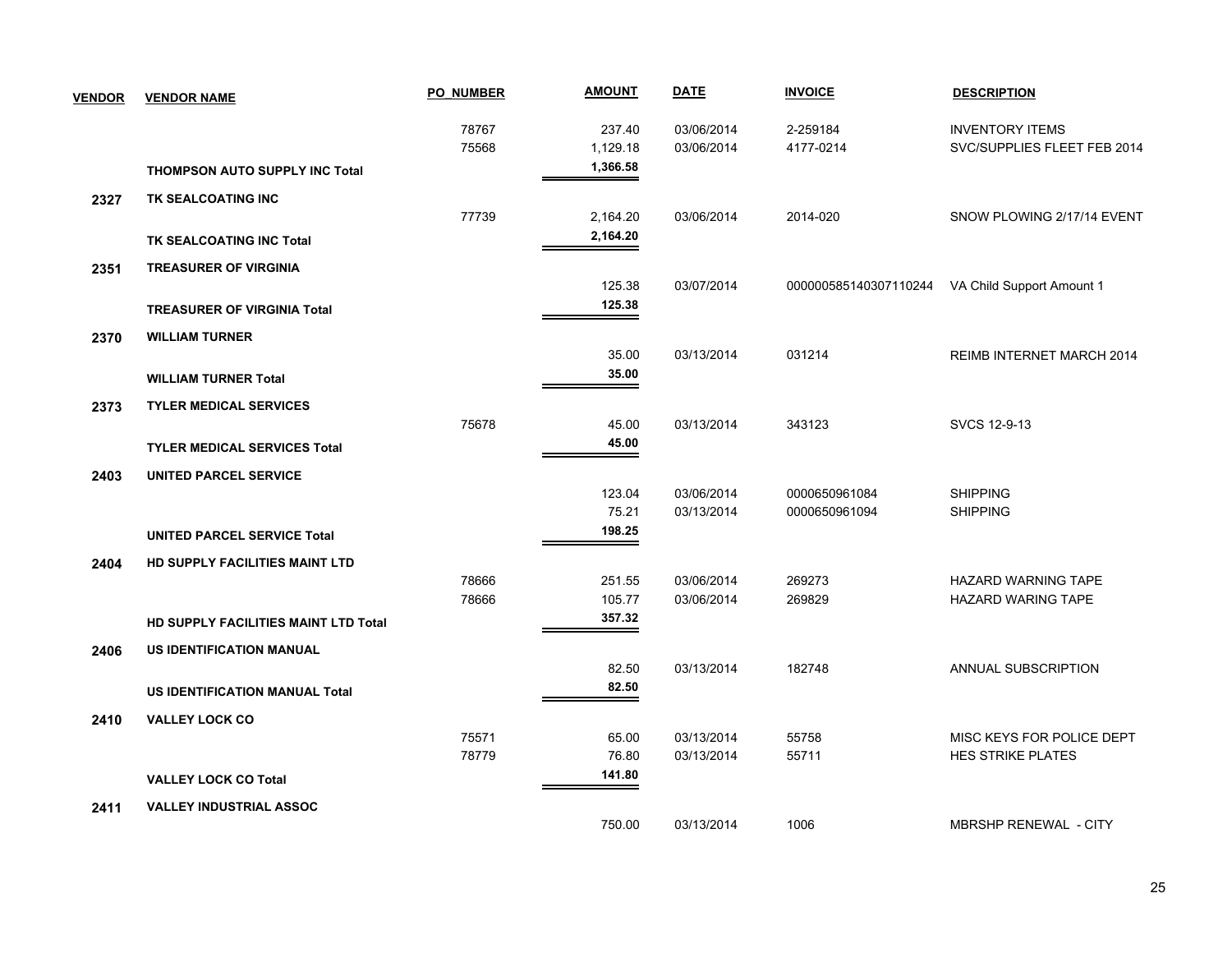| <b>VENDOR</b> | <b>VENDOR NAME</b>                        | <b>PO NUMBER</b> | <b>AMOUNT</b> | <b>DATE</b> | <b>INVOICE</b> | <b>DESCRIPTION</b>           |
|---------------|-------------------------------------------|------------------|---------------|-------------|----------------|------------------------------|
|               | <b>VALLEY INDUSTRIAL ASSOC Total</b>      |                  | 750.00        |             |                |                              |
| 2428          | <b>VERMEER MIDWEST</b>                    |                  |               |             |                |                              |
|               |                                           | 78751            | 622.91        | 03/13/2014  | P71536         | MISC SUPPLIES FLEET DEPT     |
|               | <b>VERMEER MIDWEST Total</b>              |                  | 622.91        |             |                |                              |
| 2429          | <b>VERIZON WIRELESS</b>                   |                  |               |             |                |                              |
|               |                                           |                  | 165.22        | 03/06/2014  | 9720720157     | SVC 1-24 TO 2-23-14          |
|               | <b>VERIZON WIRELESS Total</b>             |                  | 165.22        |             |                |                              |
| 2460          | <b>CORRPRO COMPANIES INC</b>              |                  |               |             |                |                              |
|               |                                           | 77167            | 4,145.00      | 03/11/2014  | 219462         | MISC WATER DEPT PRODUCTS     |
|               | <b>CORRPRO COMPANIES INC Total</b>        |                  | 4,145.00      |             |                |                              |
| 2473          | <b>WASCO TRUCK REPAIR CO</b>              |                  |               |             |                |                              |
|               |                                           | 75658            | 74.50         | 03/06/2014  | 126497         | TESTING = V 1827, 1825, 1880 |
|               | <b>WASCO TRUCK REPAIR CO Total</b>        |                  | 74.50         |             |                |                              |
| 2477          | <b>WASCO LAWN &amp; POWER INC</b>         |                  |               |             |                |                              |
|               |                                           | 78651            | 279.80        | 03/06/2014  | 183053         | <b>MISC SUPPLIES</b>         |
|               | <b>WASCO LAWN &amp; POWER INC Total</b>   |                  | 279.80        |             |                |                              |
| 2478          | <b>WATER PRODUCTS AURORA</b>              |                  |               |             |                |                              |
|               |                                           | 78688            | 248.37        | 03/13/2014  | 0246731        | <b>INVENTORY ITEMS</b>       |
|               |                                           | 78688            | 496.74        | 03/13/2014  | 0246647        | <b>INVENTORY ITEMS</b>       |
|               | <b>WATER PRODUCTS AURORA Total</b>        |                  | 745.11        |             |                |                              |
| 2485          | <b>WILLS BURKE KELSEY ASSOC LTD</b>       |                  |               |             |                |                              |
|               |                                           | 78282            | 2,799.81      | 03/06/2014  | 13698          | PROJECT BILLING THRU 1-25-14 |
|               | <b>WILLS BURKE KELSEY ASSOC LTD Total</b> |                  | 2,799.81      |             |                |                              |
| 2486          | <b>ARAMARK</b>                            |                  |               |             |                |                              |
|               |                                           | 78728            | 32.98         | 03/13/2014  | 15652786       | <b>CONVERTIBLE GLOVE/MIT</b> |
|               | <b>ARAMARK Total</b>                      |                  | 32.98         |             |                |                              |
| 2490          | <b>WELCH BROS INC</b>                     |                  |               |             |                |                              |
|               |                                           | 78610            | 558.39        | 03/06/2014  | 1469753        | <b>INVENTORY ITEMS</b>       |
|               | <b>WELCH BROS INC Total</b>               |                  | 558.39        |             |                |                              |
| 2495          | <b>WEST SIDE TRACTOR SALES CO</b>         |                  |               |             |                |                              |
|               |                                           | 75574            | 300.17        | 03/13/2014  | N98835         | SVC V#1894 RO#49428          |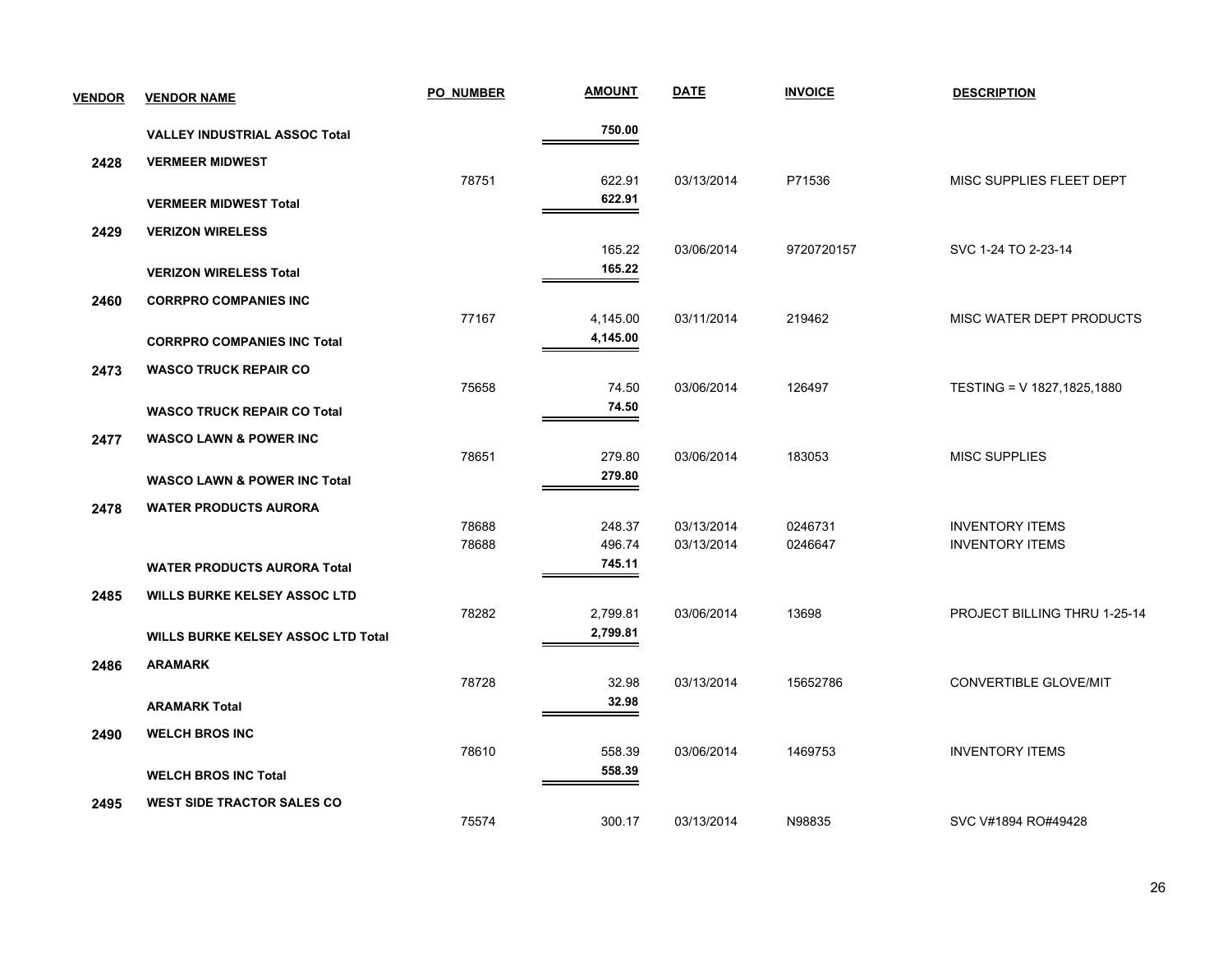| <b>VENDOR</b> | <b>VENDOR NAME</b>                         | <b>PO NUMBER</b> | <u>AMOUNT</u> | <b>DATE</b> | <b>INVOICE</b>       | <b>DESCRIPTION</b>         |
|---------------|--------------------------------------------|------------------|---------------|-------------|----------------------|----------------------------|
|               |                                            | 75574            | 1,935.80      | 03/13/2014  | V78099               | SVC V#1839 RO#49370        |
|               |                                            | 75574            | 24.94         | 03/13/2014  | N98836               | MISC FLEET DEPT PARTS      |
|               |                                            | 75574            | 603.82        | 03/06/2014  | V78238               | MISC SUPPLIES FLEET DEPT   |
|               | <b>WEST SIDE TRACTOR SALES CO Total</b>    |                  | 2,864.73      |             |                      |                            |
| 2506          | <b>WESCO DISTRIBUTION INC</b>              |                  |               |             |                      |                            |
|               |                                            | 78540            | 74.50         | 03/06/2014  | 917005               | <b>MISC UNIFORMS</b>       |
|               |                                            | 78453            | 18,000.00     | 03/13/2014  | 921228               | EATON 150HP VFD WATER DEPT |
|               | <b>WESCO DISTRIBUTION INC Total</b>        |                  | 18,074.50     |             |                      |                            |
| 2512          | <b>WHOLESALE DIRECT INC</b>                |                  |               |             |                      |                            |
|               |                                            | 78769            | 131.62        | 03/13/2014  | 000205761            | <b>INVENTORY ITEMS</b>     |
|               |                                            | 78769            | 60.30         | 03/13/2014  | 000205796            | <b>INVENTORY ITEMS</b>     |
|               | <b>WHOLESALE DIRECT INC Total</b>          |                  | 191.92        |             |                      |                            |
| 2523          | <b>WILTSE GREENHOUSE LANDSCAPING</b>       |                  |               |             |                      |                            |
|               |                                            | 77723            | 598.00        | 03/13/2014  | 022014B              | SNOW PLOW FEB 1,5,8,17     |
|               |                                            | 77723            | 400.00        | 03/13/2014  | 0220141              | SNOW PLOW FEB 1,5,8,17     |
|               | <b>WILTSE GREENHOUSE LANDSCAPING Total</b> |                  | 998.00        |             |                      |                            |
| 2545          | <b>GRAINGER INC</b>                        |                  |               |             |                      |                            |
|               |                                            | 78643            | 158.40        | 03/06/2014  | 9364260423           | <b>UTILITY CART</b>        |
|               |                                            | 75523            | 533.72        | 03/13/2014  | 9371400988           | <b>WATER DEPT SUPPLIES</b> |
|               |                                            | 78673            | 37.62         | 03/06/2014  | 9367305282           | PLUG VALV LOCKOUT          |
|               |                                            | 78642            | 455.94        | 03/06/2014  | 9364350869           | <b>INVENTORY ITEMS</b>     |
|               | <b>GRAINGER INC Total</b>                  |                  | 1,185.68      |             |                      |                            |
| 2629          | <b>ZEP MANUFACTURING CO</b>                |                  |               |             |                      |                            |
|               |                                            | 78611            | 261.62        | 03/06/2014  | 9000781929           | <b>INVENTORY ITEMS</b>     |
|               | ZEP MANUFACTURING CO Total                 |                  | 261.62        |             |                      |                            |
| 2637          | <b>ILLINOIS DEPT OF REVENUE</b>            |                  |               |             |                      |                            |
|               |                                            |                  | 13,480.27     | 03/07/2014  | ILST140307110244PW ( | Illinois State Tax         |
|               |                                            |                  | 9,108.48      | 03/07/2014  | ILST140307110244PD 0 | Illinois State Tax         |
|               |                                            |                  | 1,510.18      | 03/07/2014  | ILST140307110244IS 0 | Illinois State Tax         |
|               |                                            |                  | 727.33        | 03/07/2014  | ILST140307110244HR 0 | Illinois State Tax         |
|               |                                            |                  | 2,046.82      | 03/07/2014  | ILST140307110244FN 0 | Illinois State Tax         |
|               |                                            |                  | 6,943.61      | 03/07/2014  | ILST140307110244FD 0 | Illinois State Tax         |
|               |                                            |                  | 1,675.37      | 03/07/2014  | ILST140307110244CD 0 | Illinois State Tax         |
|               |                                            |                  | 609.30        | 03/07/2014  | ILST140307110244CA 0 | Illinois State Tax         |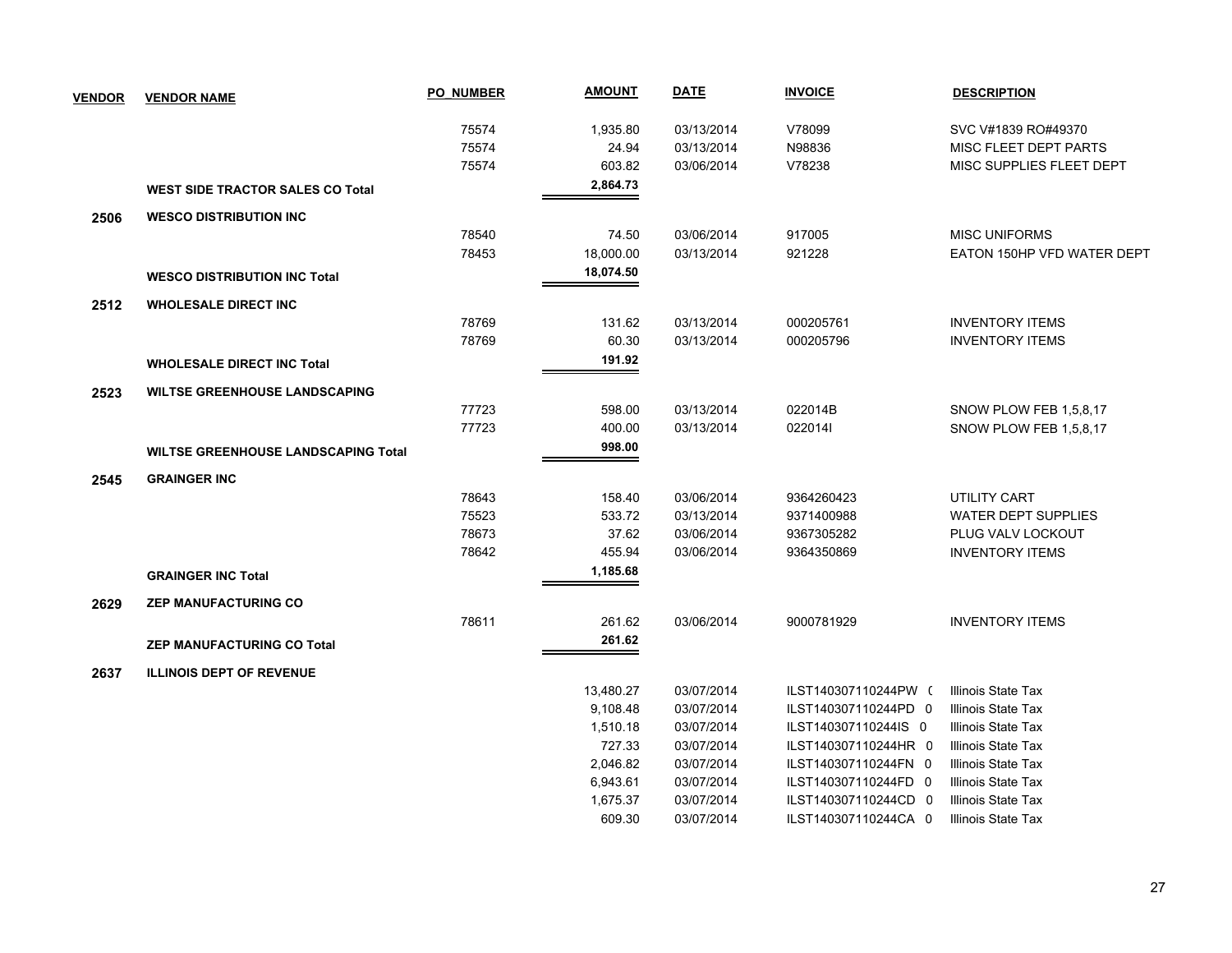| <b>VENDOR</b> | <b>VENDOR NAME</b>                    | <b>PO NUMBER</b> | <b>AMOUNT</b> | <b>DATE</b> | <b>INVOICE</b>       | <b>DESCRIPTION</b>      |
|---------------|---------------------------------------|------------------|---------------|-------------|----------------------|-------------------------|
|               |                                       |                  | 146,653.79    | 03/13/2014  | 031314ELE            | ELECTRICITY EXCISE TAX  |
|               |                                       |                  | 182,755.15    |             |                      |                         |
|               | <b>ILLINOIS DEPT OF REVENUE Total</b> |                  |               |             |                      |                         |
| 2638          | <b>INTERNAL REVENUE SERVICE</b>       |                  |               |             |                      |                         |
|               |                                       |                  | 2,894.59      | 03/07/2014  | FICA140307110244FN C | <b>FICA Employee</b>    |
|               |                                       |                  | 18,529.81     | 03/07/2014  | FICE140307110244PW   | FICA Employer           |
|               |                                       |                  | 676.98        | 03/07/2014  | MEDE140307110244FN   | Medicare Employee       |
|               |                                       |                  | 4,333.55      | 03/07/2014  | MEDR140307110244PW   | Medicare Employer       |
|               |                                       |                  | 1,047.05      | 03/07/2014  | FICA140307110244HR ( | FICA Employee           |
|               |                                       |                  | 1,455.06      | 03/07/2014  | FIT 140307110244CA 0 | Federal Withholding Tax |
|               |                                       |                  | 244.87        | 03/07/2014  | MEDE140307110244HR   | Medicare Employee       |
|               |                                       |                  | 2,226.89      | 03/07/2014  | FICA140307110244IS 0 | FICA Employee           |
|               |                                       |                  | 4,318.18      | 03/07/2014  | FIT 140307110244CD 0 | Federal Withholding Tax |
|               |                                       |                  | 520.79        | 03/07/2014  | MEDE140307110244IS ( | Medicare Employee       |
|               |                                       |                  | 2,095.60      | 03/07/2014  | FICA140307110244PD ( | FICA Employee           |
|               |                                       |                  | 19,454.68     | 03/07/2014  | FIT 140307110244FD 0 | Federal Withholding Tax |
|               |                                       |                  | 3,077.75      | 03/07/2014  | MEDE140307110244PD   | Medicare Employee       |
|               |                                       |                  | 18,316.40     | 03/07/2014  | FICA140307110244PW   | FICA Employee           |
|               |                                       |                  | 5,387.47      | 03/07/2014  | FIT 140307110244FN 0 | Federal Withholding Tax |
|               |                                       |                  | 4,283.62      | 03/07/2014  | MEDE140307110244PW   | Medicare Employee       |
|               |                                       |                  | 1,001.64      | 03/07/2014  | FICE140307110244CA ( | FICA Employer           |
|               |                                       |                  | 2,228.93      | 03/07/2014  | FIT 140307110244HR 0 | Federal Withholding Tax |
|               |                                       |                  | 234.29        | 03/07/2014  | MEDR140307110244CA   | Medicare Employer       |
|               |                                       |                  | 2,274.59      | 03/07/2014  | FICE140307110244CD ( | FICA Employer           |
|               |                                       |                  | 4,276.66      | 03/07/2014  | FIT 140307110244IS 0 | Federal Withholding Tax |
|               |                                       |                  | 531.95        | 03/07/2014  | MEDR140307110244CD   | Medicare Employer       |
|               |                                       |                  | 409.46        | 03/07/2014  | FICE140307110244FD 0 | <b>FICA Employer</b>    |
|               |                                       |                  | 24,132.11     | 03/07/2014  | FIT 140307110244PD 0 | Federal Withholding Tax |
|               |                                       |                  | 2,241.88      | 03/07/2014  | MEDR140307110244FD   | Medicare Employer       |
|               |                                       |                  | 2,784.00      | 03/07/2014  | FICE140307110244FN C | FICA Employer           |
|               |                                       |                  | 38,138.57     | 03/07/2014  | FIT 140307110244PW 0 | Federal Withholding Tax |
|               |                                       |                  | 651.10        | 03/07/2014  | MEDR140307110244FN   | Medicare Employer       |
|               |                                       |                  | 1,001.64      | 03/07/2014  | FICA140307110244CA ( | FICA Employee           |
|               |                                       |                  | 1,047.05      | 03/07/2014  | FICE140307110244HR ( | FICA Employer           |
|               |                                       |                  | 234.29        | 03/07/2014  | MEDE140307110244CA   | Medicare Employee       |
|               |                                       |                  | 244.87        | 03/07/2014  | MEDR140307110244HR   | Medicare Employer       |
|               |                                       |                  | 409.46        | 03/07/2014  | FICA140307110244FD 0 | FICA Employee           |
|               |                                       |                  | 2,095.60      | 03/07/2014  | FICE140307110244PD ( | FICA Employer           |
|               |                                       |                  | 2,241.88      | 03/07/2014  | MEDE140307110244FD   | Medicare Employee       |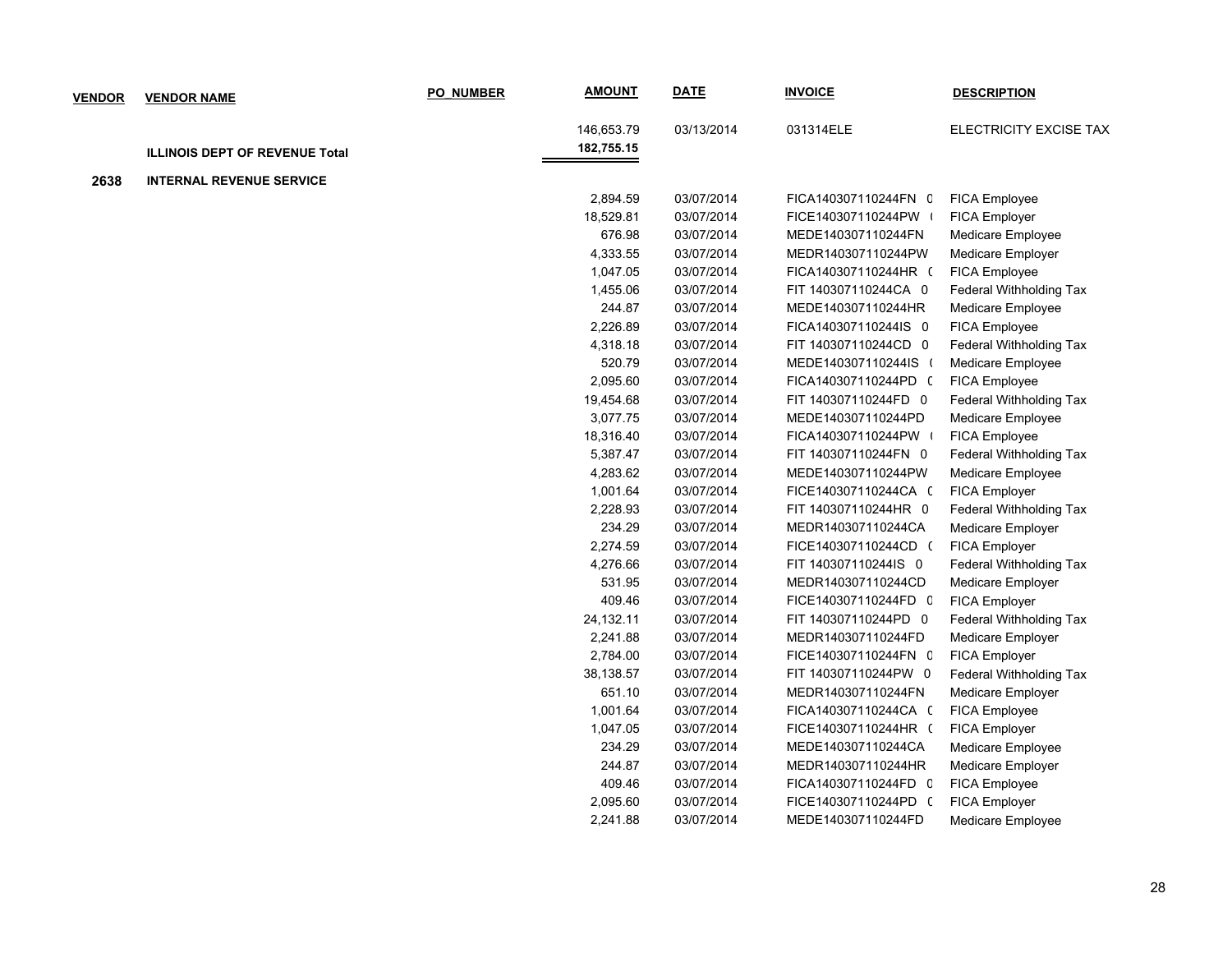| <b>VENDOR</b> | <b>VENDOR NAME</b>                    | <b>PO NUMBER</b> | <b>AMOUNT</b> | <b>DATE</b> | <b>INVOICE</b>        | <b>DESCRIPTION</b>           |
|---------------|---------------------------------------|------------------|---------------|-------------|-----------------------|------------------------------|
|               |                                       |                  | 3,077.75      | 03/07/2014  | MEDR140307110244PD    | Medicare Employer            |
|               |                                       |                  | 2,377.41      | 03/07/2014  | FICA140307110244CD (  | FICA Employee                |
|               |                                       |                  | 2,226.89      | 03/07/2014  | FICE140307110244IS 0  | FICA Employer                |
|               |                                       |                  | 556.00        | 03/07/2014  | MEDE140307110244CD    | Medicare Employee            |
|               |                                       |                  | 520.79        | 03/07/2014  | MEDR140307110244IS    | Medicare Employer            |
|               | <b>INTERNAL REVENUE SERVICE Total</b> |                  | 183,802.10    |             |                       |                              |
| 2639          | <b>STATE DISBURSEMENT UNIT</b>        |                  |               |             |                       |                              |
|               |                                       |                  | 286.62        | 03/06/2014  | 000001162140307110244 | IL Child Support Amount 1    |
|               |                                       |                  | 334.16        | 03/06/2014  | 000001163140307110244 | IL Child Support Amount 1    |
|               |                                       |                  | 369.23        | 03/06/2014  | 000000486140307110244 | IL Child Support Amount 1    |
|               |                                       |                  | 580.00        | 03/06/2014  | 000000292140307110244 | IL Child Support Amount 1    |
|               |                                       |                  | 545.00        | 03/06/2014  | 000000206140307110244 | IL Child Support Amount 1    |
|               |                                       |                  | 1,661.54      | 03/06/2014  | 000000202140307110244 | IL CS Maintenance 1          |
|               |                                       |                  | 600.00        | 03/06/2014  | 000000191140307110244 | IL Child Support Amount 1    |
|               |                                       |                  | 795.70        | 03/06/2014  | 000000135140307110244 | IL Child Support Amount 1    |
|               |                                       |                  | 465.36        | 03/06/2014  | 000000064140307110244 | IL Child Support Amount 2    |
|               |                                       |                  | 347.26        | 03/06/2014  | 000000064140307110244 | IL Child Support Amount 1    |
|               |                                       |                  | 440.93        | 03/06/2014  | 000000037140307110244 | IL Child Support Amount 1    |
|               | <b>STATE DISBURSEMENT UNIT Total</b>  |                  | 6,425.80      |             |                       |                              |
| 2643          | <b>DELTA DENTAL</b>                   |                  |               |             |                       |                              |
|               |                                       |                  | 6,691.82      | 03/11/2014  | 031114                | <b>DELTA DENTAL CLAIMS</b>   |
|               |                                       |                  | 3,440.21      | 03/03/2014  | 030314                | DELTA DENTAL CLAIMS          |
|               | <b>DELTA DENTAL Total</b>             |                  | 10,132.03     |             |                       |                              |
| 2644          | <b>IMRF</b>                           |                  |               |             |                       |                              |
|               |                                       |                  | 187,762.65    | 03/06/2014  | 030614                | <b>IMRF WIRE PLANS</b>       |
|               | <b>IMRF Total</b>                     |                  | 187,762.65    |             |                       |                              |
|               |                                       |                  |               |             |                       |                              |
| 2648          | <b>HEALTH CARE SERVICE CORP</b>       |                  |               |             |                       |                              |
|               |                                       |                  | 138,381.57    | 03/03/2014  | 030314                | <b>MEDICAL CLAIMS</b>        |
|               | <b>HEALTH CARE SERVICE CORP Total</b> |                  | 138,381.57    |             |                       |                              |
| 2652          | <b>JPMORGAN CHASE BANK NA</b>         |                  |               |             |                       |                              |
|               |                                       |                  | 251,368.31    | 03/11/2014  | 031114                | CREDIT CARD FEBRUARY ACTIVIT |
|               | JPMORGAN CHASE BANK NA Total          |                  | 251,368.31    |             |                       |                              |
| 2666          | <b>WINSTON ENGINEERING</b>            |                  |               |             |                       |                              |
|               |                                       | 78657            | 1,058.75      | 03/06/2014  | 0213CF115             | <b>PROJECT BILLING</b>       |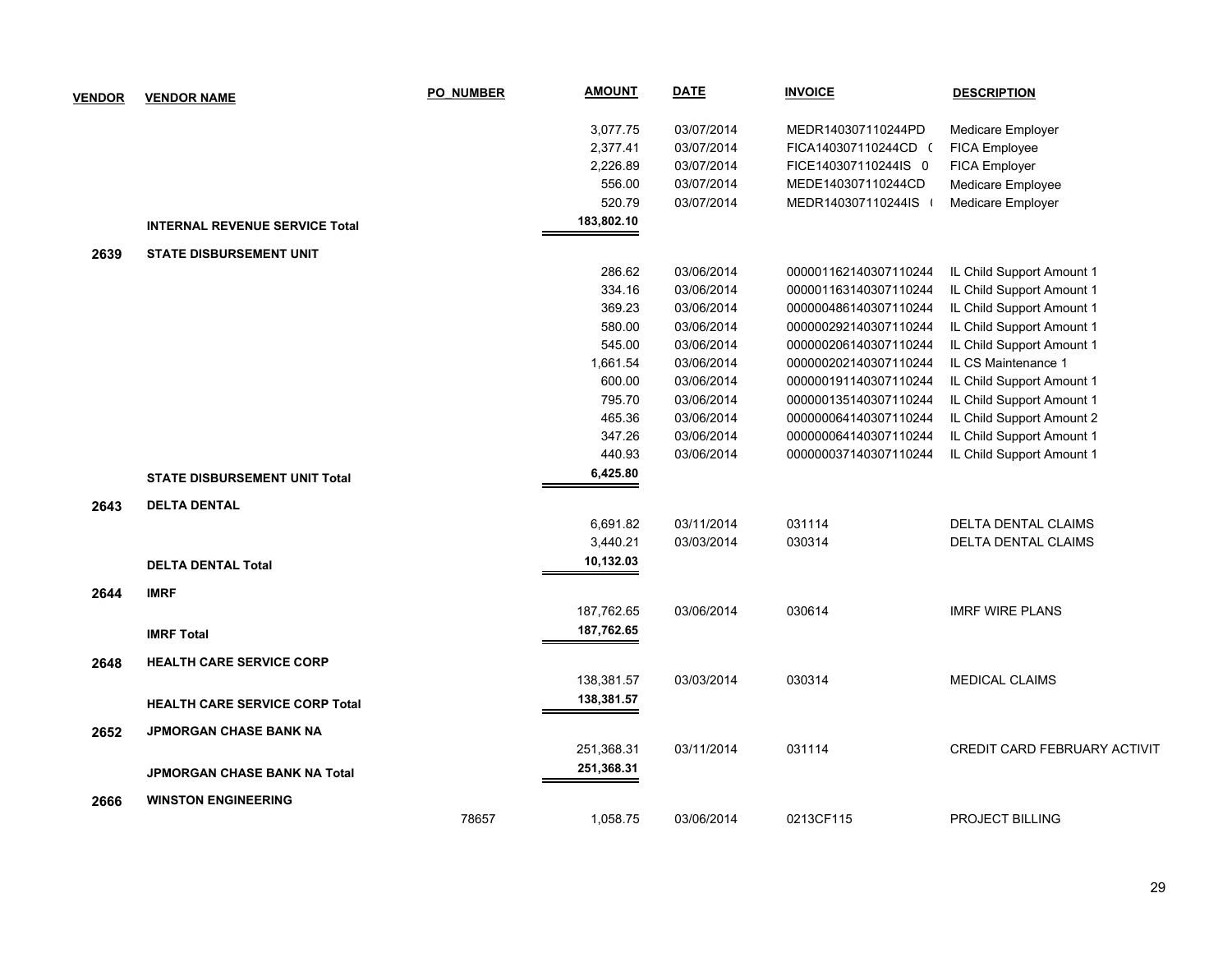| <b>VENDOR</b> | <b>VENDOR NAME</b>                          | <b>PO NUMBER</b> | <b>AMOUNT</b> | <b>DATE</b> | <b>INVOICE</b>       | <b>DESCRIPTION</b>         |
|---------------|---------------------------------------------|------------------|---------------|-------------|----------------------|----------------------------|
|               | <b>WINSTON ENGINEERING Total</b>            |                  | 1,058.75      |             |                      |                            |
| 2683          | <b>CONTINENTAL AMERICAN INSURANCE</b>       |                  |               |             |                      |                            |
|               |                                             |                  | 59.89         | 03/07/2014  | ACCG140307110244FD   | <b>AFLAC Accident Plan</b> |
|               |                                             |                  | 17.47         | 03/07/2014  | ACCG140307110244FN   | <b>AFLAC Accident Plan</b> |
|               |                                             |                  | 7.48          | 03/07/2014  | ACCG140307110244HR   | <b>AFLAC Accident Plan</b> |
|               |                                             |                  | 17.48         | 03/07/2014  | ACCG140307110244IS   | <b>AFLAC Accident Plan</b> |
|               |                                             |                  | 78.06         | 03/07/2014  | ACCG140307110244PW   | <b>AFLAC Accident Plan</b> |
|               |                                             |                  | 219.22        | 03/07/2014  | ACCG140307110244PD   | <b>AFLAC Accident Plan</b> |
|               | <b>CONTINENTAL AMERICAN INSURANCE Total</b> |                  | 399.60        |             |                      |                            |
| 2707          | <b>CACIOPPE COMMUNICATIONS CO INC</b>       |                  |               |             |                      |                            |
|               |                                             | 78860            | 171.00        | 03/13/2014  | 1108472              | SERVICE ON ROTATING LASER  |
|               | <b>CACIOPPE COMMUNICATIONS CO INC Total</b> |                  | 171.00        |             |                      |                            |
| 2740          | <b>C H HAGER EXCAVATING INC</b>             |                  |               |             |                      |                            |
|               |                                             | 77741            | 600.00        | 03/13/2014  | 102                  | SNOW REMOVAL 2-10-14       |
|               |                                             | 77741            | 990.00        | 03/13/2014  | 103                  | SNOW REMOVAL 2-17-14       |
|               | C H HAGER EXCAVATING INC Total              |                  | 1,590.00      |             |                      |                            |
| 2756          | <b>RXBENEFITS, INC.</b>                     |                  |               |             |                      |                            |
|               |                                             |                  | 25,650.21     | 03/04/2014  | 28563                | PRESCRIPTION CLAIMS        |
|               | <b>RXBENEFITS, INC. Total</b>               |                  | 25,650.21     |             |                      |                            |
| 2766          | <b>WAUBONSEE COMMUNITY COLLEGE</b>          |                  |               |             |                      |                            |
|               |                                             | 78796            | 115.00        | 03/06/2014  | 106500               | <b>CPR SERVICES</b>        |
|               | <b>WAUBONSEE COMMUNITY COLLEGE Total</b>    |                  | 115.00        |             |                      |                            |
| 2769          | <b>GENWORTH LIFE INSURANCE COMPAN</b>       |                  |               |             |                      |                            |
|               |                                             |                  | 61.46         | 03/07/2014  | LTCI140307110244CA 0 | Long Term Care Insurance   |
|               |                                             |                  | 94.71         | 03/07/2014  | LTCI140307110244HR C | Long Term Care Insurance   |
|               | <b>GENWORTH LIFE INSURANCE COMPAN Total</b> |                  | 156.17        |             |                      |                            |
| 2840          | <b>ST CHARLES ARTS COUNCIL</b>              |                  |               |             |                      |                            |
|               |                                             |                  | 3,812.50      | 03/06/2014  | VCCART0114           | HTL TX DSBRSMNT=JAN 2014   |
|               | <b>ST CHARLES ARTS COUNCIL Total</b>        |                  | 3,812.50      |             |                      |                            |
| 2871          | <b>WHITTAKER CONSTRUCTION</b>               |                  |               |             |                      |                            |
|               |                                             | 73993            | 253,323.00    | 03/13/2014  | 15                   | <b>SVCS THRU 1-31-14</b>   |
|               | <b>WHITTAKER CONSTRUCTION Total</b>         |                  | 253,323.00    |             |                      |                            |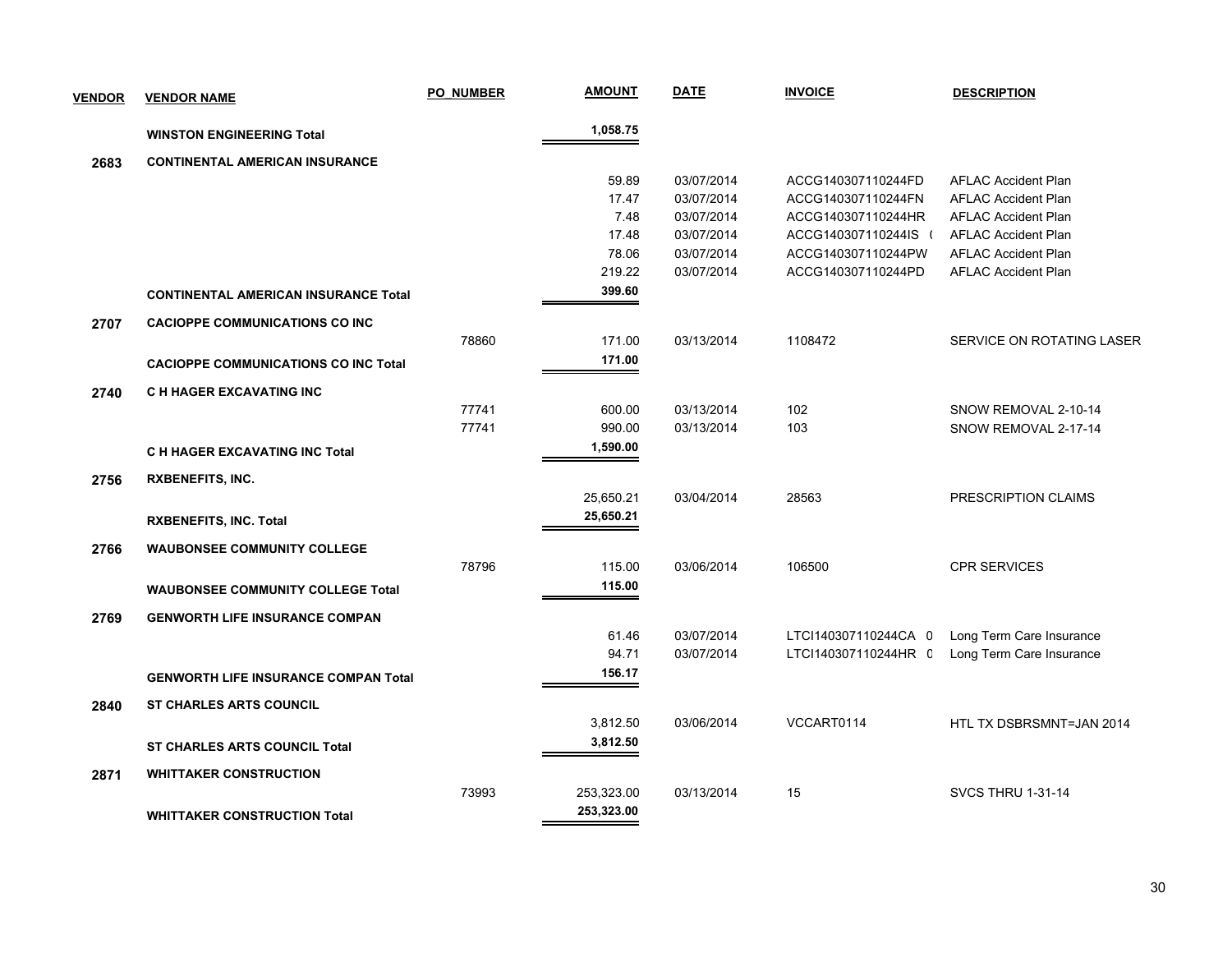| <b>VENDOR</b> | <b>VENDOR NAME</b>                            | <b>PO NUMBER</b> | <b>AMOUNT</b> | <b>DATE</b> | <b>INVOICE</b> | <b>DESCRIPTION</b>            |
|---------------|-----------------------------------------------|------------------|---------------|-------------|----------------|-------------------------------|
| 2881          | <b>SERVER SUPPLY.COM INC</b>                  |                  |               |             |                |                               |
|               |                                               | 78700            | 255.00        | 03/06/2014  | 2316712        | MISC COMPUTER SUPPLIES        |
|               | <b>SERVER SUPPLY.COM INC Total</b>            |                  | 255.00        |             |                |                               |
| 2883          | <b>ADVANCED DISPOSAL SERVICES</b>             |                  |               |             |                |                               |
|               |                                               | 78784            | 2,850.00      | 03/13/2014  | T00001020940   | <b>TRASH STICKERS</b>         |
|               |                                               | 75995            | 1,156.31      | 03/13/2014  | T00001023564   | SVCS MAR 2014= WALNUT/1ST ST  |
|               |                                               | 78653            | 12,437.58     | 03/13/2014  | T50000025469   | SLUDGE RMVL W SIDE STRG PAD   |
|               | <b>ADVANCED DISPOSAL SERVICES Total</b>       |                  | 16,443.89     |             |                |                               |
| 2885          | <b>AGSCO CORPORATION</b>                      |                  |               |             |                |                               |
|               |                                               | 78588            | 52.00         | 03/13/2014  | 1?033200       | <b>MISC SUPPLIES</b>          |
|               | <b>AGSCO CORPORATION Total</b>                |                  | 52.00         |             |                |                               |
| 2891          | <b>SCHIROTT, LUETKEHANS, GARDNER</b>          |                  |               |             |                |                               |
|               |                                               |                  | 10,884.02     | 03/06/2014  | 4300-3744M-52  | LEGAL BILLING JAN 2014        |
|               | <b>SCHIROTT, LUETKEHANS, GARDNER Total</b>    |                  | 10,884.02     |             |                |                               |
| 2896          | PENGUIN MANAGEMENT INC                        |                  |               |             |                |                               |
|               |                                               | 78871            | 1,548.00      | 03/06/2014  | 19099          | SERVICE 3/1/14 - 2/28/15      |
|               | <b>PENGUIN MANAGEMENT INC Total</b>           |                  | 1,548.00      |             |                |                               |
| 2929          | <b>FOOTE MIELKE CHAVEZ &amp; O'NEIL</b>       |                  |               |             |                |                               |
|               |                                               | 75540            | 500.00        | 03/13/2014  | 2079           | <b>RE: A POMPLIN</b>          |
|               |                                               | 75540            | 550.00        | 03/13/2014  | 2078           | <b>RE: E RAMIREZ</b>          |
|               |                                               | 75540            | 500.00        | 03/13/2014  | 2077           | <b>RE: C C HARRISON</b>       |
|               |                                               | 75540            | 3,200.00      | 03/13/2014  | 2075           | ORDINANCE VIOLATIONS FEB 2014 |
|               |                                               | 75540            | 600.00        | 03/13/2014  | 2082           | <b>RE: P J MCBRIDE</b>        |
|               |                                               | 75540            | 550.00        | 03/13/2014  | 2081           | <b>RE: K L KOLACINSKI</b>     |
|               |                                               | 75540            | 750.00        | 03/13/2014  | 2080           | RE: C J ARBEEN                |
|               | <b>FOOTE MIELKE CHAVEZ &amp; O'NEIL Total</b> |                  | 6,650.00      |             |                |                               |
| 2934          | <b>INDEPENDENT STATIONERS INC</b>             |                  |               |             |                |                               |
|               |                                               | 78669            | 2.70          | 03/06/2014  | IN-000392349   | <b>MISC OFFICE SUPPLIES</b>   |
|               |                                               | 78744            | 11.59         | 03/13/2014  | IN-000394225   | OFFICE SUPPLIES               |
|               |                                               | 78714            | 12.71         | 03/13/2014  | IN-000393092   | <b>MISC OFFICE SUPPLIES</b>   |
|               | <b>INDEPENDENT STATIONERS INC Total</b>       |                  | 27.00         |             |                |                               |
| 2950          | <b>SAFETY SUPPLY ILLINOIS LLC</b>             |                  |               |             |                |                               |
|               |                                               | 78417            | 20.68         | 03/06/2014  | 1902557979     | TRIPLE ANTIBOTIC OINTMENT     |
|               |                                               | 78613            | 82.20         | 03/06/2014  | 1902557907     | <b>INVENTORY ITEMS</b>        |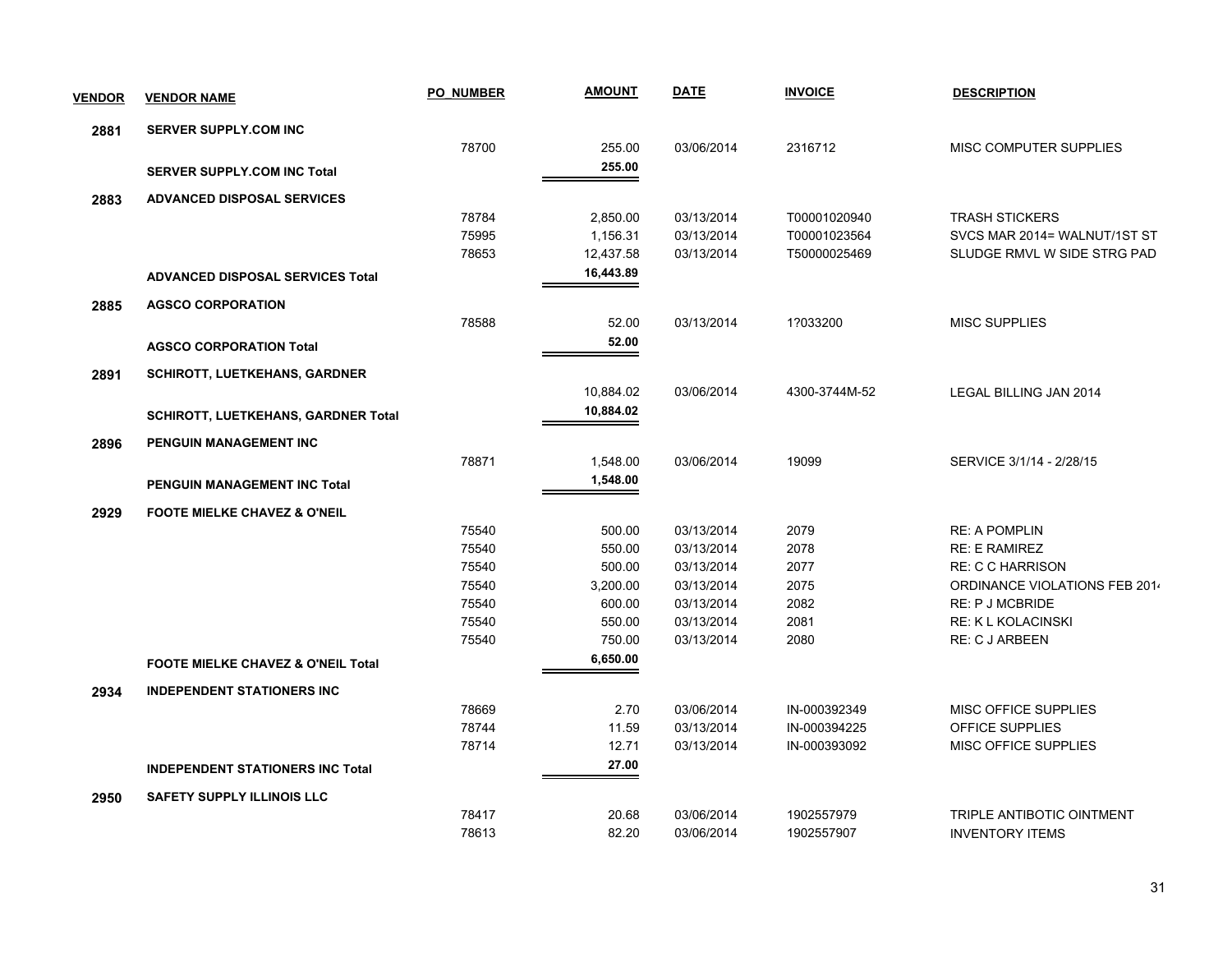| <b>VENDOR</b> | <b>VENDOR NAME</b>                         | <b>PO NUMBER</b> | <b>AMOUNT</b> | <b>DATE</b> | <b>INVOICE</b>        | <b>DESCRIPTION</b>       |
|---------------|--------------------------------------------|------------------|---------------|-------------|-----------------------|--------------------------|
|               |                                            | 78417            | 38.59         | 03/13/2014  | 1902558072            | <b>INVENTORY ITEMS</b>   |
|               |                                            | 78690            | 61.20         | 03/13/2014  | 1902558086            | <b>INVENTORY ITEMS</b>   |
|               |                                            | 78613            | 119.60        | 03/13/2014  | 1902558087            | <b>INVENTORY ITEMS</b>   |
|               |                                            | 78505            | 391.39        | 03/13/2014  | 1902558219            | <b>INVENTORY ITEMS</b>   |
|               | <b>SAFETY SUPPLY ILLINOIS LLC Total</b>    |                  | 713.66        |             |                       |                          |
| 2965          | <b>JEREMY CRAFT</b>                        |                  |               |             |                       |                          |
|               |                                            |                  | 16.75         | 03/13/2014  | 030614                | OT MEALS 3-3-14          |
|               | <b>JEREMY CRAFT Total</b>                  |                  | 16.75         |             |                       |                          |
| 2969          | <b>LEADS ONLINE LLC</b>                    |                  |               |             |                       |                          |
|               |                                            |                  | 4,378.00      | 03/07/2014  | 227317                | ANNUAL RENEWAL SOFTWARE  |
|               | <b>LEADS ONLINE LLC Total</b>              |                  | 4,378.00      |             |                       |                          |
| 2971          | <b>LYDIA MEYER</b>                         |                  |               |             |                       |                          |
|               |                                            |                  | 432.00        | 03/07/2014  | 000000291140307110244 | <b>Bankruptcy</b>        |
|               | <b>LYDIA MEYER Total</b>                   |                  | 432.00        |             |                       |                          |
| 2999          | <b>ARTHUR LEMKE</b>                        |                  |               |             |                       |                          |
|               |                                            |                  | 35.00         | 03/06/2014  | 030314                | REIMB INTERNET FEB 2014  |
|               | <b>ARTHUR LEMKE Total</b>                  |                  | 35.00         |             |                       |                          |
| 3033          | <b>BATAVIA ARTISTS ASSOC NFP LLC</b>       |                  |               |             |                       |                          |
|               |                                            |                  | 1,250.00      | 03/06/2014  | VCCWAT0114            | HTL TX DSBRSMNT=JAN 2014 |
|               | <b>BATAVIA ARTISTS ASSOC NFP LLC Total</b> |                  | 1,250.00      |             |                       |                          |
| 3094          | <b>JOHN LOCHBAUM</b>                       |                  |               |             |                       |                          |
|               |                                            |                  | 12.97         | 03/13/2014  | 030614                | OT MEALS 3-3-14          |
|               | <b>JOHN LOCHBAUM Total</b>                 |                  | 12.97         |             |                       |                          |
| 3097          | <b>PATRICK SKARBONKIEWICZ</b>              |                  |               |             |                       |                          |
|               |                                            |                  | 120.92        | 03/13/2014  | 022114                | SAFETY FOOTWEAR          |
|               | <b>PATRICK SKARBONKIEWICZ Total</b>        |                  | 120.92        |             |                       |                          |
| 3099          | <b>MIDWEST SALT LLC</b>                    |                  |               |             |                       |                          |
|               |                                            | 78409            | 4,876.20      | 03/06/2014  | 0131593               | <b>BULK ROCK SALT</b>    |
|               |                                            | 78409            | 7,440.00      | 03/06/2014  | 0131594               | <b>BULK ROCK SALT</b>    |
|               | <b>MIDWEST SALT LLC Total</b>              |                  | 12,316.20     |             |                       |                          |
| 3102          | <b>RUSH TRUCK CENTERS OF ILLINOIS</b>      |                  |               |             |                       |                          |
|               |                                            | 78490            | 135.55        | 03/13/2014  | 16206102              | MISC FLEET DEPT SUPPLIES |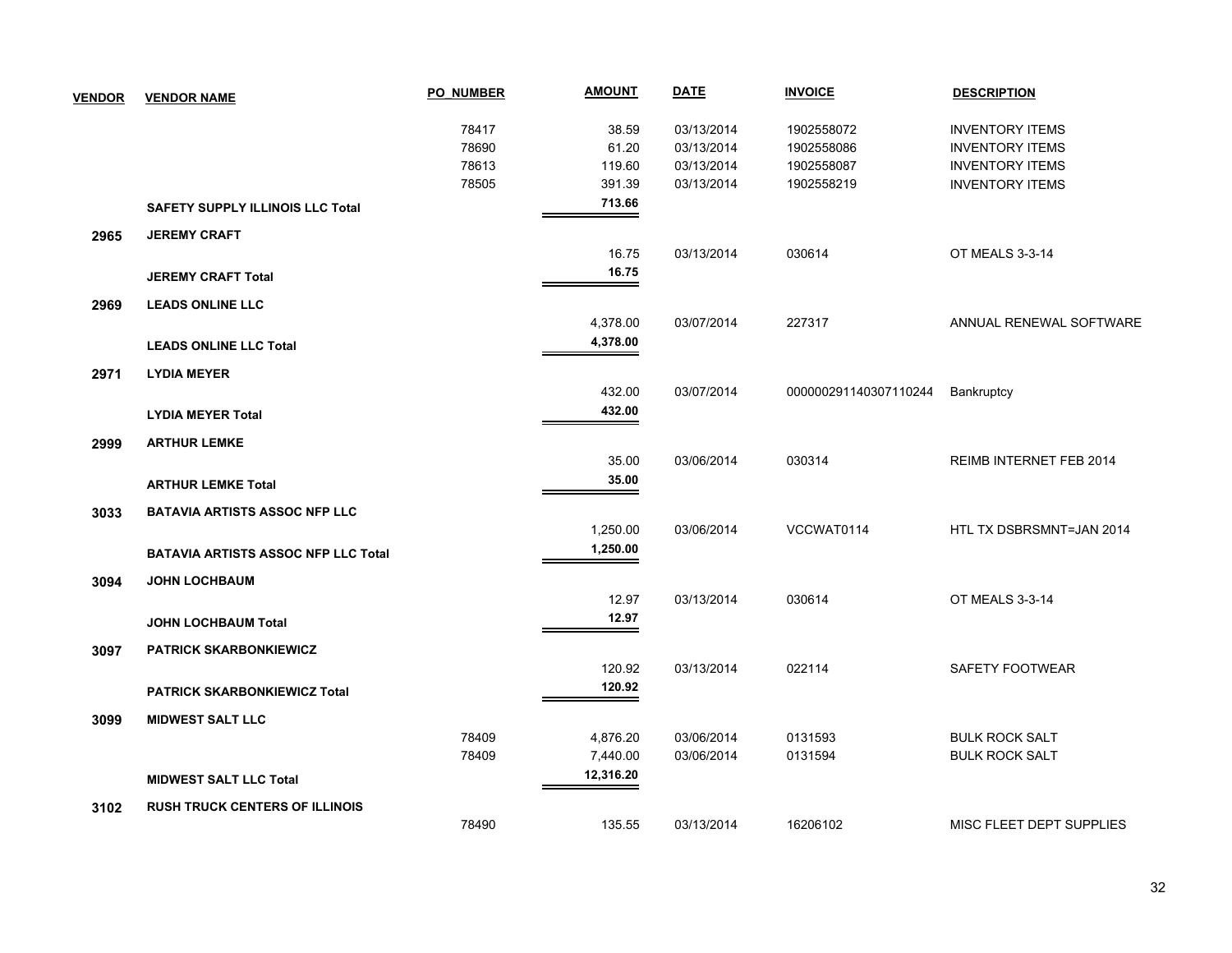| <b>VENDOR</b> | <b>VENDOR NAME</b>                          | PO NUMBER | <b>AMOUNT</b> | <b>DATE</b> | <b>INVOICE</b> | <b>DESCRIPTION</b>           |
|---------------|---------------------------------------------|-----------|---------------|-------------|----------------|------------------------------|
|               |                                             | 78791     | 248.24        | 03/13/2014  | 1140691        | <b>FLEET DEPT LABOR</b>      |
|               |                                             | 78770     | 701.26        | 03/13/2014  | 16206114       | <b>INVENTORY ITEMS</b>       |
|               |                                             | 78567     | 402.75        | 03/06/2014  | 16204563       | <b>INVENTORY ITEMS</b>       |
|               |                                             | 78788     | 1,330.44      | 03/13/2014  | 16206351       | V#1724 RO#49406              |
|               |                                             | 78490     | 41.40         | 03/06/2014  | 16203914       | <b>FLEET DEPT SUPPLIES</b>   |
|               |                                             | 78770     | 187.47        | 03/13/2014  | 16206202       | <b>INVENTORY ITEMS</b>       |
|               |                                             | 78490     | 33.99         | 03/13/2014  | 16205527       | SVC V#1924 RO#49339          |
|               |                                             | 78490     | 7.21          | 03/06/2014  | 16205360       | MISC FLEET DEPT SUPPLIES     |
|               |                                             | 78490     | 267.97        | 03/06/2014  | 16205341       | MISC FLEET DEPT SUPPLIES     |
|               |                                             | 78490     | 9.72          | 03/06/2014  | 16205202       | SVC V#1863 RO#49321          |
|               |                                             | 78490     | 277.51        | 03/06/2014  | 16204848       | FLEET DEPT SUPPLIES VEH 1863 |
|               |                                             | 78490     | 162.84        | 03/06/2014  | 16204741       | TANK/VEH 1863                |
|               |                                             | 78567     | 170.80        | 03/06/2014  | 16204693       | <b>INVENTORY ITEMS</b>       |
|               |                                             | 78490     | 110.75        | 03/06/2014  | 16204618       | SVC V#1881 RO#49292          |
|               |                                             |           | $-465.50$     | 03/13/2014  | CM16207419     | CRED IN#16207419 PO#78876    |
|               | <b>RUSH TRUCK CENTERS OF ILLINOIS Total</b> |           | 3,622.40      |             |                |                              |
| 3107          | <b>DR SUDS LLC</b>                          |           |               |             |                |                              |
|               |                                             | 78647     | 5.00          | 03/13/2014  | 10131703296    | POLICE DEPT SQUAD CAR WASH   |
|               |                                             | 78647     | 5.00          | 03/13/2014  | 40068198912    | CAR WASH POLICE DEPT         |
|               |                                             | 78647     | 5.00          | 03/13/2014  | 40078750208    | POLICE DEPT SQUAD CAR WASH   |
|               |                                             | 78647     | 5.00          | 03/13/2014  | 40129868288    | POLICE DEPT SQUAD CAR WASH   |
|               |                                             | 78647     | 5.00          | 03/13/2014  | 50040411648    | <b>CAR WASH</b>              |
|               |                                             | 78647     | 5.00          | 03/13/2014  | 50101818880    | POLICE DEPT SQUAD CAR WASH   |
|               |                                             | 78647     | 5.00          | 03/13/2014  | 50172335616    | CAR WASH POLICE DEPT CARS    |
|               |                                             | 78647     | 5.00          | 03/13/2014  | 80172728832    | POLICE DEPT SQUAD CAR WASH   |
|               |                                             | 78647     | 5.00          | 03/06/2014  | 90016753152    | POLICE DEPT CAR WASHES       |
|               |                                             | 78647     | 5.00          | 03/13/2014  | 60042639872    | POLICE DEPT CAR WASH         |
|               |                                             | 78647     | 5.00          | 03/13/2014  | 50174498304    | POLICE DEPT SQUAD CAR WASH   |
|               | <b>DR SUDS LLC Total</b>                    |           | 55.00         |             |                |                              |
| 3110          | <b>EARTHSPIRITS NET INC</b>                 |           |               |             |                |                              |
|               |                                             | 78745     | 499.99        | 03/13/2014  | 112034         | <b>FUJI CODE POLICE BIKE</b> |
|               | <b>EARTHSPIRITS NET INC Total</b>           |           | 499.99        |             |                |                              |
| 3113          | <b>GOLAN &amp; CHRISTIE LLP</b>             |           |               |             |                |                              |
|               |                                             |           | 767.50        | 03/06/2014  | 021214         | CONSULTING ARCADA THEATRE    |
|               | <b>GOLAN &amp; CHRISTIE LLP Total</b>       |           | 767.50        |             |                |                              |

 **3124 WEBUCATOR INC**